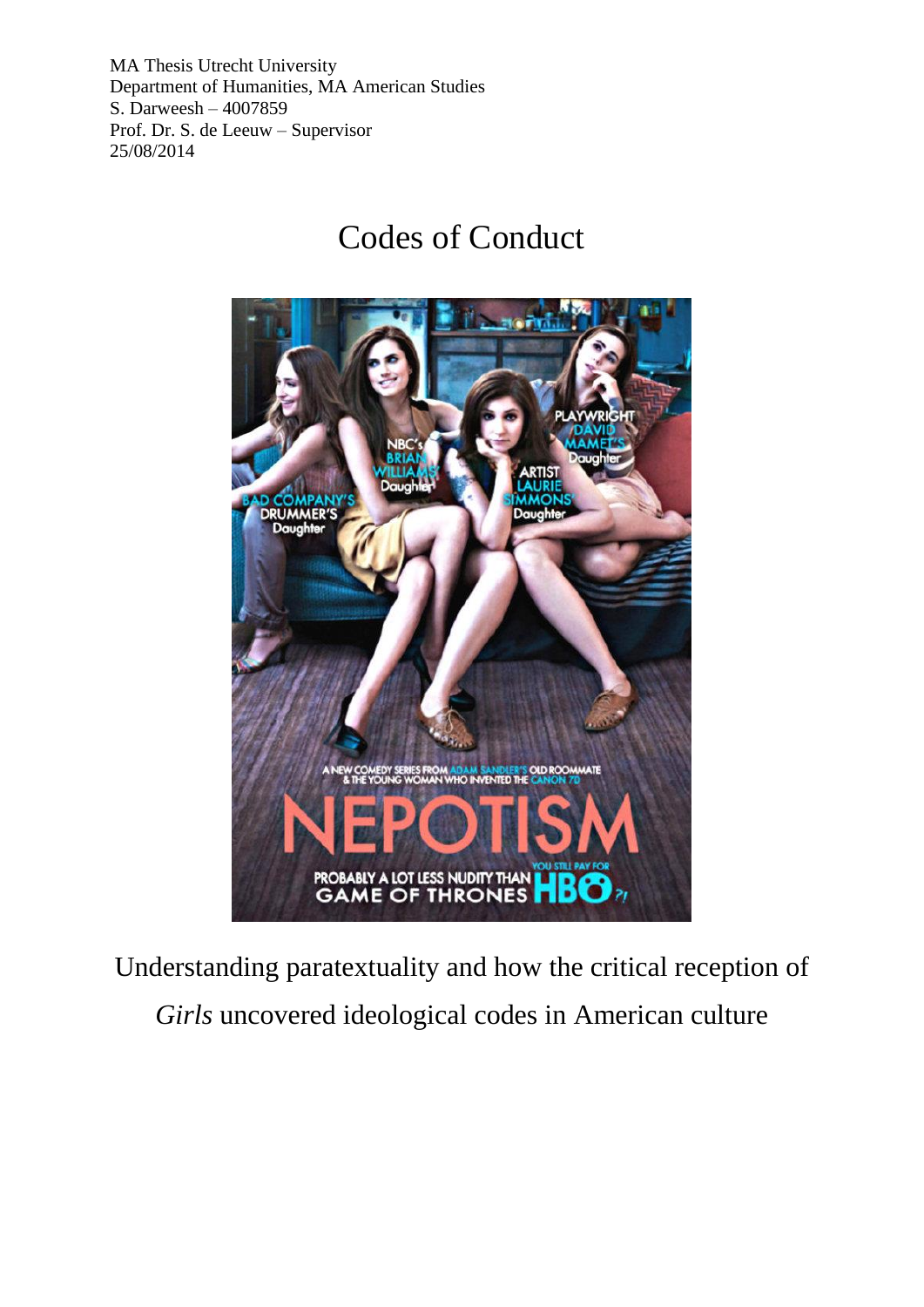## Table of Contents

| Introduction                                                           |    |
|------------------------------------------------------------------------|----|
| 1. Television and American Culture                                     |    |
| 2. The Paratext of <i>Girls</i> , or: Lena Dunham Is Not Pretty Enough | 17 |
| 3. Girls: a show 'by us for us'                                        | 29 |
| Conclusion                                                             | 37 |
| <b>Bibliography</b>                                                    | 41 |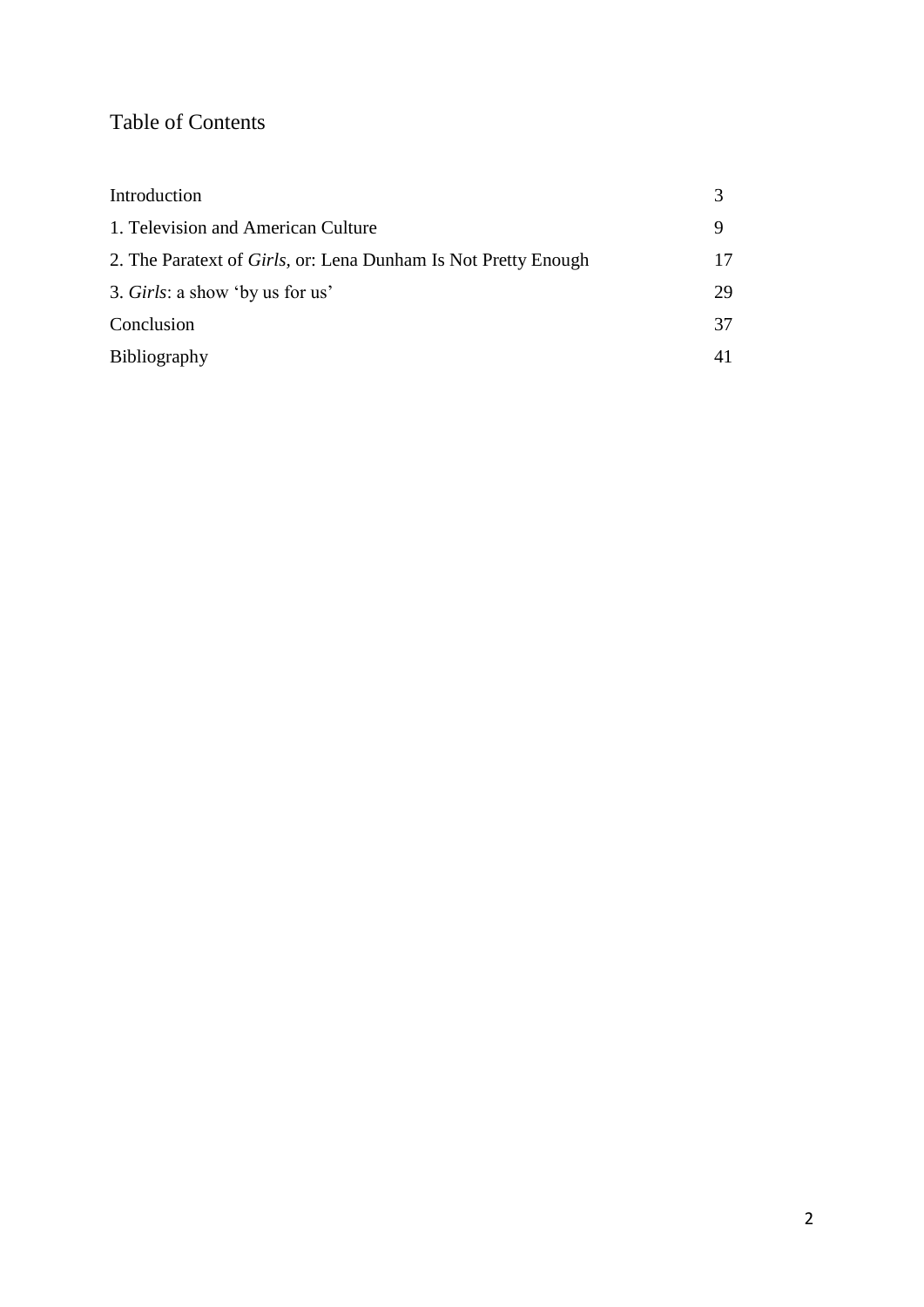#### Introduction

On September  $15<sup>th</sup>$ , 2013, The Huffington Post published a much read article on the state of young Americans titled "Why Generation Y Yuppies Are Unhappy." Written by an unnamed author from the online collective Wait But Why, the article uses various stick figures, color schemes, and other visual tools, which resemble what one might find in a children's book, to detail why the current generation of young people seem unhappy with their lives. The author introduces us to the fictional Lucy, who is part of Generation Y, also known by the name "Millennials." Millennials are those who were born 'between the late 1970s and the mid-1990s' and who, throughout the article, the author refers to as 'Gen Y Protagonists & Special Yuppies, or GYPSYs. A GYPSY is a unique brand of yuppie, one who thinks they are the main character of a very special story' (Wait But Why 2013). The author argues that Americans who grew up during the Great Depression and World War II were obsessed with financial security and modeled their lives on this obsession. They raised their children, the Baby Boomers, with these ideals of monetary stability in order for them to have a better and easier life than they had. When these ideals were accompanied by economic prosperity in the United States during the 1970s, 80s and 90s, Baby Boomers turned out more successful than they had anticipated and they raised their children accordingly, 'with a sense of optimism and unbounded possibility' (Ibid.). Thus, 'Baby Boomers all around the country and world told their Gen Y kids that they could be whatever they wanted to be, instilling the special protagonist identity deep within their psyches' (Ibid.). This led to Gen Y yuppies becoming 'wildly ambitious,' 'delusional,' and 'taunted' by social media, which provides a permanent comparison point to showcase one's own inadequacies. The significance of this article lies not just in its subject matter, but also in the fact that it was "liked" on *Facebook* by an impressive 1,159,948 people. This made it the second most discussed article of that month (Corcoran 2013).

The subject of Millennials has been a widely written about subject, especially in the last few years. With the Great Recession of 2007 shocking the world economy and the resulting high unemployment rate, mounting student debts and rising city rents creating panic, the position and fate of the current generation of young adults has been on the collective American mind. This preoccupation has also been reflected in many American popular culture texts. In writing an article on the feminist leaning website *Jezebel* about a Pew Research Center study that showed an increasing number of Millennials who end up living with their parents after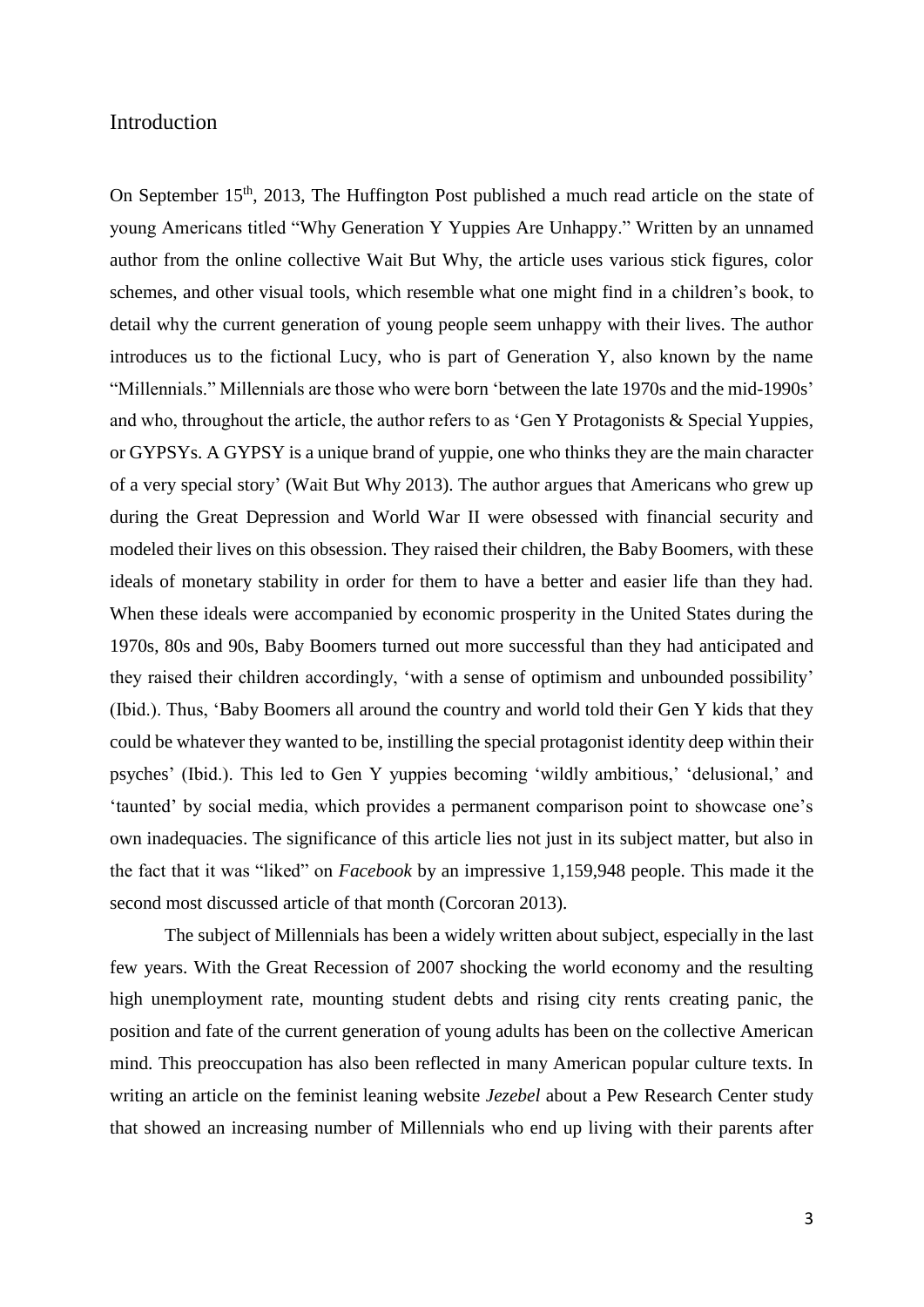college, author Callie Beusman accompanied her piece with a picture not of actual young people in America, but of the four main characters of the HBO television show *Girls* (Beusman 2013).

When *Girls* premiered on April 15th, 2012, it was expected to carry what seemed like the sole responsibility of depicting the lives and experiences of young women in the current socio-economic and cultural climate of the United States. So much had already been written about the show's concept and creator prior to its first airing that its actual content, a show about the discontent of four recent college graduates who are finding their way in Brooklyn, New York, almost seemed like an afterthought. The fact that it is produced, directed and written by a young woman who also plays the lead character in the show, makes it singularly exceptional in the current American television landscape.

The polarized online media coverage of creator and star Lena Dunham started in earnest when Emily Nussbaum wrote a glowing cover story on *Girls* for the March 25<sup>th</sup> issue of *New York Magazine* just a few weeks before the show premiered, declaring it and its star 'a gift' (Nussbaum 2012). This certainly was not the first time Dunham had gotten online press for her work. As soon as she won the South by Southwest (SXSW) narrative feature prize in 2010 for her second feature film *Tiny Furniture*, articles on the star seemed to pop up everywhere online. She did not only act in, but also wrote, directed, produced and edited her own work, hired her actual family and friends to play her fictional family and friends, and was only 23 years old when she won what is considered the Best Picture prize at SXSW. She is also a woman, a rarity among filmmakers, and she writes about the trials and tribulations of women from her own background: white, privileged and New York City born and bred. The reception of the star and her film were mostly glowing, with critics praising her writing and directorial powers. In fact, the reviews were not merely positive; they were rhapsodic. The late film critic Roger Ebert declared that anybody who can make a film as good as hers and successfully direct family members to depict passive aggression and discontent, 'can direct just about anybody in just about anything' (Ebert 2010). Peter Travers from *Rolling Stone* called the film 'the work of a filmmaker with a stunning future' that 'gets under your skin' (Travers 2010). These critics did not seem to simply be writing as an assignment for work. They seemed like fans, gushing over the star and using excessive superlatives to praise her work.

Nussbaum in fact admits to this in her article. She writes, 'from the moment I saw the pilot of *Girls* (…), I was a goner, a convert. In an office at HBO, my heart sped up. I laughed out loud; I "got" the characters—four friends, adrift in a modern New York of unpaid internships and bad sex on dirty sofas' (Nussbaum 2012). Online journalism and blogging has changed the motives of writers. Even though Nussbaum was writing for a print publication,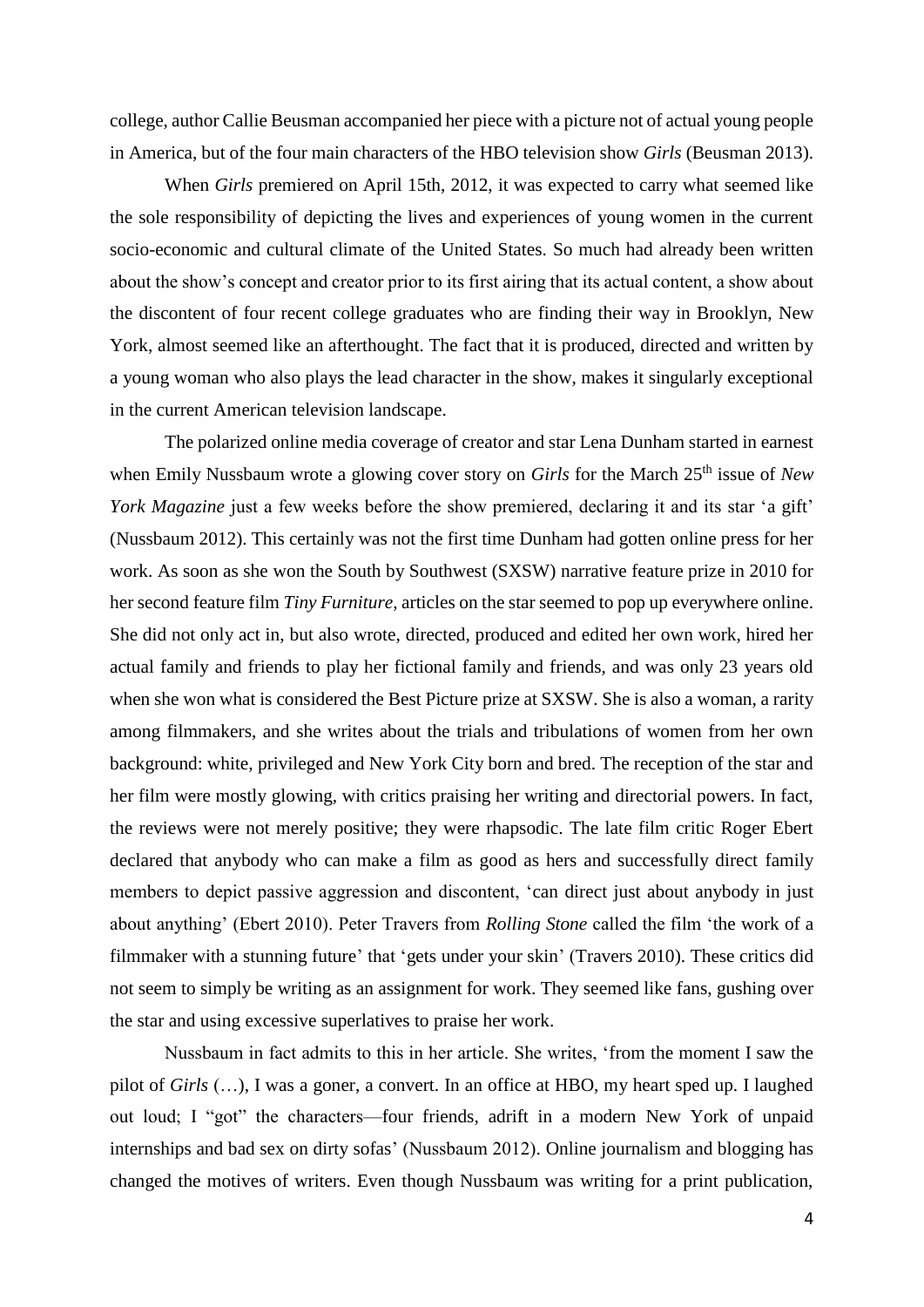many of the online content concerning itself with both positive and negative criticisms of *Girls* and Lena Dunham is written at the suggestion of the writers, who wish to write about subjects close to them. This has resulted in the publication of successive articles on the subject, written by the same writers and thus creating a pattern of polarizing opinions.

If much of the positive online commentary on *Girls* can be categorized as having a certain fan element to it, the vitriol against it can certainly be deemed antifan writing. The antifan as a separate category in fan studies was first introduced in 2003 by Jonathan Gray. In an article published in the *International Journal of Cultural Studies* Gray describes antifans as those viewers who 'strongly dislike a given text or genre, considering it inane, stupid, morally bankrupt and/or aesthetic drivel,' but who engage in the text with the same or more enthusiasm as a fan (Gray 2003, 70). A fan is categorized as someone 'who invests time and energy into thinking about, or interacting with, a media text' (Booth 2010, 11). Critics are not merely antifans of a popular culture text; they are often professional writers from a certain socioeconomic, highly educated background who deem it necessary to be informed when articulating strong opinions which can be read worldwide. The views that will result from studying these perspectives will therefore be specific to that background. However, the fact that their views are based on a deep knowledge of analyzing cultural texts, gives their perspective a certain weight that the average television viewer does not possess. While the role of the antifan will not play a central role in this thesis, its structure will be used to analyze the position of some critics' firm dislike of the show.

The construction of a dialogue that surrounds a pop culture text, but is not necessarily designed by it, is called a paratext. The term paratext was first introduced by literary theorist Gérard Genette in 1987. In his 1991 article "Introduction to the Paratext" Genette argues that a text 'rarely appears in its naked state, without the reinforcement and accompaniment of a certain number of productions, themselves verbal or not, like an author's name, a title, a preface, illustration' (Genette 1991, 261). He continues,

One does not always know if one should consider that they belong to the text or not, but in any case they surround it and prolong it, precisely in order to present it, in the usual sense of this verb, but also in its strongest meaning: to make it present, to assure its presence in the world, its "reception" and its consumption (Ibid.).

He calls these productions 'the paratext of the work' (Ibid.). The paratext of a certain text is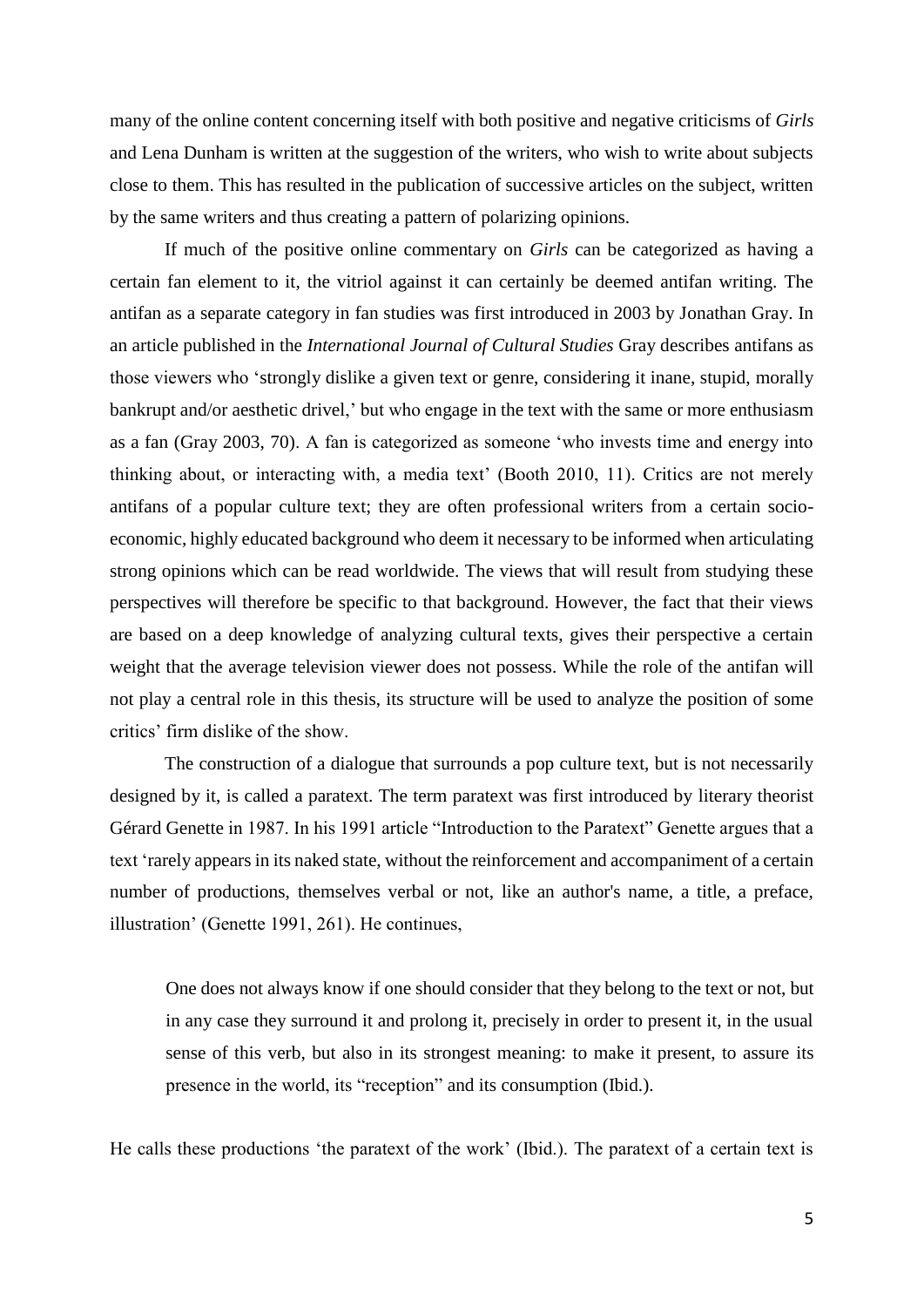thus 'set up around the work's perimeter, controlling access to the nucleus, so to speak. All of us must pass through them, and so their role is often sorely undervalued' (Gray 2003, 72).

The importance of the paratext in analyzing television has become more apparent in recent years. Gray argues,

While much analysis of texts is steadfastly stuck to close reading, if we can show that people engage in distant reading, responding to texts that have not been viewed, and more importantly if we can track exactly how the anti-fan's text or text stand-in has been pieced together, we will take substantial steps forward in understanding textuality and in appreciating the strength of contextuality (Gray 2003, 71).

As Gray further argues, 'Media talk has colonized a considerable amount of everyday speech, and by studying fan to antifan (…) relationships and discussion, we could better appreciate how this talk feeds back into the text, inflecting its meanings, and possibly accentuating or deaccentuating its content, political or otherwise (78).

In order to understand the paratext of *Girls*, this thesis will employ Stuart Hall's encoding/decoding principle, which is the most prevalent theory in reception studies. Reception studies entail 'studying the interpretive contexts which frame and inform a viewer's understanding of the media' (Hills 2006, 93). Instead of conducting interviews with the general viewing public, I will combine Hall's theory of encoding and decoding meaning with Gray's theory on antifans in order to unravel the paratext of *Girls*. The sources this thesis employs are limited to online journalistic writing on reputable websites. Blogs written on fan websites, commentary written in response to articles and message boards are avoided. The criteria by which these blogs are selected are that they must have a foundation in journalism, they must be widely considered as having produced professional writing or there must be a clearly stated reason for their inclusion in this thesis. For example, *Vulture* is the entertainment website for the print publication *New York Magazine* and all of its writers are widely respected cultural journalists. On the other hand, an online article on the website *Hairpin* is discussed in this thesis even though the website is run and edited by some non-journalists, but the article was used and linked to by so many other blogs, that it became part of the conversation of *Girls* and is therefore featured here. I have attempted to read every single article written on *Girls* that appeared online in the weeks leading up to and following the premiere of the first episode in 2012. The accelerated nature of the Internet facilitated the creation of something resembling a running dialogue, whereby critics wrote articles in response to other articles and referenced each other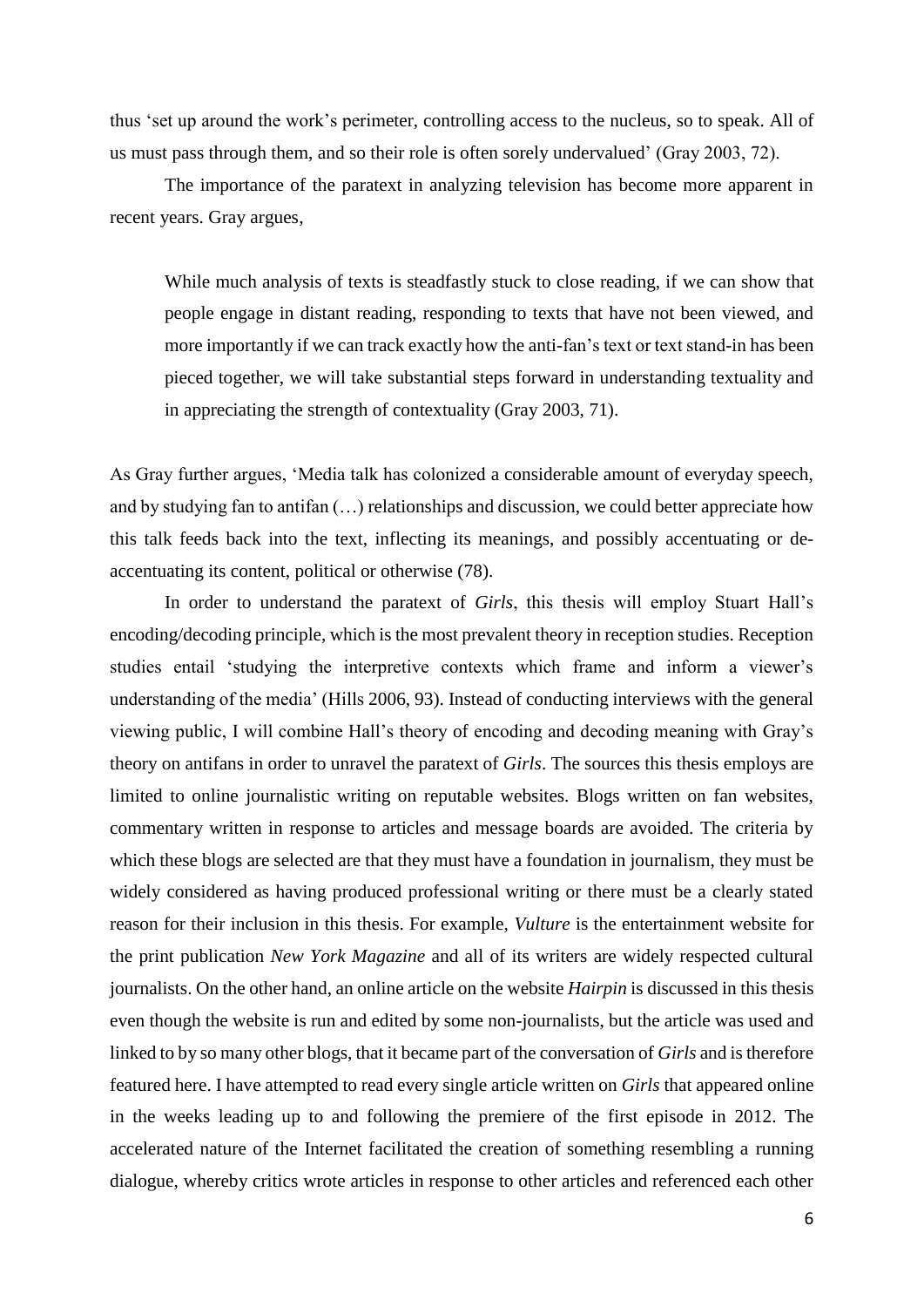in their writing. Thus while it is unlikely that every online-written word on *Girls* is represented in this thesis, the method of research regarding the paratext involved a close level of scrutiny of all analyses that influenced the direction in which the paratext was headed. It should also be noted that I have watched every episode of the first and second season of *Girls* more than once in order to develop a context with which to justify analyzing certain episodes, plot points and instances of dialogue over others.

The online "buzz" surrounding the start of the first season was remarkable for its fervor and the level of polarization it resulted in. These responses had occurred before the first episode had even aired, which makes it fertile ground to build an analysis of paratext on. Both seasons saw an incorporation of certain online criticisms in the dialogue and storylines of the show, which Dunham has admitted to in interviews, and marked a change in the content of the paratext. Unlike most textual or paratextual analyses, the show under discussion here is still on the air as of this writing. *Girls* has finished its third season in 2014 and has been approved for a fourth and fifth season to air in 2016 and 2017 respectively. The paratext that is discussed in this thesis is limited to the start of the first season in 2012 and the start of the second season in 2013.

The thesis is divided into three chapters. The first chapter will examine the rise of the television in American culture, the growing importance of the television critics and the theoretical frameworks that surround the concepts of the critic as antifan and the creation of a paratext. By analyzing Stuart Hall's theory of encoding/decoding and theories that support this thesis' assertion of the importance of the paratext, this chapter will form a theoretical foundation on which the analysis of *Girls* is built and will attempt to show the ways in which television informs American culture. The second chapter will focus on the paratext itself. The paratext will be analyzed in detail in order to uncover the ideological views that are embedded in the online-created paratext of *Girls*. The third chapter will focus on Lena Dunham as a public figure and the role she played in the creation of the paratext. The chapter contains an analysis of the show itself and studies the ways in which the paratext influenced the artistic text of the show in an attempt to understand the relationship between textuality and paratextuality. The conclusions from these chapter will answer the question of what views the outpour of criticism of *Girls* reflect in contemporary American culture and provide a better understanding of the role of the paratext.

The combination of television and the internet has resulted not only in an onslaught of critical online commentary, but it also reveals a great shift in the way people articulate ideas and their involvement with a pop culture text. 'Like other forms of mass or popular culture,'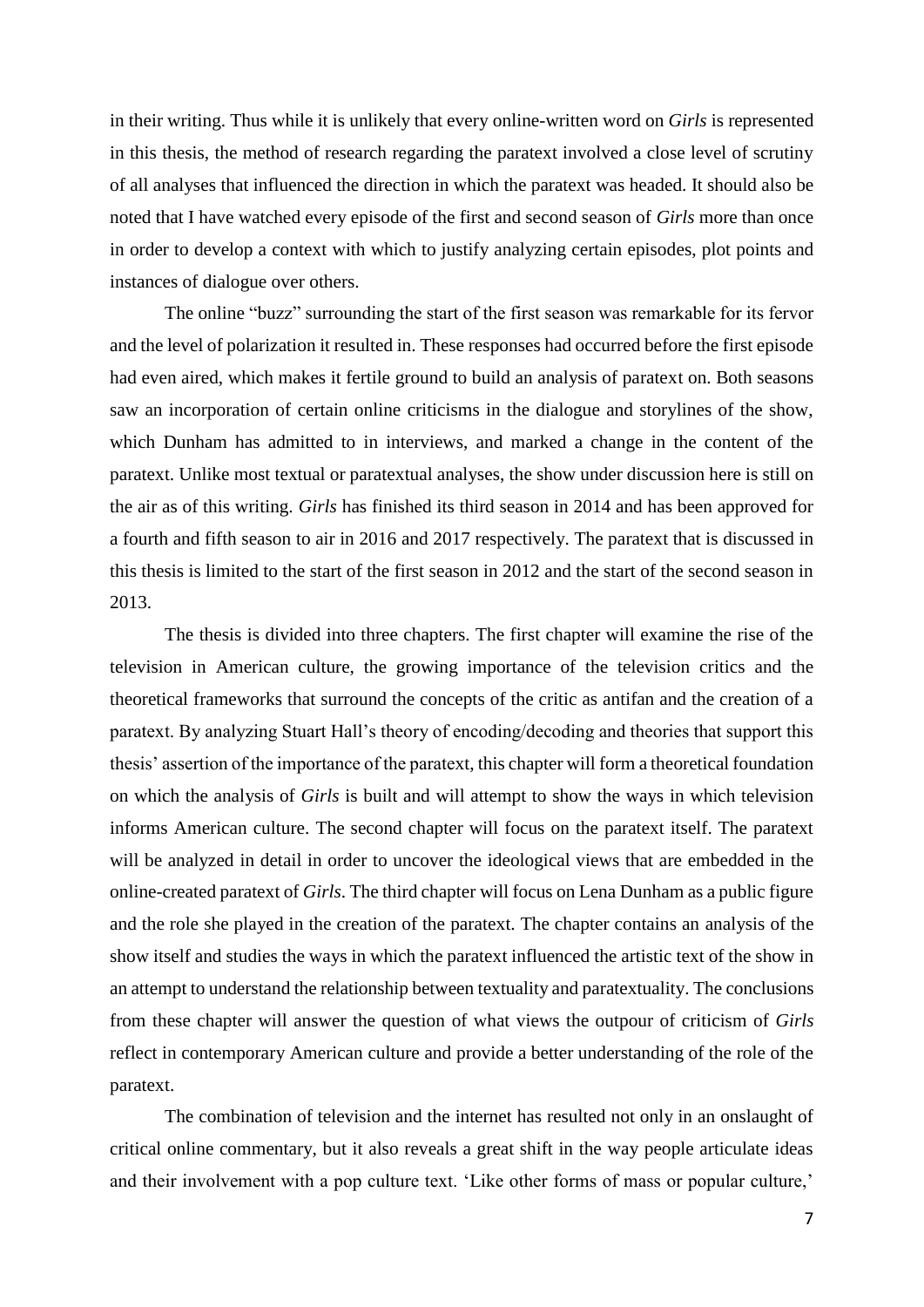cultural scholar Laura Stempel Mumford argues, 'television plays a significant role in teaching and maintaining the political and social status quo' (114). Television can no longer be separated from the cultural make-up of American society. The upheaval and breadth of literature created in the aftermath of *Girls* makes it a prime case study for an investigation into the motives and effects of the little investigated paratext and the nascent views it promotes about the state of American social and cultural society.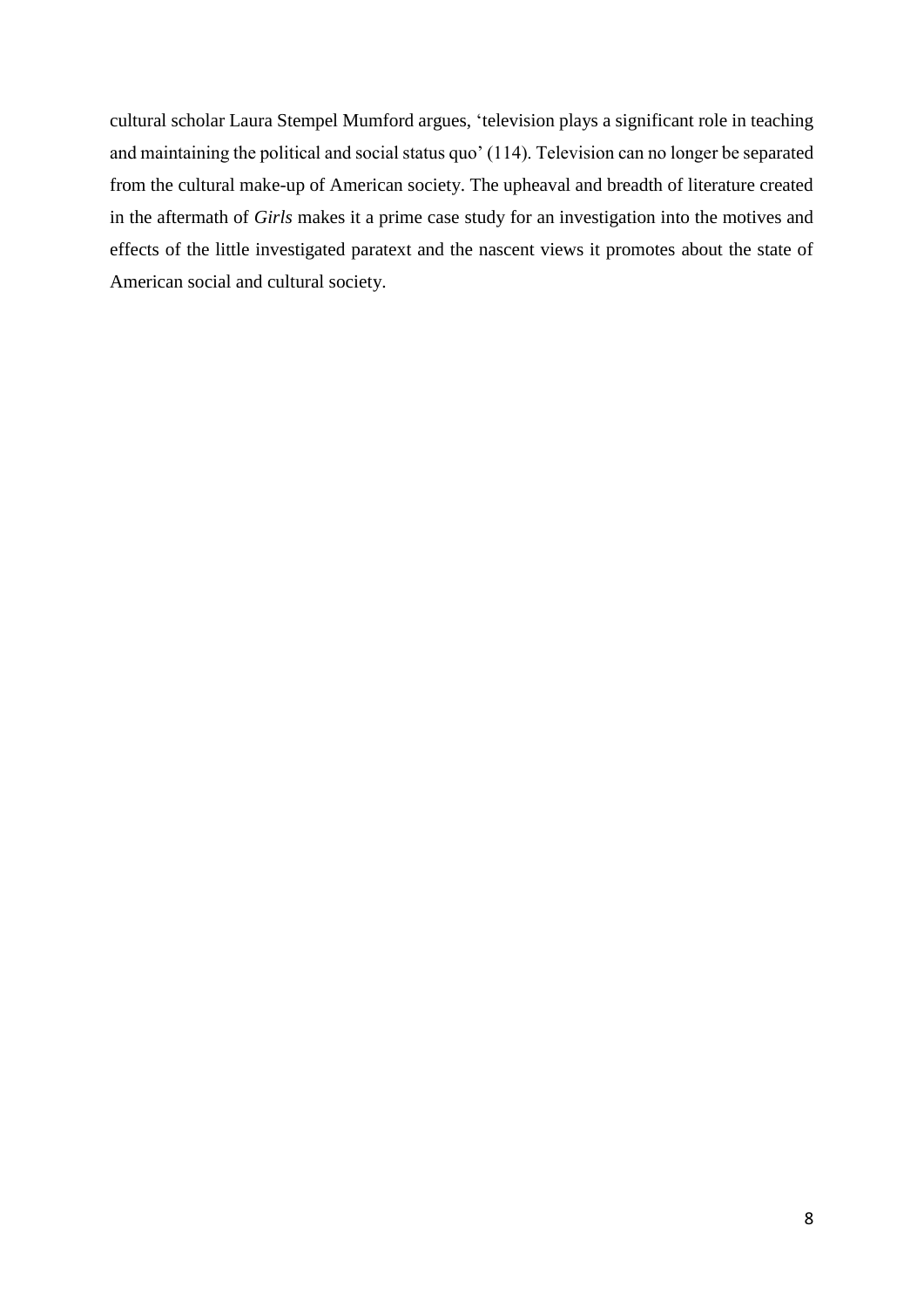### 1. Television and American Culture

The medium of television in America is a part of American popular culture. Popular culture is a tricky concept to define and, like most aspects in cultural analysis, a strict definition is elusive. Traditionally, popular culture has been seen as contrary to high or "elite" culture. While high culture would include activities with relatively high cost such as the opera or ballet, popular culture products market to the masses and are therefore seen as inferior. Many philosophers and critical thinkers have weighed both sides of this coin, from the theories of Theodor Adorno and Max Horkheimer on the manipulative effects of what they call the 'factory' of popular culture (1944) to Walter Benjamin's theory in *The Work of Art in the Age of Mechanical Reproduction*  (1936), which states that mass production does not have to be a negative characteristic of certain forms of art. Yet it has become increasingly difficult to separate high and low culture or to designate popular culture wholly into that latter category:

Obviously, from a literary point of view, a comic book cannot compare with a novel by Hemingway or Dostoyevsky. But such comparisons are both unfair and misguided. Scholars who study popular culture are not concerned primarily with aesthetic matters; instead their interest is in the role that popular culture plays in society – the ideological messages contained in popular culture, the way popular culture socializes young people, (…) and so on (Berger 1995, 161).

Not only has American popular culture proven to be a worthwhile gauge for the state of American society, but the evolution of technology, such as the rise of the internet and the changing formats of television, is continually blurring the lines between popular and high culture. At the center of popular culture are television and the accompanying discipline of television studies. In his seminal book *Television Culture*, John Fiske defines television as 'a bearer/provoker of meanings and pleasures' and defines culture as 'the generation and circulation of this variety of meanings and pleasures within society' (Fiske 1987, 1). What are the ways in which television informs American culture?

The notion of a separate stage for television studies within cultural analysis is common, though its road to legitimation as a field of study has been turbulent. Television was thought to be a lowly cultural medium, thus generating negative connotations and notions of cultural deterioration at the hand of its growing relevance in American culture. In his book *Tele-Visions:*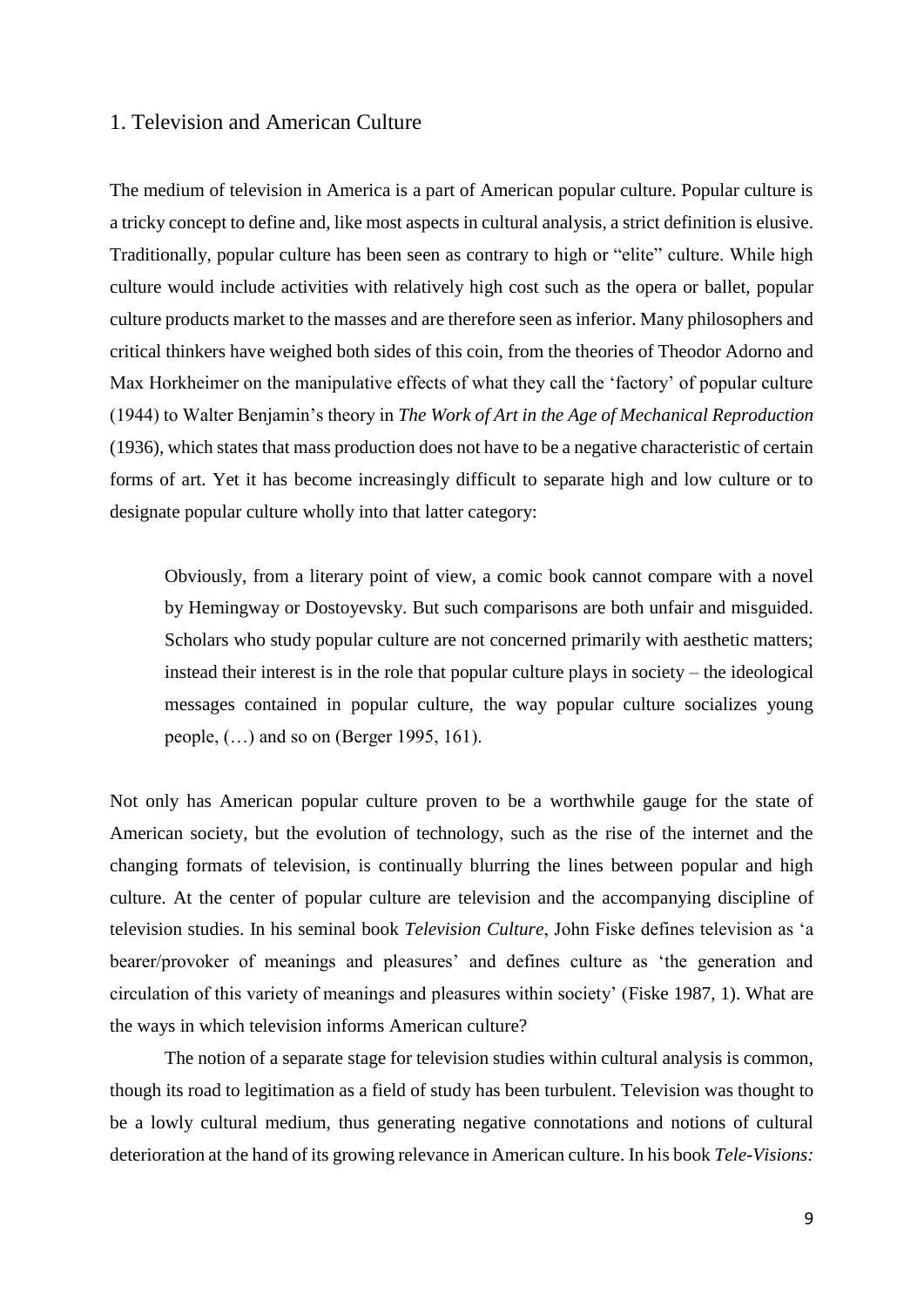*An Introduction to Studying Television,* scholar Glen Creeber tracks the birth of television criticism to the writings of members of the Frankfurt School in the 1930s, when German Marxist intellectuals like the aforementioned Horkheimer and Adorno fled to America to escape World War II (3). They found themselves shocked by 'what they saw as the profound commercialization of the media,' claiming it 'revealed the extreme commodification of culture in an industrial capitalist society' (Ibid.). Television, they argued, 'was highly ideological and simply worked to promote the interests of Western capitalism' (Ibid.). In her book *Television Criticism* Victoria O'Donnell quotes her previous 2006 book with G.S. Jowett, *Propaganda and Persuasion*, for a definition of ideology:

[It is] a set of beliefs, values, attitudes, and behaviors, as well as ways of perceiving and thinking that are agreed on to the point that they constitute a set of norms for a society that dictate what is desirable and what should be done… Ideology contains concepts about what the society in which it exists is actually like. It states or denies, for example, that there are classes and that certain conditions are desirable or more desirable than others. An ideology is also a form of consent to a particular kind of social order and conformity to the rules within a specific set of social, economic, and political structures. It often assigns roles of dominance or subordination to gender, race, sexuality, religion, age, and social groups (O'Donnell 2007, 153).

The type of analysis done by the Frankfurt School was called "qualitative analysis." Critics were speculative, 'allowing room for personal interpretation, theoretical issues and subjective conjecture in its investigation of culture' (Creeber 2006, 4). However, as television sets became a staple in many American homes, it gained importance within American culture. So too did the study of television. Qualitative analysis thus gave way to "quantitative analysis" in the '40s and '50s, as media scholars called for a more scientific approach to studying television in order to give their findings more weight (Ibid.). While the Frankfurt School had argued for a passive role of the viewers, that they were simply receiving and absorbing the dominant ideologies present in commercially driven television programs, scholars using quantitative methods argued that the viewer was much more active in creating meaning out of a televisual text. During the 1970s scholars analyzed television through critical theory, 'using semiotics and other methods to analyze issues of power and ideology' (Ibid.). At the same time, the field of Cultural Studies was emerging in Europe in the 1970s and 1980s, in which 'the representation of gender, race and class were particularly prominent, reflecting a growing concern in the cultural significance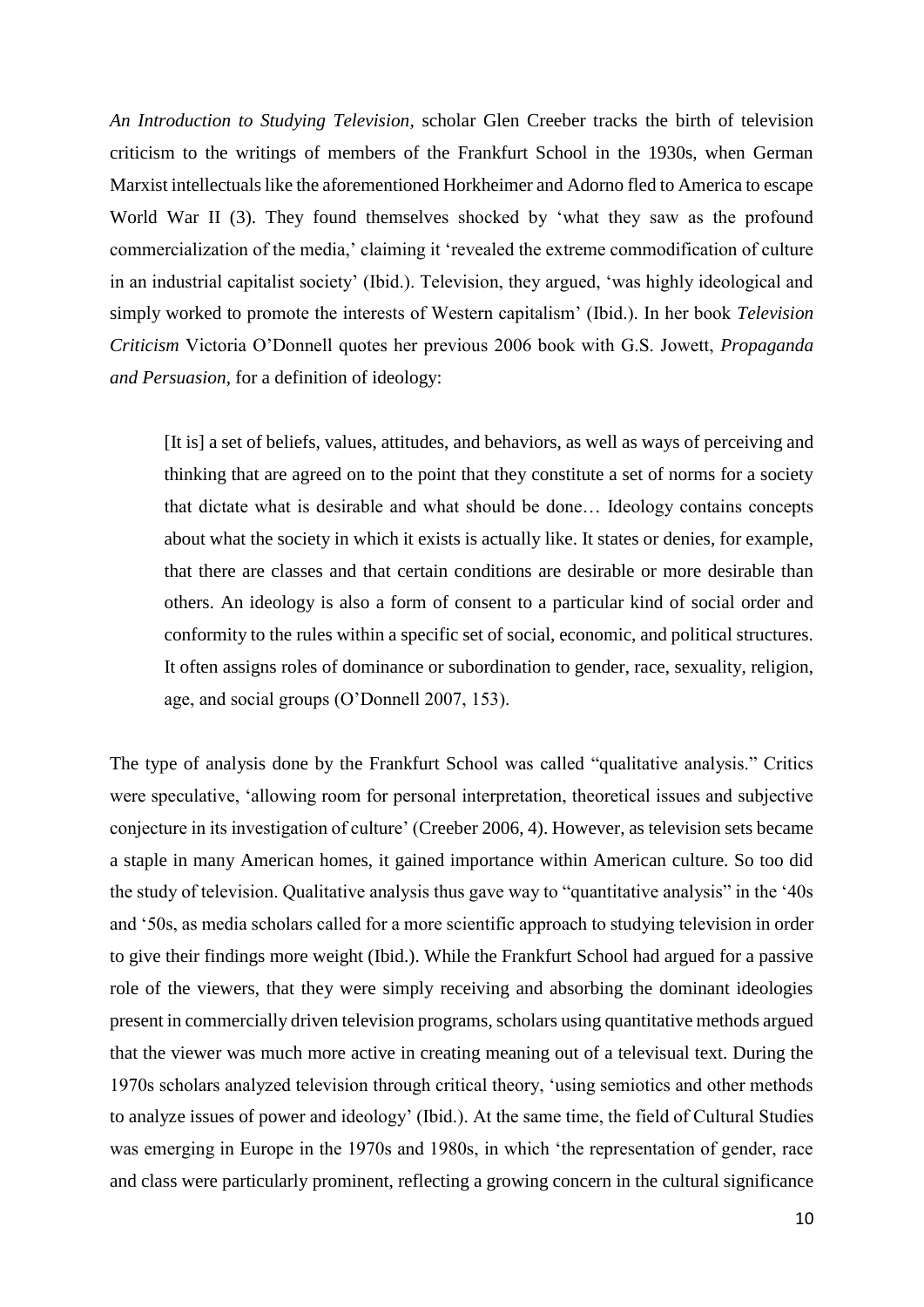of the medium as a whole while also allowing the study of television to explore its own historical, generic and theoretical tradition' (Ibid.). A sociological aspect infiltrated the field in the 1980s as the growing importance of television resulted in the rise of audience studies in determining textual meaning. Thus television studies does not consist of one theoretical discipline, but was constructed as a hodgepodge of existing methods in other fields in order to create its own interdisciplinary method of study.

The dominant model with which television scholars now study televisual meaning in audiences is Stuart Hall's encoding/decoding model. Television establishes cultural meaning through the codes it exchanges with the viewer. John Fiske explains the concept of codes as follows: 'codes are links between producers, texts, and audiences, and are the agents of intertextuality through which texts interrelate in a network of meanings that constitutes our cultural world' (Fiske 1987, 4). Interaction in every culture reveals certain codes that contain meaning. The way people dress, for example, is encoded. This can then be stereotyped in television by having a character wear certain clothes, like expensive designer items, to communicate something specific about their character, such as superficiality. The most important codes in television are the cultural conventions and ideologies they communicate. Fiske explains the encoding and decoding of ideology as follows:

The conventions that govern the representation of speech as "realistic dialogue" result in [for example] the heroine asking questions while the hero provides the answers. The representational convention by which women are shown to lack knowledge which men possess and give to them is an example of the ideological code of patriarchy. Similarly the conventional representation of crime as theft of personal property is an encoding of the ideology of capitalism. (…) [These] meanings constitute the *common sense* of a society (6, original emphasis).

Fiske argues that 'what passes for reality in any culture is the product of that culture's codes, so "reality" is always already encoded, it is never "raw"' (5).

The model for encoding and decoding meaning from television was envisioned by prominent British scholar Stuart Hall, who was a part of the influential Birmingham School of Cultural Studies. It was Hall who 'recognized that audience members are not passive but rather active consumers who decode symbols and representations and make their own meaning (O'Donnell 2007, 154). Hall successfully argued that the meaning that a viewer decodes from a text is directly influenced by the social and cultural situation of that viewer. Thus, cultural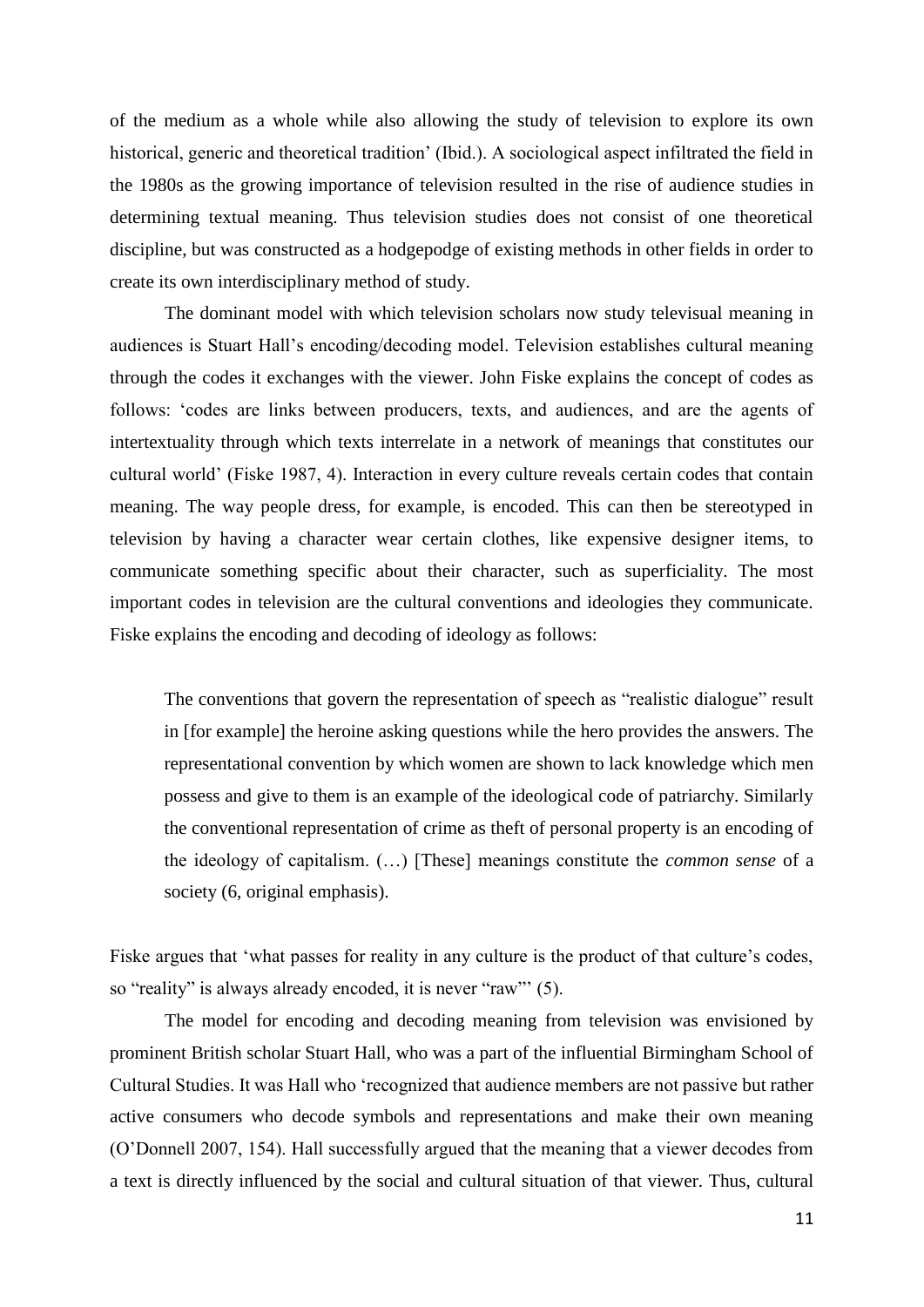products do not have one absolute meaning, but mean different things to different people. In his seminal 1979 essay "Encoding and Decoding in the Television Discourse," Hall argues:

(…) It is in the discursive form that the circulation of the product takes place, as well as its distribution to different audiences. Once accomplished, the discourse must then be translated – transformed, again – into social practices if the circuit is to be both completed and effective. If no "meaning" is taken, there can be no "consumption." If the meaning is not articulated in practice, it has no effect (Hall 91, 1993).

Synchronicity occurs when the intended meaning of the cultural text, the encoding, is the same as the meaning that the viewer decodes. O'Donnell writes: 'if the image/discourse is representative of the dominant ideology and the viewer's social situation is not, then there is tension resulting in a negotiation between the viewer and image/discourse' (O'Donnell 2007, 154). Viewers do not automatically accept the preferred meaning of the cultural text, but create their own meaning through the filter of their personal circumstances.

However, the message of a certain popular culture text also "hails" someone 'as if it were hailing a taxi' (155). O'Donnell writes:

By responding to the call or "hail," a viewer recognizes the social position that has been constructed in encoding the image/discourse, and if the viewer's response is cooperative, the intended meaning is adopted, and the viewer has constituted herself or himself as a subject (Ibid.).

Hall described a subject as 'a social construction wherein the viewer recognizes that she or he is being addressed or summoned by the hail and decodes the image/discourse accordingly. Thus, television viewers may be hailed as conformists or sexists or patriots' (Ibid.). The way in which the viewer decodes meaning is therefore indicative of that person's worldview. The viewer's interpretation of television reveals their cultural and social views.

Hall argues that there are certain social positions that the viewer may occupy. 'Unless they are wildly aberrant,' writes Hall, 'encoding will have the effect of constructing some of the limits and parameters within which decodings will operate. If there were no limits, audiences could simply read whatever they liked into any message' (Hall 2006, 100). He argued for these limits within the dominant, oppositional, and negotiated positions of the receiver. 'The dominant position is decoded by the viewer who accepts the dominant or intended meaning. On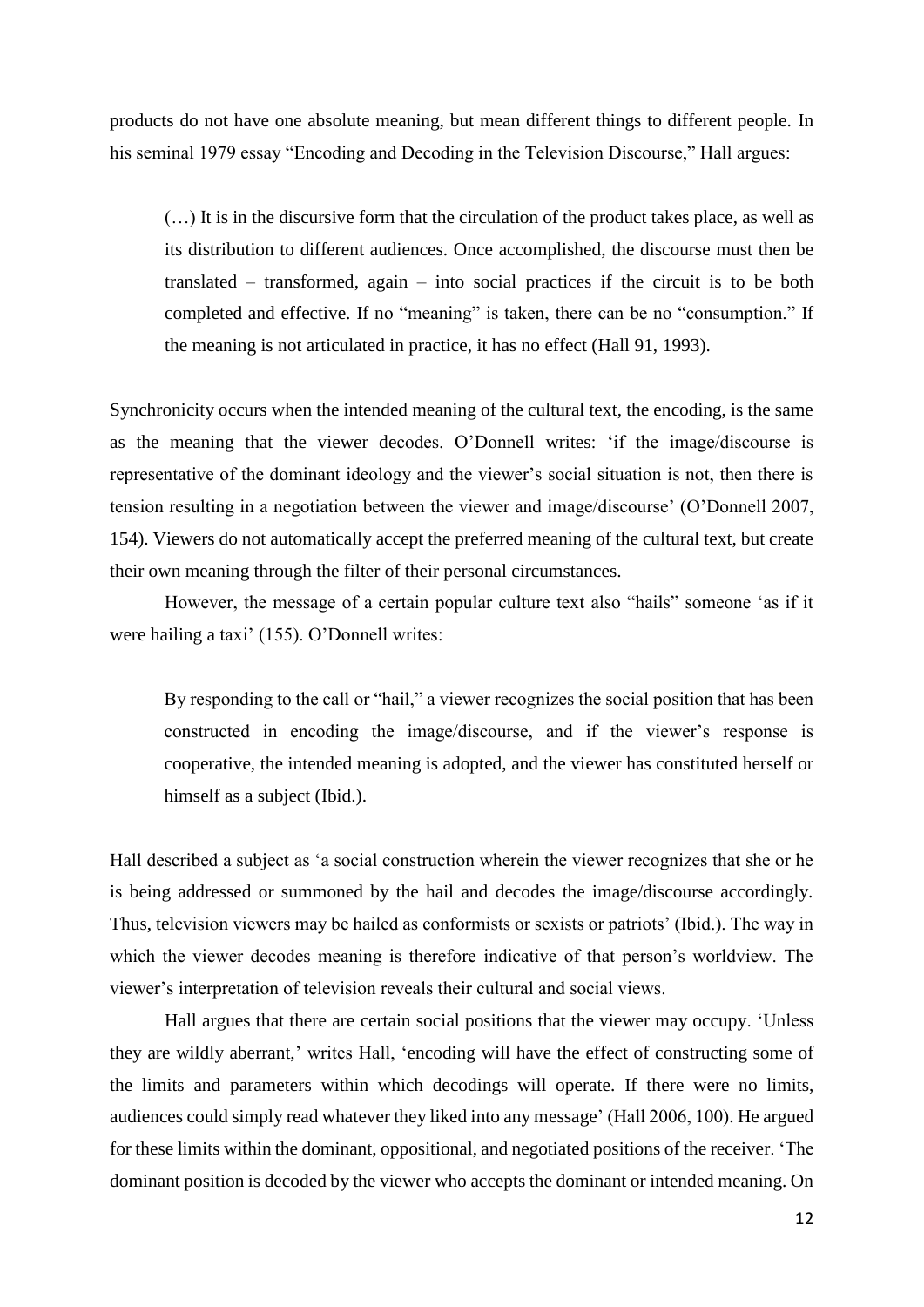the other hand, the oppositional position is in direct opposition to the dominant meaning, and an opposite point of view is decoded' (O'Donnell 2007, 155). The most common position is when the image/discourse and the viewer negotiate meaning. The negotiated position is a completely open category for viewers who primarily fit into the dominant ideology but need to resist certain elements of it. Negotiated positions are popular with various social groups who tend to question their relationship to the dominant ideology' (Ibid.). The exchange between the encoding of meaning by *Girls* and the critics' decoding through their own socially bound environments, is crucial to understanding how that show specifically reflects American culture. This will be discussed in detail in chapter two.

In recent years, the growing significance of cable television channels has created an unquestionable hierarchy of aesthetics. Television shows such as *Mad Men* (2007-), *Breaking Bad* (2008-2013), *The Sopranos* (1999-2007) and *The Wire* (2002-2008) are continually ranked as the best television programs of all time and are seen as quality television, as opposed to shows on broadcast television, such as *The Big Bang Theory* (2007-) and *NCIS* (2003-). The latter two shows were the most watched series in the 2012 – 2013 television season (Schneider 2013), which adds to the notion that populist art forms are inferior. With the growing significance of the Internet in American culture, the role of the television critic has grown into a well-respected profession and is ubiquitous on an ever-increasing number of culture-oriented websites. Defining popular culture is thus becoming more problematic and its position as a worthwhile art form more determined. So too is the case for the television critic, an occupation which had to climb up in respectability, especially in relation to many other forms of cultural criticism, yet has gained great prominence in recent years.

The profession of the television critic has a long and rich history. Victoria O'Donnell writes that 'journalists began writing television criticism in 1946, when Jack Gould of *The New York Times* and John Crosby of the *New York Herald Tribune* began reviewing television program content' (O'Donnell 2007, 4). In those days reviews had to be written after the episode had aired since all television shows were live. This lasted until the comedy *I Love Lucy* was made on film, which allowed shows to be recorded and enabled television critics to write and publish their reviews before a show had aired (4-5). By the end of the fifties however, 'press critics such as Robert Lewis Shayon, Jack Gould and Gilbert Seldes spoke in increasingly antagonistic ways about Hollywood commercialism, blaming networks as well as regulators for their irresponsible management of the public trust' (Spigel 1998, 65). This was in reaction to the notorious Quiz Show Scandals of the fifties, 'in which producers and sponsors were accused of rigging the games by feeding answers to contestants before the shows' (Ibid.). Television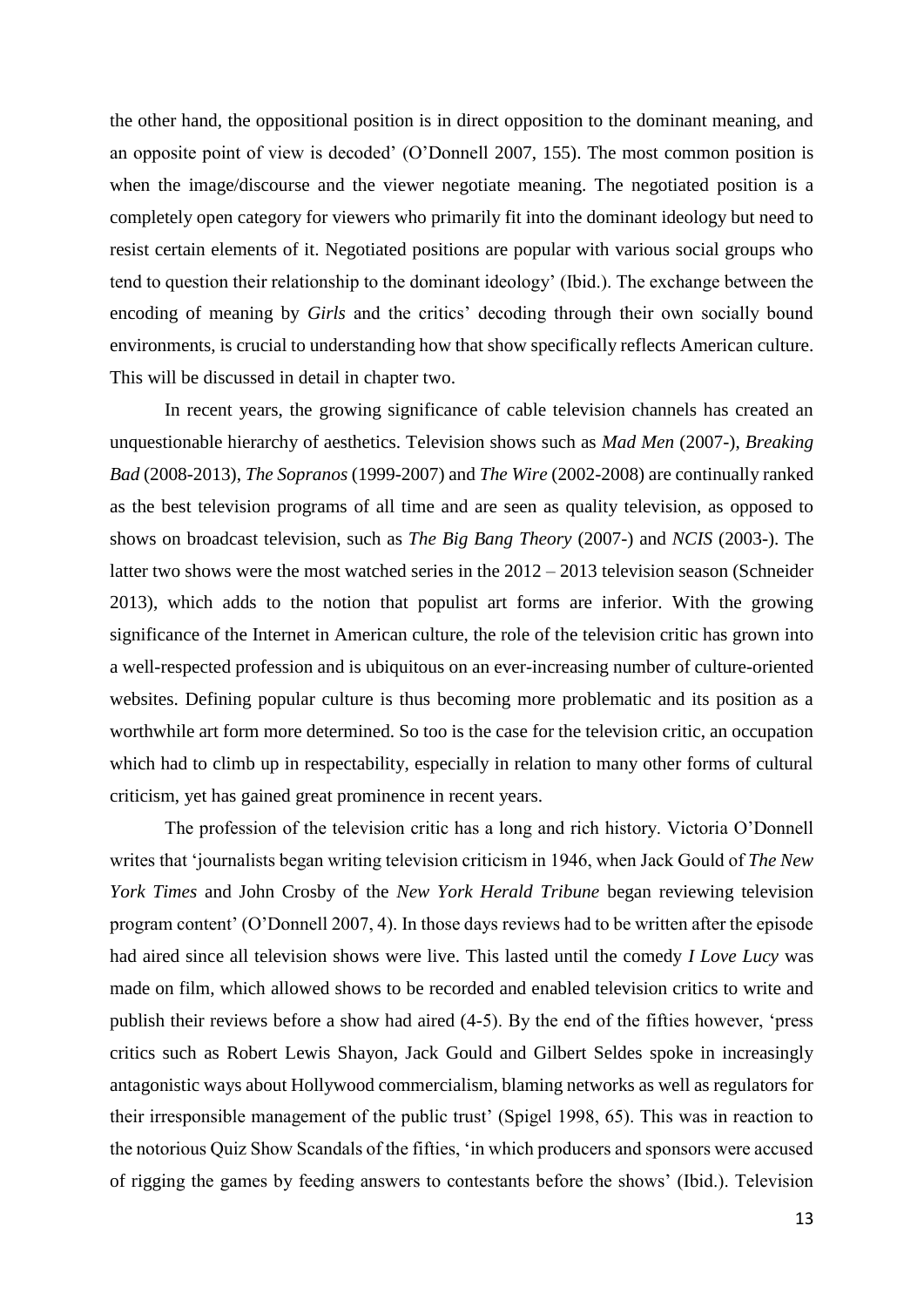critics were in the awkward position of acting as part of the publicity machine of television studios on the one hand, while trying to build a respectable subset in journalism on the other; they were often called 'hacks and hypocrites' and were seen as 'the "whores" of the newspaper trade' (66).

Unlike film and theater critics, television critics were particularly maligned, both within the journalism field and by television studios:

While all other labor at the press operated in and through the same ambivalences and contradictions, the peculiar nature of a journalist who "provided" information about "entertainment", who spoke of private industry as if it were imbued with public purpose, who evaluated mass culture through a classical tradition of criticism, all of this made the TV critic especially vulnerable to charges of hypocrisy, and particularly in need of defense. TV critics at the time wrote voluminously about the need to define what it meant to be a critic and the need to legitimate themselves as respectable sources of knowledge (Ibid.).

Their double duty as objective journalists on the one hand and clogs in television studios' public relations machine on the other, brought forth the conclusion of 'the impossibility of writing about mass culture from within its own institutional spaces' (Ibid.). These musings resulted in 'the transformation from journalist to scholar' in the 1960s (70).

This transformation was not only the result of changes within television criticism, but was aided by cultural changes during that time. There was a 'primary shift in cultural sensibilities' whereby the 'increasing problematization of high and low culture' occurred, 'as well as the increasing legitimation of popular culture in university curricula' (77). For example, 'in the art scene, toward the end of the 1960s, various critics associated with the avant-garde distanced themselves from the elitism of museum art' (Ibid.). At the same time, the youth culture movements of the sixties 'grew up at a time when leftist intellectuals – eager to strip the academy and art world of its old guard elitism – defended the study of popular culture,' which elevated 'popular culture as a form of intellectual currency' (79).

The sheer volume of popular culture coming out of the United States after the 1960s and its continuing significance in Western society is unique to the United States: 'the project of American culture studies had to be distinctive because the culture, intellectual and otherwise, in which it was embedded was distinctive' (Carey 1997, 4). Todd Gitlin argues in the book *Cultural Studies in Question* that this growth of the importance of American popular culture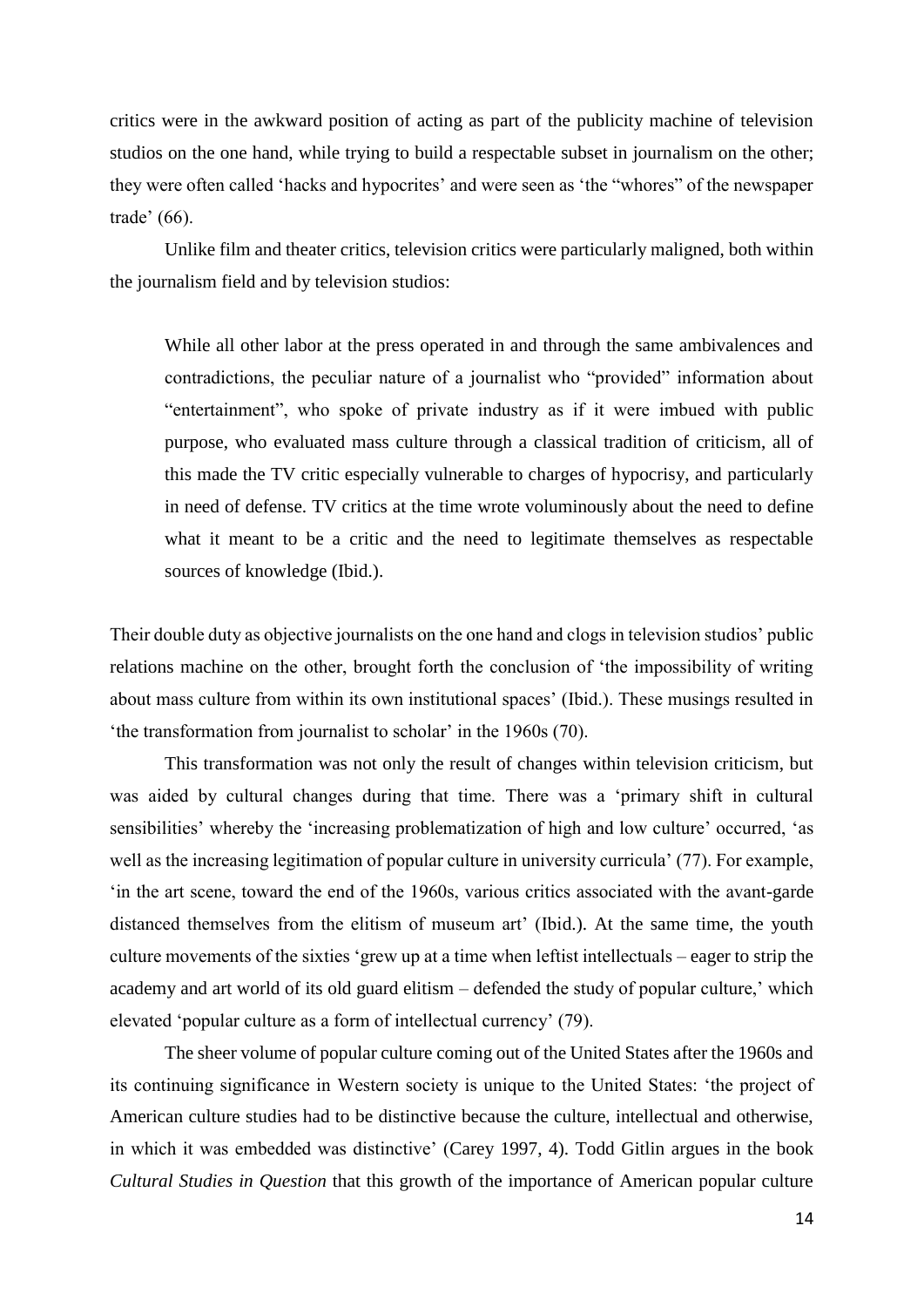was not simply the result of a growth of scale of the popular culture market after World War II, but 'that from the 1960s on, the young have come to define themselves by their taste' (Gitlin 1997, 26). He continues: 'in part, too, the bulking up of popular culture and the connected phenomenon of celebrity stem from the declining grip of the institutions that traditionally imparted identity to the young: occupation, class, religion' (ibid.). Television studies as a discipline emerged after these changes, in the 1970s and 1980s, 'from three major bodies of commentary on television: journalism, literary/dramatic criticism and the social sciences' (Brunsdon 1998, 97). Today the average American spends a staggering twelve hours a day staring at a screen, be it television, a phone screen, tablet or computer (Williams 2013). Thus the role of the television critics evolved from its original form in print media to an everincreasing number of websites and blogs in which popular culture criticism has taken a central role.

In order to understand the implications of the criticisms for and against *Girls* specifically, a detailed synopsis of the show is required before discussing the paratext in chapter two. In the first season, viewers are introduced to Hannah Horvath (Lena Dunham) and her group of twenty-something friends. Hannah comes from a middle-class upbringing; both her parents are teachers and she attended Oberlin College in Ohio as a Creative Writing major. She now lives in the expensive Brooklyn, New York with her college roommate, Marnie Michaels (Allison Williams). While Hannah often expresses her desire of being a writer, she starts the series off as an unpaid intern at a publishing house and has been living off her parents since finishing college two years earlier. She has a self-described dysfunctional sexual relationship with the emotionally closed off Adam (Adam Driver), who is accused of using her for sex, while she craves more. In the first episode, Hannah's parents visit her in New York and tell her that they are no longer providing financial support. This brings Hannah's story in motion as she struggles with paying the bills and avoiding any paying job that does not match up with her desire to be a writer. Along the way her sense of her own specialness clashes with the responsibilities of "adult" life.

Marnie seems like a very responsible and well put-together girl. She works in a Manhattan art gallery and is the only one of her friends who has a job that matches her desired career trajectory. She is often dismissive of her friends, who she feels do not have their life in order, and is perceived as condescending by the other girls. The first season sees her dating her college boyfriend Charlie, while struggling to figure out if the life she craves is the life she *wants* to have or what she believes she *should* have. Jessa Johansson (Jemima Kirke) briefly attended Oberlin, where she befriended Hannah and Marnie, but left soon after to travel the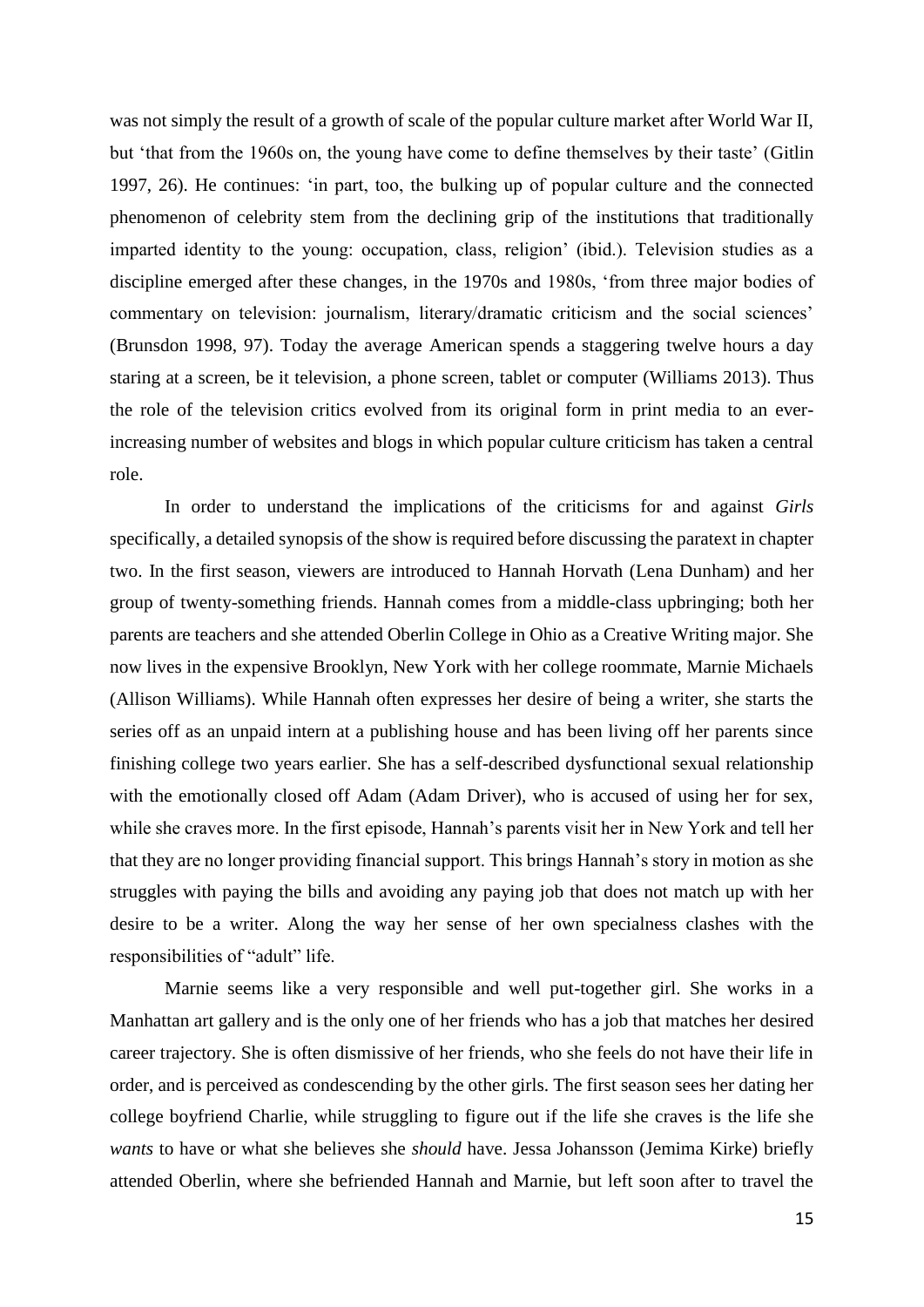world. She is British, often described as bohemian, and has a disregard for social conventions. In the first episode Hannah and Marnie throw Jessa a welcome home party. Hannah is excited to see her, but Marnie has always disliked her careless attitude. Jessa's free spiritedness and irresponsible personality often clashes with Marnie's straight-laced opinions. Shoshanna Shapiro (Zosia Mamet) is Jessa's younger, American cousin. Shoshanna views her life in New York as if she were a real-life *Sex and the City* character, looks up to Jessa's come-what-may attitude, talks an inordinate amount, and generally tends to get on her friends' nerves.

Lena Dunham does not adhere to traditional good guy/bad guy stereotypes, which has led to the creation of rather polarizing main characters. There is no clear distinction between good or bad actions. The result is that the characters do not exhibit traditionally desirable character traits most seen in female protagonists. Every character is morally ambiguous and often unlikeable in a way that few other shows with lead female characters are. The words that have been used to describe Hannah range from selfish and self-involved to reductive and insufferable. The fact that many critics called the show emblematic of the generation depicted therein illuminates some of the views critics hold on that particular generation. Specific criticisms about other aspects of both the production and storylines of the HBO series demonstrated the underlying conceptions that critics hold of American culture in general and youth culture specifically.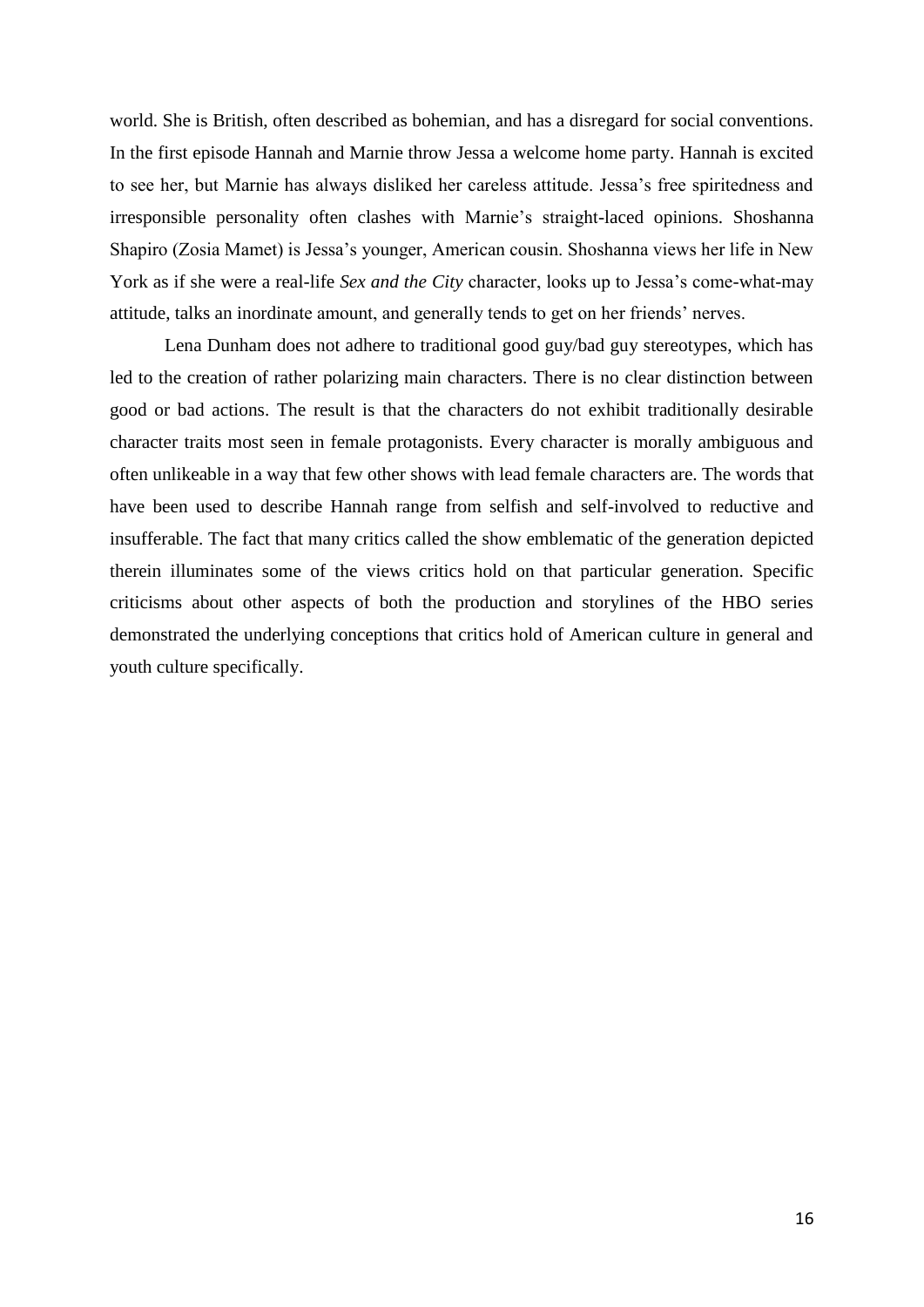#### 2. The Paratext of *Girls,* or: Why is Lena Dunham So Fat?

When HBO premiered *Girls* on April 15<sup>th</sup> 2012, the first episode was watched by 872,000 viewers (Andreeva 2012). While this is a respectable viewership number considering the lowconcept premise of the show, a group of female college graduates living their lives in New York City, it certainly does not hold up against other HBO staples such as *Game of Thrones*, which premiered to 3.8 million viewers (Ibid.). Yet despite this seeming lack of mass interest in the show, *Girls* managed to create something for itself that is arguably much more important for a cable television show than ratings: buzz. Prior to its premiere *Girls* had received an incredible amount of press coverage, mostly occurring online, and seemingly every American blog in existence weighed in to give its two cents about the concept of the show, the characters, the actresses who play the characters, and the prolific writer, director, and star of the show, Lena Dunham. These dialogues outside the artistic text itself are called paratexts.

Gérard Genette developed his concept of the paratext around literary works, but his theory is exceedingly applicable to television. In his 1991 article "Introduction to the Paratext" Genette describes the paratext as 'the means by which a text makes a book of itself and proposes itself as such to its readers, and more generally to the public' (261). Its positioning serves as a 'threshold (…) which offers to anyone and everyone the possibility either of entering or of turning back' (Ibid.). Thus a televisual text does not only constitute the artistic product of the author, in this case Lena Dunham, but also encompasses 'introductory sequences, "spoilers" and ads, newspaper, magazine or web articles, merchandise and the very buzz or media talk that surrounds any given programme' (Gray 2003, 72). Viewers often have to digest the paratext of a work before actually viewing the artistic text itself.

In analyzing the reaction of a portion of the audience, in this case professional television and cultural critics, one can uncover the views that audience reflects of the specific subset of American culture featured in *Girls*. In his article "New Audiences, New Textualities: Antifans and Nonfans," Jonathan Gray writes: 'while by no means an archangel of incontrovertible proof, reception research offers us valuable insights into consumption and decoding, and offers us the opportunity to round out theories of the media and their place in society with empirical observation' (Gray 2003, 66).

The specificity of the audience, professional critics, should be kept in mind throughout this chapter. Not only does the viewpoint of critics reflect their specific socio-economic background, as is the case with any form of audience research, but professional critics are also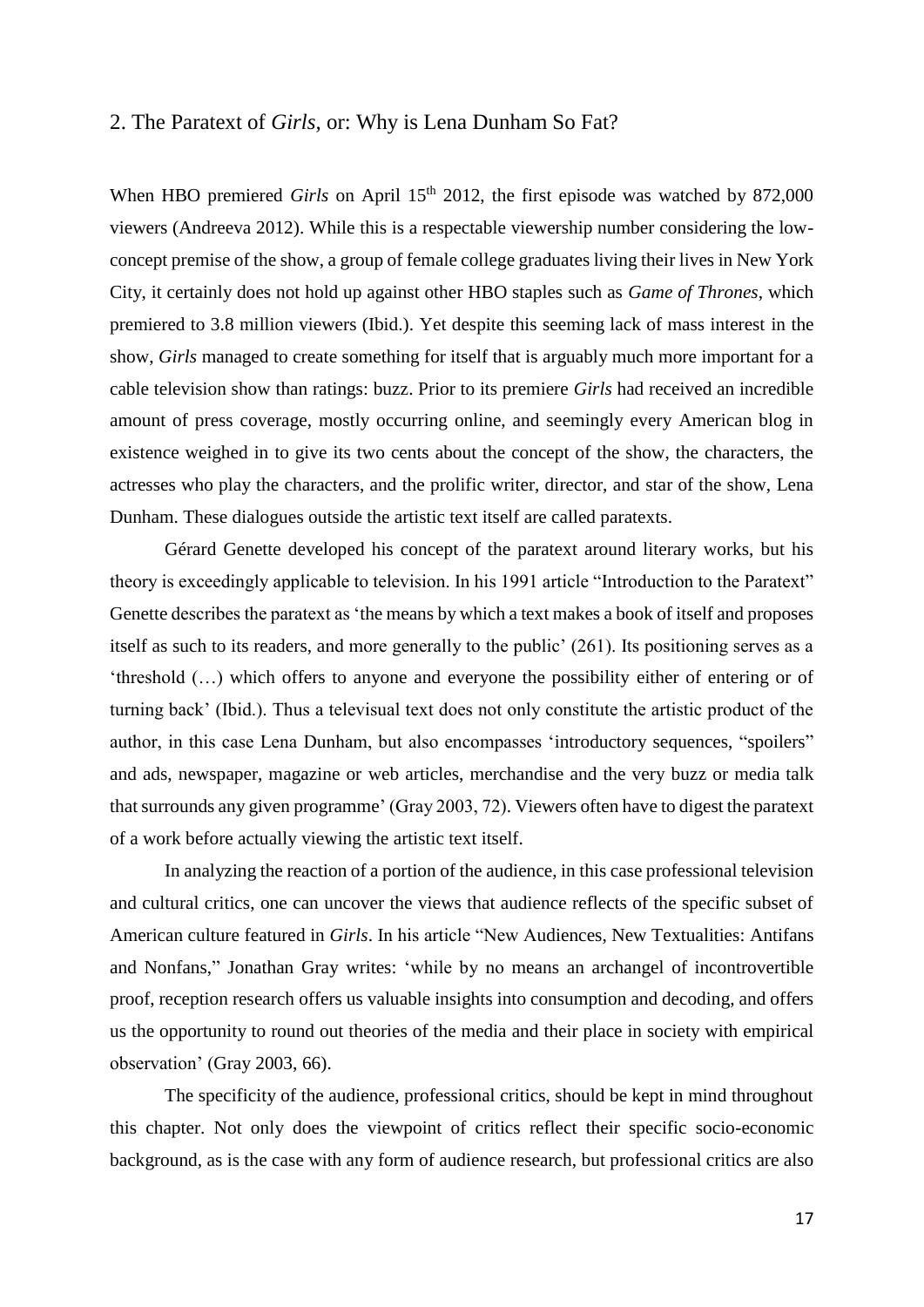influenced by the publications in which their work appears. By positioning critics into the model of fans and antifans as presented by Jonathan Gray, the critical texts can be grounded in a structure which allows a focus on the content instead of their context. For example one of the advantages of fan research is that the researcher can avoid screenings 'and with them the nasty aura of the positivist laboratory study' (Ibid.). This applies to critics, as they get sent screenings of episodes in advance which are viewable from any location they desire. Furthermore instead of viewing a critic's educational background as unrepresentative of a general viewpoint, the fact that they are specifically educated to interpret cultural texts makes them excellent candidates to reflect on a popular culture text and glean cultural views from that reflection. The risk of a specific interpretation due to preference or taste is lessened when the viewer has been taught to critically analyze.

Due to the fact that a televisual artistic text is ongoing, building from episode to episode as opposed to the more closed off nature of a finished book or film, Stuart Hall's theory of the 'dominant,' 'oppositional,' or 'negotiated' reader position is incomplete. As Gray argues, 'television offers the added complication of partly and differently read texts, demanding that we add the dimension of fan, anti-fan and non-fan to that of dominant, oppositional and negotiated' (2003, 68). The non-fan and negotiated positions are not discussed here as television critics are inherently close readers. The concept of the antifan is thus used as a guideline rather than occupying an integral role to answering the thesis question. The content of the onlinecreated paratext surrounding *Girls* was very specific and often gendered. By combining theories on paratext with Hall's model of encoding and decoding and positioning critics as fans and antifans, the criticisms of *Girls* will be deconstructed to reveal the cultural values embedded in the paratext.

In order to make an assessment of the gender implications in the sheer volume of online activity surrounding Dunham and *Girls*, it is necessary to construct a theory on the cause of the criticisms for this particular show. When *Girls* premiered in 2012 it was certainly not the first television series created by and starring a woman. In fact, TV from 2011 onward can be seen as a time of female driven TV shows: there was *30 Rock* creator Tina Fey, *New Girl's* Liz Meriwether, *The Mindy Project's* Mindy Kaling, *Suburgatory's* Emily Kapnek, *Up All Night's* Emily Spivey, *2 Broke Girls'* Whitney Cummings, *Nashville's* Callie Khouri and of course Shonda Rhimes, who is the creator of the female driven *Scandal, Grey's Anatomy* and the now canceled *Private Practice*. This list leaves out all other TV shows that star strong women but are created or co-created by men, such as *Parks and Recreation*, *Homeland*, *Enlightened*, *Nurse Jackie*, *The Good Wife, Revenge* and *Veep,* to name a few. All the shows listed here have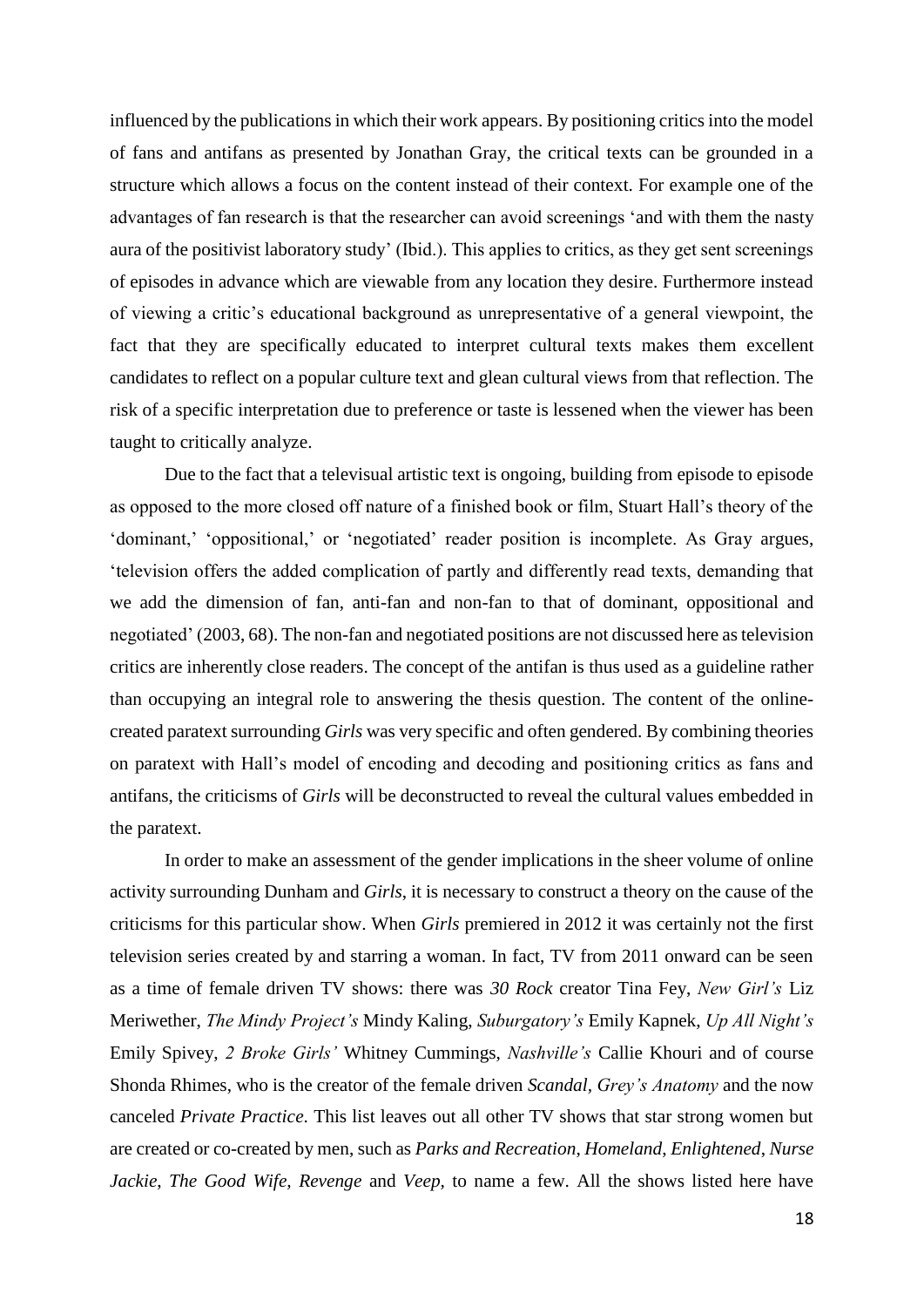supporters and detractors, but none reach the same volume of commentary as that which surrounds *Girls*.

One reason for this attention on *Girls* is the fact that unlike the shows mentioned above, *Girls'* supporters have been extremely positive in their commentary of the show, to the point where critics seemed to be responding not only to the show itself, but also to the show's supporters. This argument is reinforced by research done on the fans and antifans of other cultural texts, which demonstrate that antifans will often materialize in opposition to a rabid fanbase. This is the case for pop culture phenomena such as the *Twilight* series and personalities like Taylor Swift. In an article on the antifandom of *Twilight*, writer Jacqueline M. Pinkowitz explores an anti-*Twilight* website and argues that one of the main reasons for its existence is that 'it feels compelled to voice (…) its opposition to the claim that the *Twilight* saga is good literature (…) because of the popularity of the books and the uncritical devotion of its fans' (Pinkowitz 2011). Similarly, the rhapsodic early reception of *Girls* can be seen as having helped fuel a form of antifandom over its perceived inaccuracy of the foundation of the critics' support.

As Emma Straub put it in an article on the popular culture website *Vulture*, 'How does one begin to watch a show that has been hyped this much?' (2012, April 16). The hype surrounding the show materialized before the first episode had aired and was sustained with seemingly little effort from HBO or the show itself. The running online dialogue on the merits of the program created what Gray calls a filter 'through which we must pass' (Gray 2010, 3). He argues:

Today's version of "Don't judge a book by its cover" is "Don't believe the hype," but hype and surrounding texts do more than just ask us to believe them or not; rather, they establish frames and filters through which we look at, listen to, and interpret the texts that they hype (Ibid.).

Thus viewers of the show, bloggers, and journalists all had a filter that had wrapped itself around the show, through which viewers saw the content of the program.

The branding of the show was constructed in part by HBO, the television cable network that aired the show. HBO had traditionally had a 'masculine quality brand tradition' (Nygaard 2013, 371), with its most critically acclaimed programming consisting of shows like *The Sopranos*, *The Wire*, *Curb Your Enthusiasm* and *Deadwood*, which were all created by and starred men. HBO's tagline was "It's not TV. It's HBO" and the 'contrasts with the network's current lineup, which includes the expensive, flashy, gangster series *Boardwalk Empire* (2010–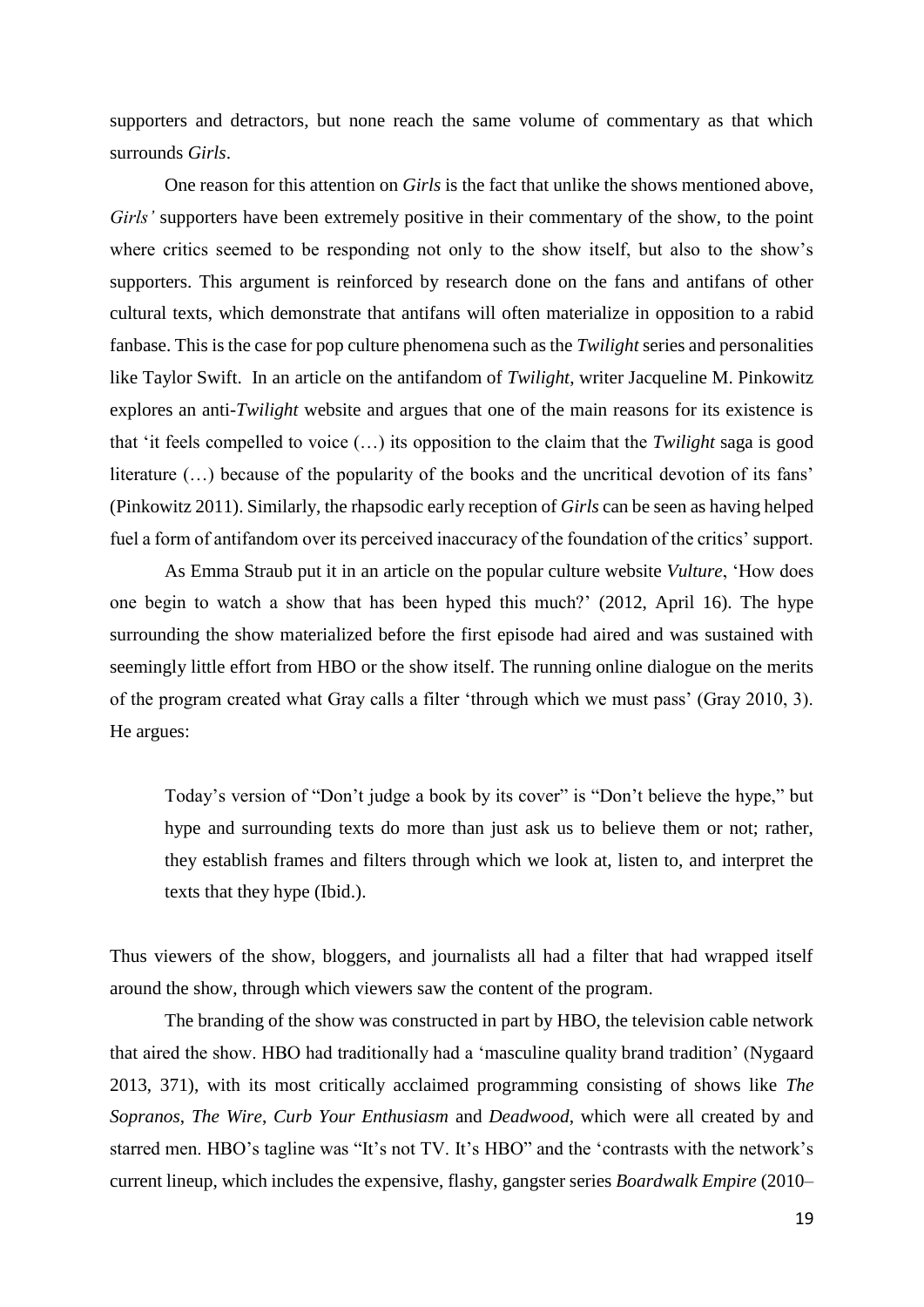present) and the sexy vampire drama *True Blood* (2008–present),' were almost antithetical to the content of *Girls* (Ibid.). The two established HBO shows were also more easily 'branded and marketed under the HBO "quality" brand, being tied to auteurs Martin Scorsese and Alan Ball, respectively,' whereas *Girls* was the creation of a young unknown woman with only one feature under her belt (Ibid.). However, as competition was looming in the form of other cable networks such as Showtime and FX, HBO started to feel the pressure for the need for innovation. Taylor Nygaard argues that,

Showtime's success is particularly important to understand why HBO wanted to take a risk and develop *Girls* with Dunham in the face of all this competition. The premium network became incredibly popular by producing programming with strong, complicated, female leads. While some critics have poked fun at Showtime's formula for creating shows about "Ladies with Problems," the formula earned the network a load of Emmy nominations, beating HBO for the first time, while almost doubling its subscriber numbers, especially among women. In contrast, HBO had lost much of its appeal to women, especially younger women, after the gargantuan success of *Sex and the City* faded (Ibid.).

Dunham's first feature *Tiny Furniture* had been specifically hailed by critics 'for its honest and raw depiction of young womanhood, particularly in relation to sex, ambition, and parental relationships' (Ibid.). With the name *Girls*, a 'staggeringly ambitious series title' (Bell 2013, 363), the suggested scope and depth of the show became highly anticipated. Thus before the first episodes had been filmed, HBO started branding *Girls* as a show by women, for women, creating buzz that instilled a considerable amount of expectation in the media and, more specifically, in the field of television criticism.

The initial critical response to *Girls* was extremely positive. On *Vulture* Amanda Dobbins tracked the online commentary of popular cultural websites on the subject of *Girls* prior to its premiere in April of 2012. She starts her timeline with the mention of the reviews of Dunham's film *Tiny Furniture* in 2010. Dunham's first big journalistic profile was during this time, for *The New Yorker,* and was written by Rebecca Mead. It is an exceedingly positive profile, comparing Dunham's first film to the critically acclaimed television show *Curb Your Enthusiasm* and the Woody Allen classic *Manhattan*. The reviews that preceded the premiere of *Girls*two year later similarly started out extremely positive. Tim Goodman of *The Hollywood Reporter* called *Girls* 'one of the most original, spot-on, no-missed-steps series in recent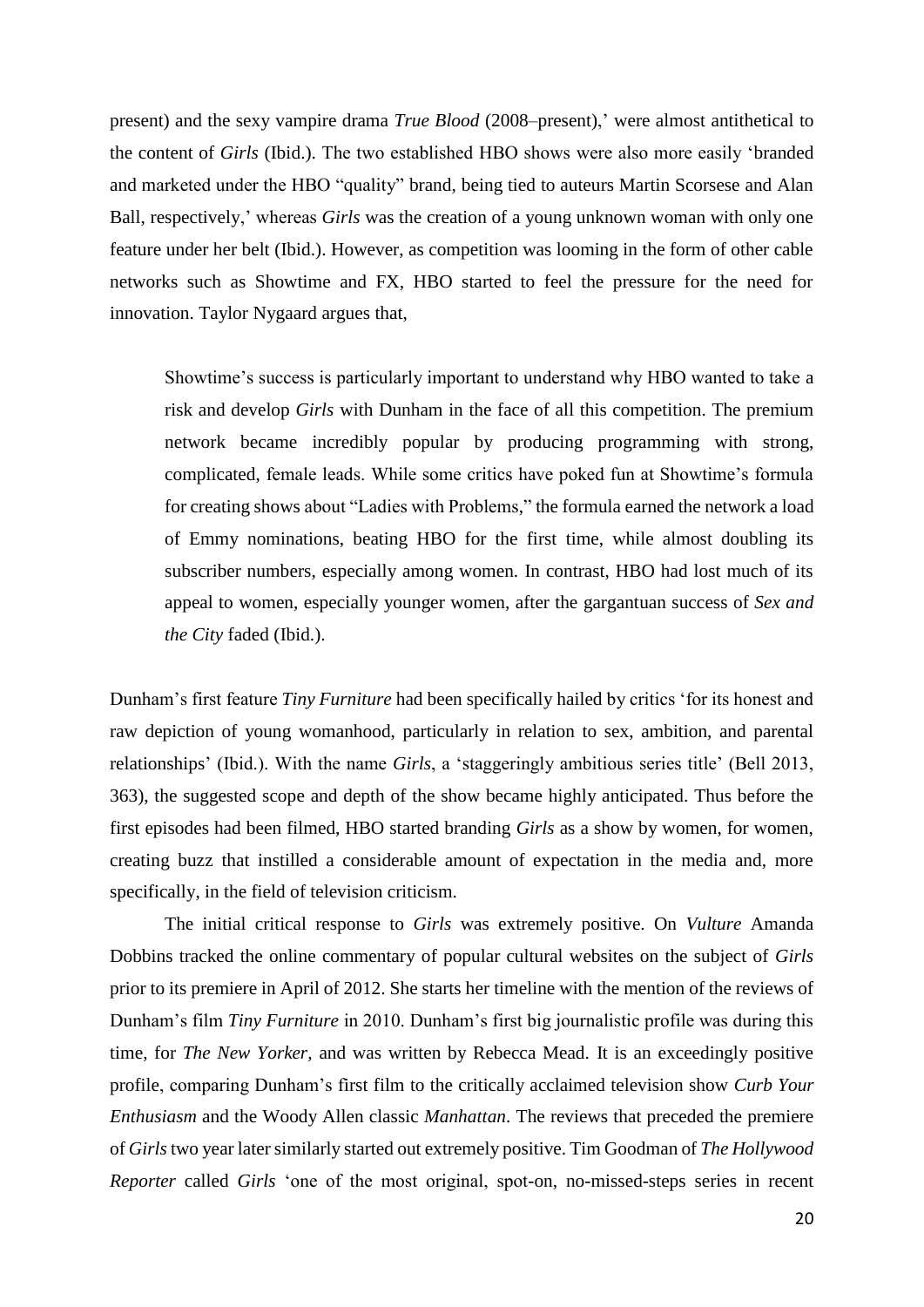memory.' At *New York Magazine* Emily Nussbaum writes that the show 'is like nothing else on TV.' On the popular blog *Hitfix* Alan Sepinwall wrote, '*Girls* is not your average television show — it may, in fact, be the best new HBO comedy since *Curb Your Enthusiasm*.' Proponents of the show and its creator were not simply supportive, but made grand statements about its quality and influence.

When taking a closer look at the gender makeup of the critics of *Girls* it seems as though the online fans of the show are more often male, while the antifans who respond to them are overwhelmingly female. A useful source in determining the gender makeup of critics is the review aggregation website *Metacritic,* which lists the reviews of films, television shows and games that appear in esteemed publications and on websites and blogs. It should be noted that there is a difference between reviews on the one hand and think pieces or blog posts on the other. While the first is, in this case, an article written for the purpose of critiquing a television production, the latter two are written with a cultural or sociological angle. Both can contain elements of the other, but *Metacritic* only registers reviews, without including other critical articles. In the case of *Girls* the gender disparity as registered by *Metacritic* boils down to thirty reviews of the first season. Eleven of these reviews were written by women, which included the reviews that were more negative. For the second season twenty reviews appear on the website, four of which written by women. This is not a particularly revealing fact. There are in fact more male writers working in media journalism than there are female writers, but it certainly deserves mention when trying to ascertain the reason for such a swift, female driven backlash.

The antifan-critics whose writings on *Girls* and Dunham were most influential, in the sense that they gained widespread attention and responses, were predominantly female. The first of many pieces of writing on the racial homogeneity of *Girls* starts with *The New York Times* reporter Jenna Wortham's article "Where (My) Girls At?" on the blog *The Hairpin*. Here Wortham argues that the girls on *Girls* feel 'alienating, a party of four engineered to appeal to a very specific subset of the television viewing audience, when the show has the potential to be so much bigger than that. And that is a huge fucking disappointment' (Wortham 2012). This notion of high expectation versus a perceived disappointing reality is a running theme in many of the female antifandom surrounding the show. Wortham's article was followed by more antiwritings of *Girls*, from the *Atlantic*, *Think Progress*, *Racialicious, The Daily Beast, The Huffington Post* and *The New York Times* among others, with only the latter article written by a man. It should be noted that some of the most vocal supporters of *Girls* were female, such as *The New Yorker's* Emily Nussbaum, and some of the harshest criticisms of the show, such as *Gawker's* John Cook, were male. However, the gender disparity between the early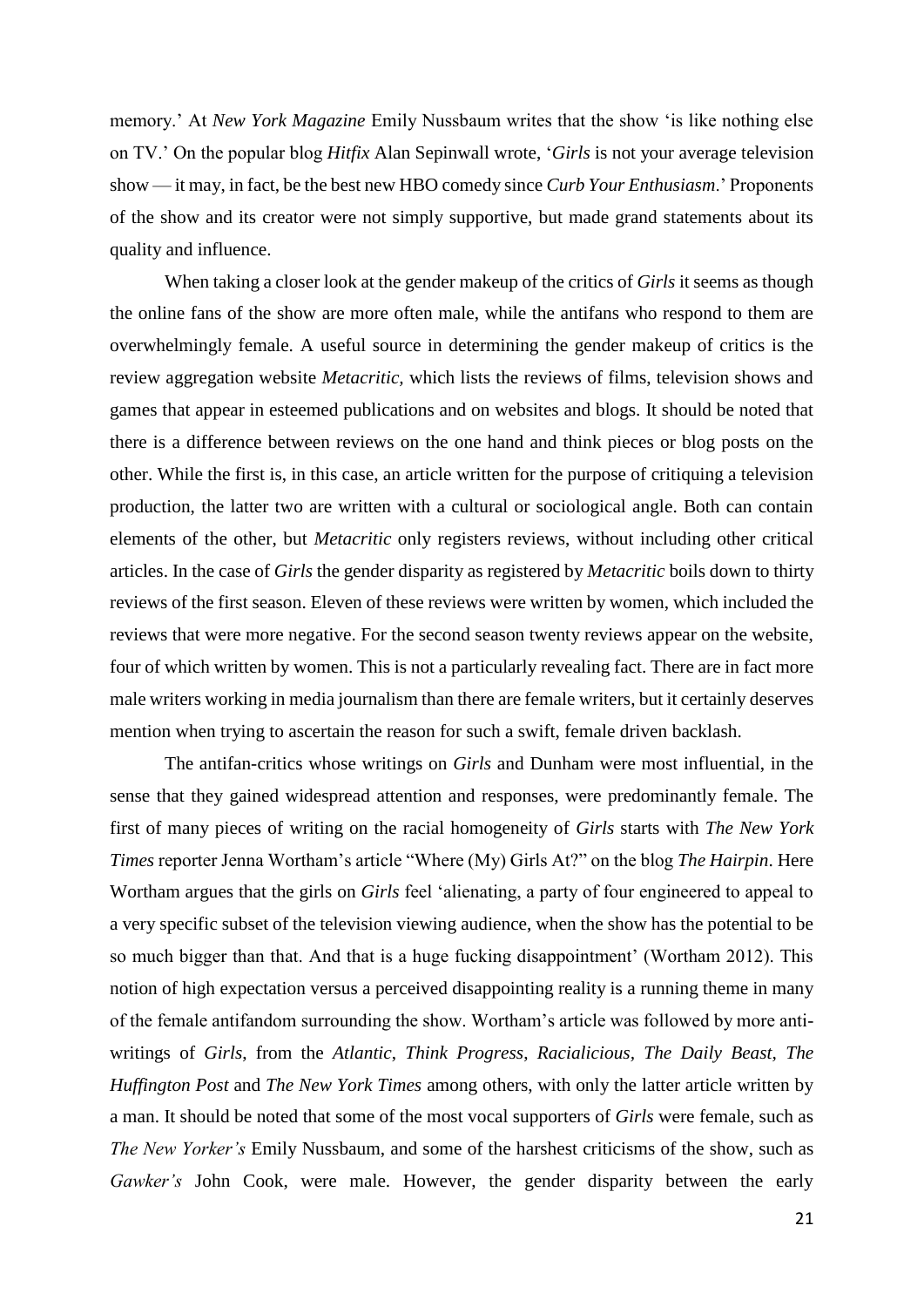predominantly male writers' enthusiastic reviews of *Girls*, with titles such as "HBO's 'Girls' Is the Best New TV Show of 2012," and the responding female-authored criticisms, show a gendered view.

Looking at the paratext through Hall's encoding/decoding paradigm reveals the cultural views that underlie the arguments for and against *Girls*. O'Donnell writes, 'the term "code" comes from the study of semiotics. A code is a system of signs that is able to communicate meanings' (O'Donnell 2007, 156). John Fiske identifies certain technical categories within television that encode meaning. While Fiske developed his approach to cultural codes in relation to textual analysis, the paratext can be viewed as a text onto itself, allowing for the adoption of Fiske's codes into paratextual analysis. In *Television Culture* Fiske divides the codes of television into three levels which spill into each other: reality, representation and ideology. Reality includes 'appearance, dress, make-up, environment, behavior, speech, gesture, expression, sound, etc.' (1987, 5). Conventional representational codes 'shape the representations of, for example: narrative, conflict, character, action, dialogue, casting, etc.' (Ibid.). Reality and representational codes reveal ideological codes, such as 'individualism, patriarchy, race, class, materialism, capitalism, etc.' (Ibid.). Within the paratext of *Girls*, critics honed in on specific reality and representational codes from which they then decoded specific ideologies. The most prominent reality, representational and ideological codes present in the paratext of *Girls* are analyzed below.

The environment in which *Girls* is set, an aspect of Fiske's codes of reality, was a prominent feature in discussions of the show and revealed several ideological codes. In the case of *Girls*, the setting of Brooklyn proved immensely important in the eyes of the critics. Fiske argues that the 'physical differences in the social codes of setting and dress are also bearers of the ideological codes of class (…)' (Fiske 1987, 10). The New York borough of Brooklyn connotes hipster culture, gentrification, and expensive housing. In a March 2014 article on the gentrification of Brooklyn, noted *New York Times* critic A.O. Scott titles his piece "Whose Brooklyn is it Anyway? Tracing Urban Change in Brooklyn from 'Kotter' to 'Girls.'" Scott's article discusses a documentary by Spike Lee on the negative changes in Brooklyn do to evergrowing gentrification. He traces the change from the 'old Brooklyn,' which consisted mostly of lower class black Americans, to the 'new Brooklyn.' Scott argues,

The new Brooklyn is easily mocked — and almost as easily embraced — as a utopia of beards, tattoos, fixed-gear bikes and do-it-yourself commerce. Everyone is busy knitting, raising chickens, distilling whiskey, making art and displaying the fruits of this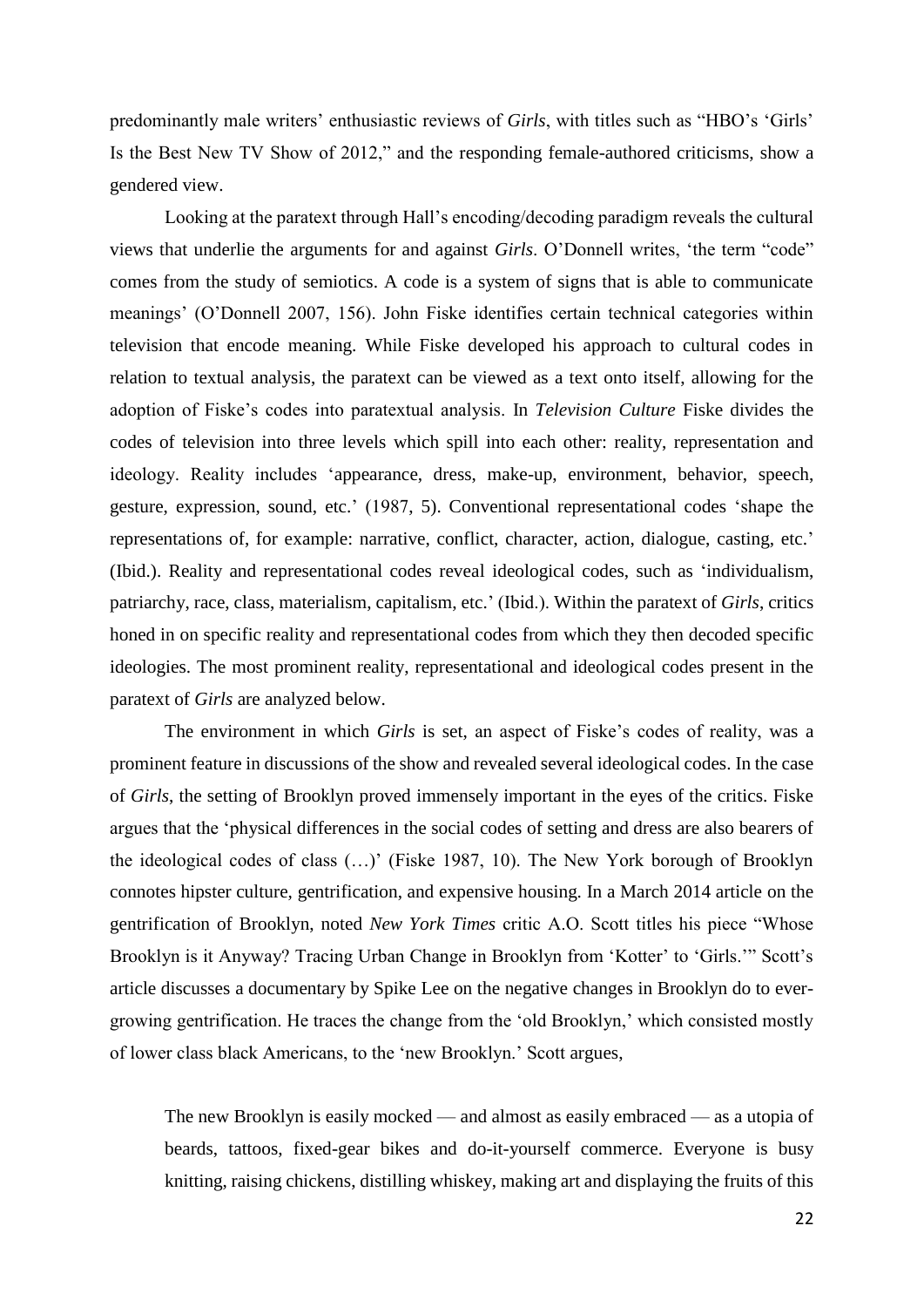activity in pop-up galleries and boutiques (…). "Brooklyn" might as well be a synonym (…) for the sweet, silly, self-important, stuff-white-people-like Gestalt that the television series [*Girls*] has come to represent (Scott 2014).

The fact that the show is set in Brooklyn brings with it all the meanings that the culture at large associates with that specific geographical location, most specifically a white, upper middle social class.

Another aspect of codes of reality that was prominent in the paratext was the behavior of the characters, specifically their perceived unlikeability. The characters, and Dunham's character Hannah specifically, are described by critics alternately as spoiled, entitled, morally ambiguous, narcissistic, clueless, selfish, brusque, promiscuous, and empty-headed, among other terms. These criticisms are not only aimed at the characters, but at Dunham herself, whose identity is often conflated with Hannah by the online media. Unlikeablity in television is certainly not a new concept. The presence of the antihero, a main protagonist who lacks traditional qualities prescribed to heroism, is more pronounced than ever in present-day television. Interestingly these characters are almost exclusively male. Yet Tony Soprano, Don Draper and Walter White are considered some of the greatest television characters ever created. The same qualities listed above that critics negatively accuse Hannah and her friends of, can be steadily applied to these three men. The difference is that these characteristics fall in line with the established ideology of what a man can and should be. Furthermore, while Dunham and her character are extremely conflated, critics do not accuse Vince Gillian of criminal tendencies because he created a show about drug dealing or accuse Matthew Weiner of having loose morals because Don Draper is a chronic philanderer. Women in fictional media texts must adhere to far more boundaries in their characterization than men. While other aspects should be taken into account in comparing *Girls* to other television shows, the particular critical argument of unlikeablity seems laden with sexism.

Lena Dunham's body and overt sexuality on the show, which is a mixture of codes of reality in terms of behavior and codes of representation in terms of casting, are also frequently discussed. In Rebecca Mead's extremely positive profile of Dunham, the writer also manages to include mention of Dunham's body in the very first paragraph, describing her as not having 'the body of a Girl Gone Wild. (…) She has pale, ample thighs and a generous belly; greenish tattoos spiderweb her arms and back. Her blithe willingness to disrobe without shame caused an outburst of censure from viewers' (Mead 2010). Mention of Dunham's body and sexuality is a frequent staple of subsequent commentary on the show. On *Slate*, Katie Roiphe writes,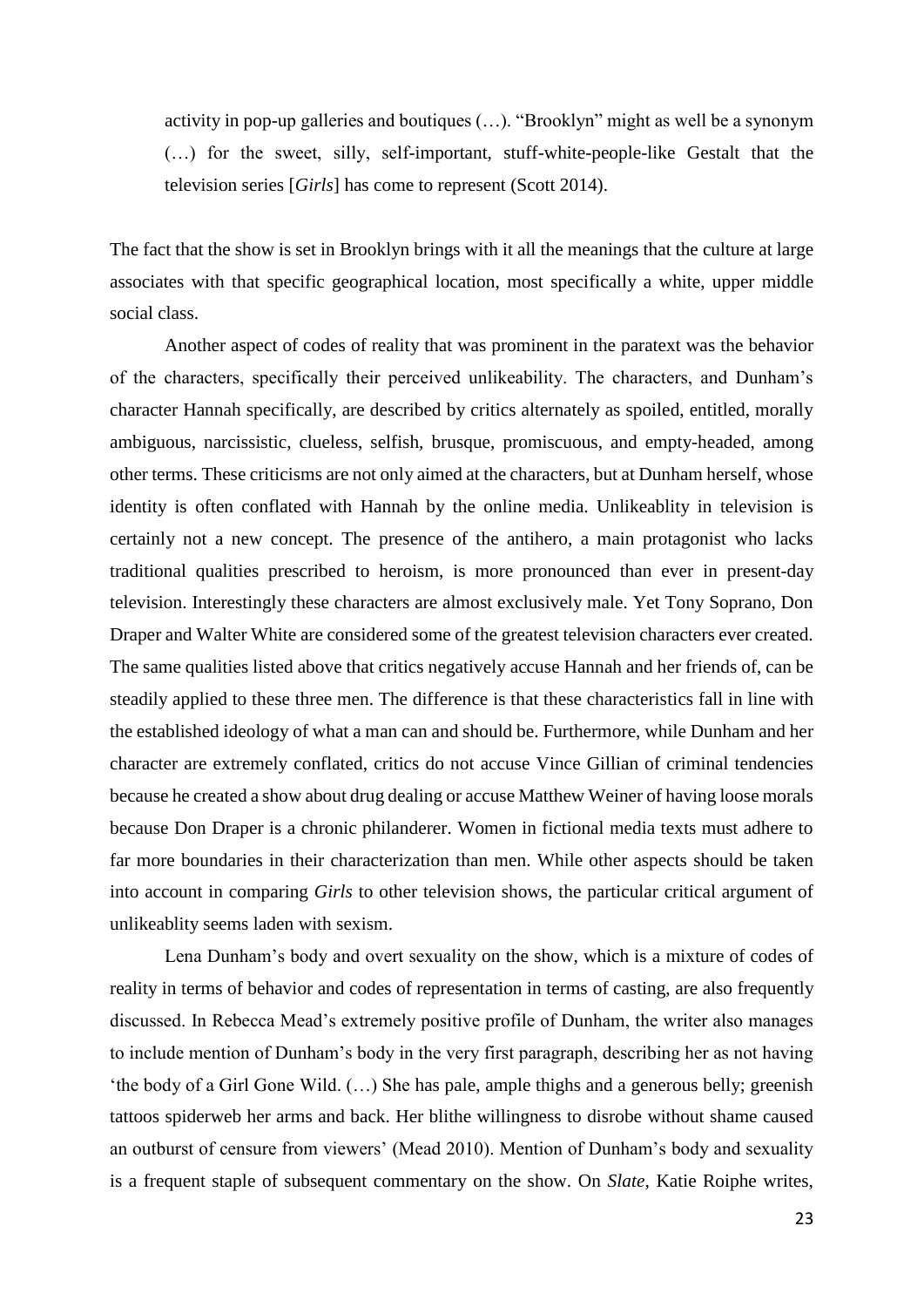'Lena Dunham is a little chubbier than the women we usually see in sex scenes on television' (2012). At the *New York Post* Andrea Peyser is more direct, describing Dunham as a 'fat chick' with 'dimples ugliness' (2012). The aspect of the representation of and adherence to a certain body type and "look," especially in women, is not new, nor is it particularly insightful. The idealization of thinness is a pervasive trend in body imagery that is perpetuated in every single form of media, from commercials in the subway to the cinema. While Dunham is considered plus-sized, she does not hold back on showing nudity and sexuality in the same manner that other (male) show runners depict their aesthetically approved female cast members on a weekly basis. The particular unfamiliar physical representation of Dunham's character thus caused a considerable amount of commentary from critics, revealing just how pervasive the current obsession with thinness is in American culture.

With *Girls* Dunham goes against the ideological codes embedded in American culture by creating characters who are thoroughly unlikeable and showing her body and sexuality without commentary or embarrassment. John Fiske argues:

These codes and the televisual codes which bring them to the viewer are both deeply embedded in the ideological codes of which they are themselves the bearers. If we adopt the same ideological practice in the decoding as the encoding we are drawn into the position of a white, male, middle-class American (or westerner) of conventional morality. The reading position is the social point at which the mix of televisual, social, and ideological codes comes together to make coherent, unified sense: in making sense of the program in this way we are indulging in an ideological practice ourselves, we are maintaining and legitimating the dominant ideology, and our reward for this is the easy pleasure of the recognition of the familiar and of its adequacy' (Fiske 1987, 10).

The fact that many critics comment on or criticize these characteristics reveals a cultural ideology through which they decode the text as being jarring. Americans are saturated with images of thin women and their passive sexuality to the point where characters who are not thin and who actively seek sex and are in control of their sexuality are immediately noticed. In their writings these critics reveal how deeply embedded these ideological codes really are.

As previously mentioned, the casting of *Girls* features prominently in the paratext of the show. Fiske argues that 'the actors and actresses who are cast to play hero/ines, villain/esses and supporting roles are real people whose appearance is already encoded by our social codes' (8). He continues: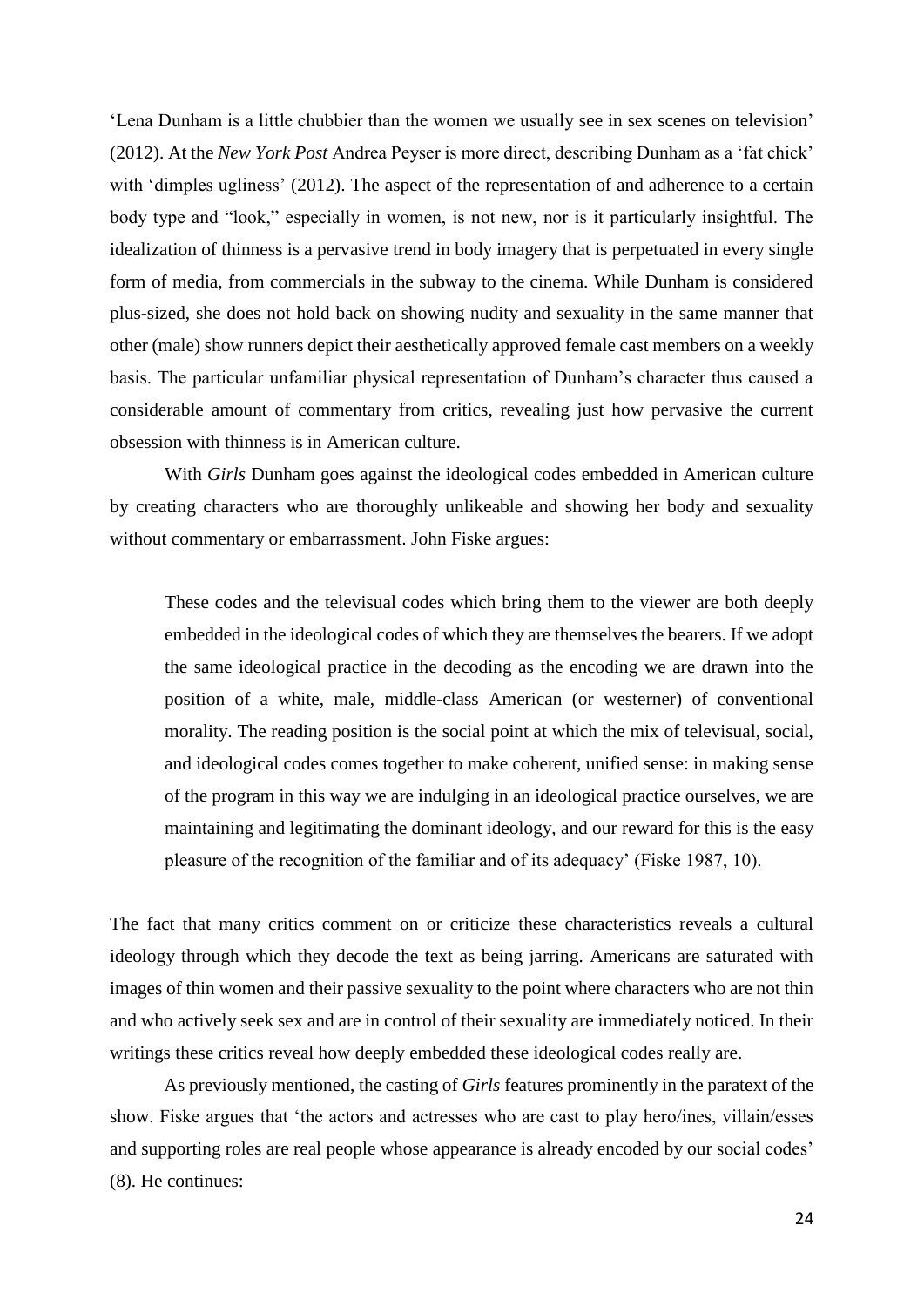But they are equally media people, who exist for the viewer intertextually, and whose meanings are also intertextual. They bring with them not only residues of the meanings of other roles that they have played, but also their meanings from other texts such as fan magazines, showbiz gossip columns, and television criticism. (…) These dimensions of meaning (…) are more important in the casting of hero/ines than of villain/esses (8-9).

Critics often mentioned Dunham's background; she is the daughter of a highly respected photographer, Laurie Simmons, and a successful painter, Carroll Dunham. She was born and raised in New York City and attended a liberal arts college. She was deemed, in short, privileged. The other actresses that were cast as the friends of Dunham's character Hannah Horvath were all children of privilege: actress Zosia Mamet, who plays Shoshanna, is the daughter of famed American playwright David Mamet; Allison Williams, who plays Marnie, is the daughter of one of the biggest newscasters on American television, Brian Williams; and Jemima Kirke, who plays Jessa, is the daughter of Simon Kirke, the drummer for the band Bad Company. It is curious that these criticisms were deemed relevant to the content of the show, seeing as actors such as Charlie Sheen, Nicholas Cage, and Michael Douglas come from more famous families yet their work is not questioned within this same discourse. The sexism in these specific criticisms can only be speculated at, but it is certainly an aspect of the paratext that should be kept in mind. There was a mixture of excessive praise for Lena Dunham's work on one hand and a dismissal of her interpretation because of her personal context on the other.

In the case of the criticisms against *Girls*, the casting occupied a large space within their meaning-making. Lead actors Lena Dunham, Zosia Mamet, Allison Williams, and Jemima Kirke were not known prior to their casting. In fact, it was Williams' first acting job, Kirke's second, Mamet had done a handful of television guest roles, and Dunham had made a few short films in college and had released one feature film, the aforementioned *Tiny Furniture*. The actors were judged, almost exclusively, on the social circumstances regarding their upbringing. The fact of their social backgrounds was decoded as privilege by critics and they seemed to reflect that privilege onto the meanings of the show. On April  $16<sup>th</sup> 2012$ , a day after the premiere of the first episode, critic John Cook of *Gawker* described the show as 'a television program about the children of wealthy famous people.' In all subsequent recaps of the episodes, Cook refers to the characters exclusively by who their famous parents are, describing events by writing, for example, 'Laurie Simmons's daughter's best friend is Brian Williams' daughter.'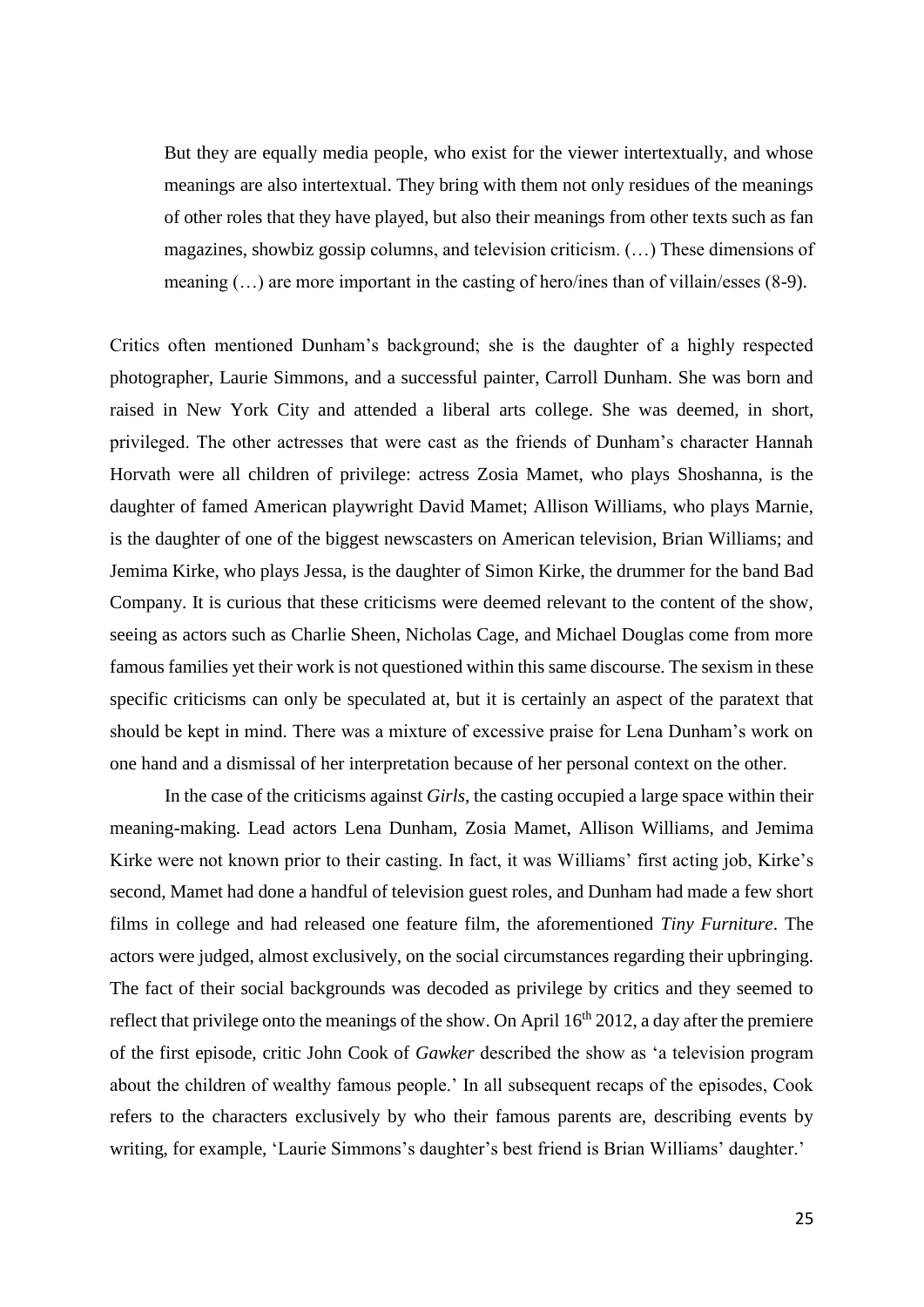If 'characters on television are not just representation of individual people but are encodings of ideology,' an argument can be made that the current cultural sphere rejects an ideology of racial homogeneity (Fiske 1987, 9). What is, and continues to be, a running theme throughout criticisms of the show, is the lack of racial diversity in the cast. This line of dialogue started with the aforementioned Jenna Wortham article "Where (My) Girls At?" written on April 16th 2012 on *The Hairpin*, followed a day later by *Girls* writer Lesley Arfin's tweet, 'what really bothered me most about [the film] *Precious* was that there was no representation of ME.' In response, writer Elspeth Reeve of *The Wire* denounced the comment on April 18<sup>th</sup>, writing: 'even when succumbing to the temptation of a one-liner, most of us manage to avoid sounding like racists.' That same evening, Arfin deleted the comment on Twitter, posted an apology, and then deleted that apology (Read 2012). The next day articles on the issue of race were posted on several prominent websites*.* On *Jezebel* Dodai Stewart argued:

Does *Girls* have the right to be all-white? Of course. But we, the public, have the right to critique the insular, homogenous world a young woman with the good fortune to have her own TV show has chosen to present. Because it's exclusionary, disappointing, unrealistic, and upsetting. And it perpetuates a sad trend.

On the blog *Racialicious* Kendra James linked the lack of racial diversity to Lena Dunham's education at Oberlin, the prestigious liberal arts college, which James also attended. 'Of the twenty or so courses offered within the Cinema department (…) there are zero offered on African-American film, Latino film, LGBTQ Film, African film, and East Asian film,' James writes. 'There are, however, seven classes you can take on the European film tradition.' She continues,

Not only do I work with a WOC [woman of color] who attended high school with her, I have friends who went to high school with both her *and* her younger sister and, because my friends consist of Latinas, Asians, Blacks, *and* whites, I know her life couldn't possibly have looked as white as the posters for *Girls* (which is semi-true to life; she calls her character Hannah "another version of herself") would have you believe.

With the turn of the focus to the lack of diversity, critics started taking the show and what it presented very personally. On April 20<sup>th</sup> Ta-Nehisi Coates wrote an article on *The Atlantic* where she shifts the responsibility for the lack of diversity on the television channel HBO: 'My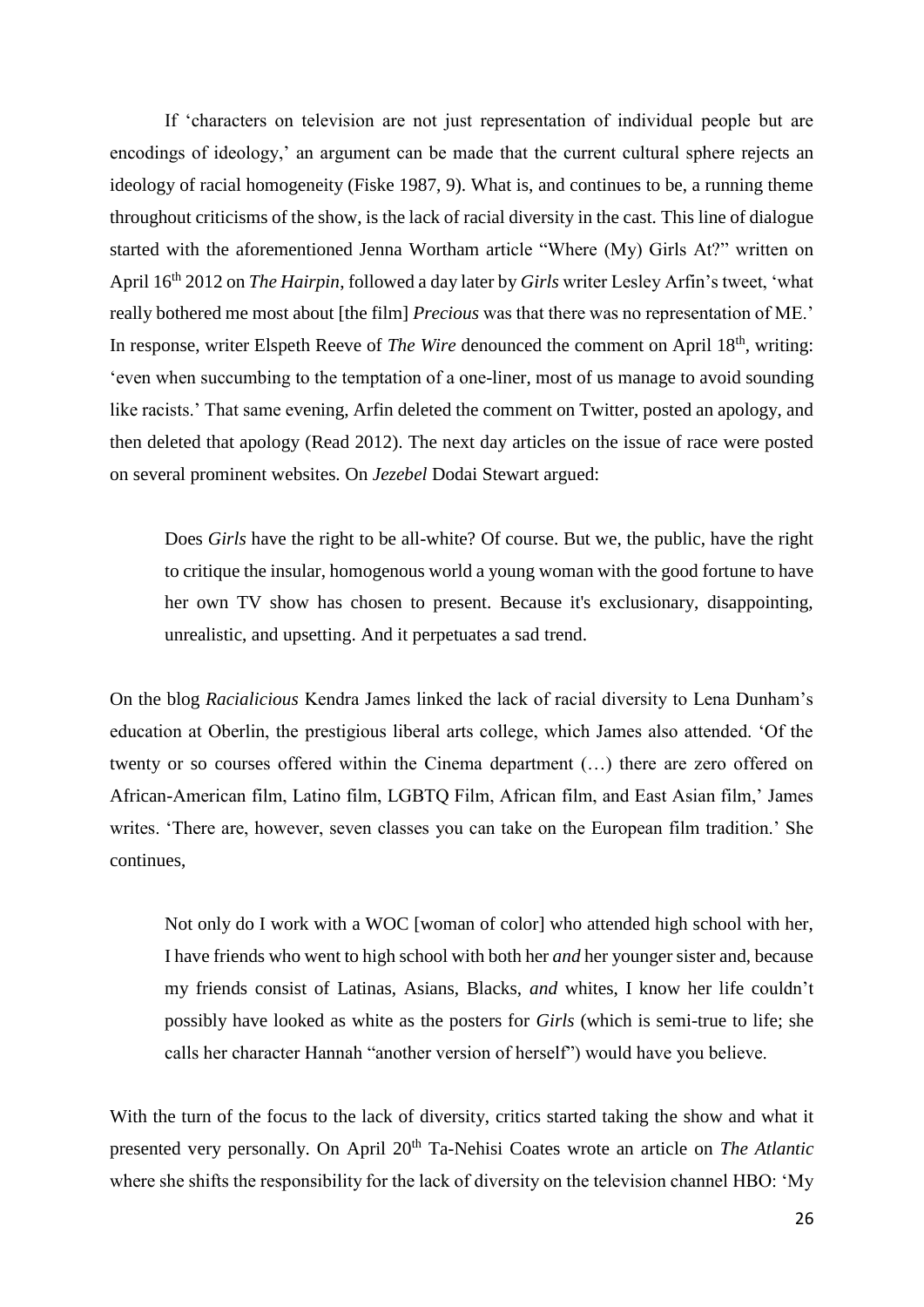question is not "Why are there no black women on *Girls*," but "How many black show-runners are employed by HBO?" This is about systemic change, not individual attacks' (2012).

Speaking of African American representation in popular culture, Victoria O'Donnell quotes author Daniel Bogle: 'When there is an absence of programs about African Americans, Bogle wrote, "black viewers felt that television was not fully and fairly representing them, not saying who they were and what their lives were like"' (O'Donnell 2007, 171-2). An argument could be made for the same occurrence with *Girls* among critics. There was a distinct disconnect between the excessively high expectations of the show prior to its premiere, do to a lack of similar programming, and the disappointing reality of the parameters of a half hour comedy with twelve episodes a year. As Dodai Stewart wrote on *Jezebel*, 'If *Girls* was merely a terrible show with zero potential, none of this would be up for discussion. Part of the problem is that the creator, Lena Dunham, and the premise — a kind of more realistic *Sex and The City* — have so much potential.' On April 22<sup>nd</sup>, *Girls* aired its second episode. Within the span of one week over a dozen articles had appeared online about the subject of diversity, among other topics, on *Girls*.

It remains startling that out of all the white television shows and productions on air in the United States, such as *Two and a Half Men, How I Met Your Mother, 30 Rock, Modern Family* and nearly all other television programs, most of which receive considerably higher viewing numbers than *Girls*, the latter is the show that gets publicly skewered for it. Jon Caramanica at *The New York Times* argues it is because 'unlike the Brooklyn-bohemian demimonde of *Girls*, the worlds of those shows [listed above] are ones that writers and critics — the sort who both adore and have taken offense at *Girls* — have little desire to be a part of' (2012). The subject matter and setting of *Girls* more closely correlates with the lives and circumstances of the same journalists and bloggers who criticize the show. Both Dunham and Hannah are writers operating in the city and borough where many of the aforementioned critics reside. The aim and volume of the criticisms has seemed decidedly personal, a defense of turf.

A blog post on the satirical website *College Humor* points out the hypocrisy and sexism of some of the arguments made against Dunham. The posting's title is "If People Talked About *Seinfeld* Like They Talk About *Girls*" and writer Mike Trapp takes the role of a generic *Girls* critic and critiques *Seinfeld*:

The whole thing just seems SO self-indulgent. *Seinfeld* stars a comedian named Jerry Seinfeld who plays a comedian named Jerry. Wow. Really, Jerry? He also created the show and writes it. It's like he can't give up control of anything. (…) Do you think he's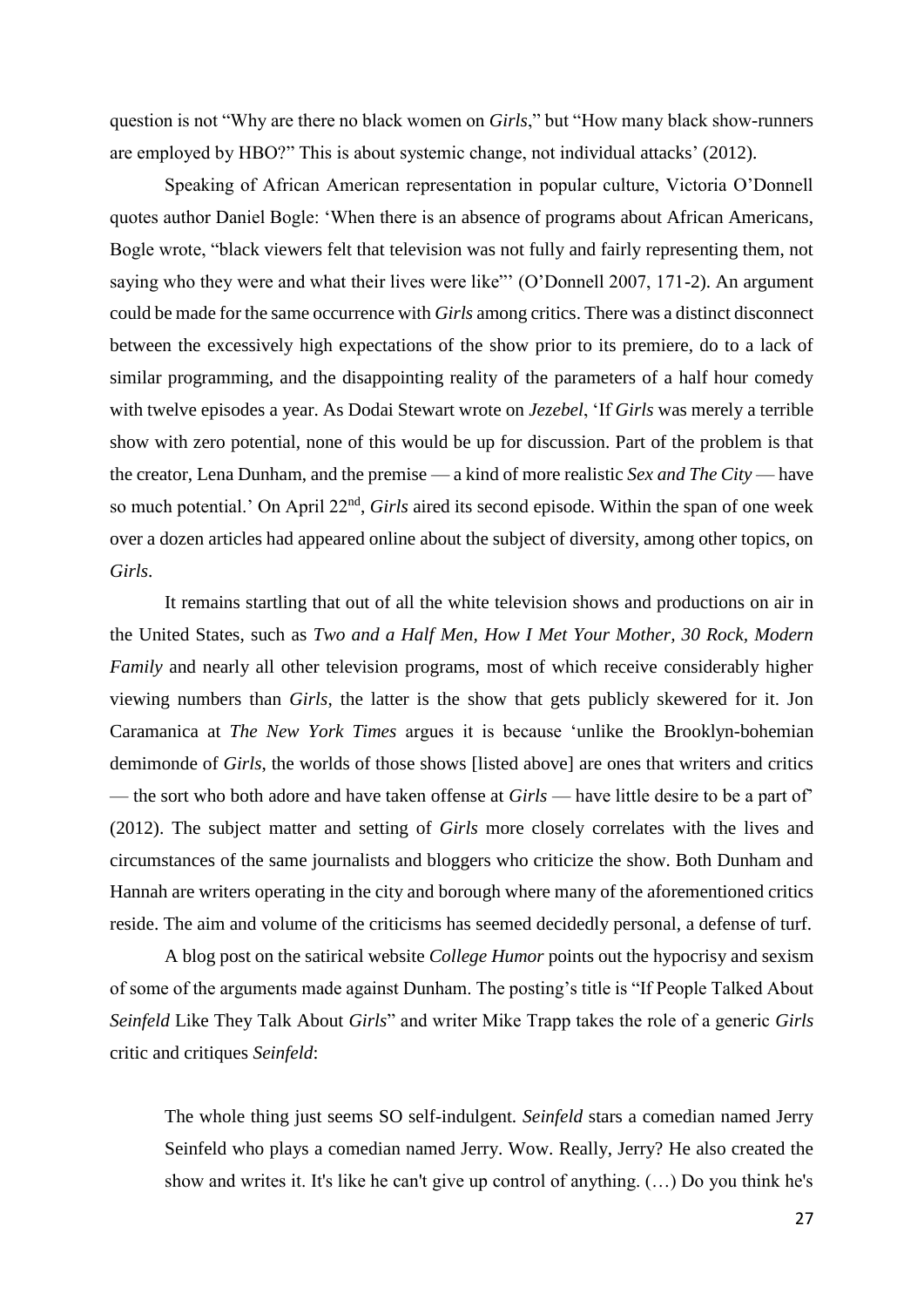funny? I don't think he's funny. Like, the critics say it's a funny show, but the comedy is kind of weird. And nothing ever HAPPENS. It's just these privileged white people (and I mean, they're ALL white) living their lives in New York. The only non-white characters are wacky immigrant cab drivers and soup vendors. (Trapp 2013).

*Girls* is currently the only popular American television series that stars an actress who is considered average looking or even plus sized by Hollywood standards, but has an active sex life on the show and often appears naked in it.

When the many writings on the show are seen through the lens of fan and antifan discourse, the reasons for the sheer volume of commentary on the show can start to be unraveled. The reviews of the show and of Dunham and her abilities in particular kicked off a trend whereby many male reviewers deemed the show a revelation. These critics were not merely positive in their writings, but they made grand statements about the premise of the show and Dunham's ability to represent all women in the characters she had created. As often happens when people are excessively enthusiastic about a popular culture text, a backlash occurred in the form of female criticisms, not only of the show itself, but of the rapturous reviews that accompanied it. These writings were predominantly authored by female writers who took offence to their male counterparts deeming the show representative of their lives and the lack of racial diversity in particular received an incredible amount of attention and criticism. While this cause and effect basis, coupled with the divisive premise of the show itself, sheds light on the mechanics by which this context surrounding *Girls* and Dunham was created, the fact remains that American society in general, and online media journalism in particular, is a sexist sphere, revealing the patriarchy inherent in its construct. There are countless critically acclaimed characters on television that are extremely unlikeable in their actions, but are equally respected by viewers. Characters that come to mind are Don Draper in *Mad Men* and Walter White in *Breaking Bad*. Yet it remains an uncomfortable sight to see young women portrayed as unlikeable. Women have to be everything to everyone, all the time, and this principle is also applicable to representation on television. It remains to be seen if this will change in the coming years as more female driven television shows gain notoriety and people of all gender and races tune in, in the hopes of seeing themselves reflected back.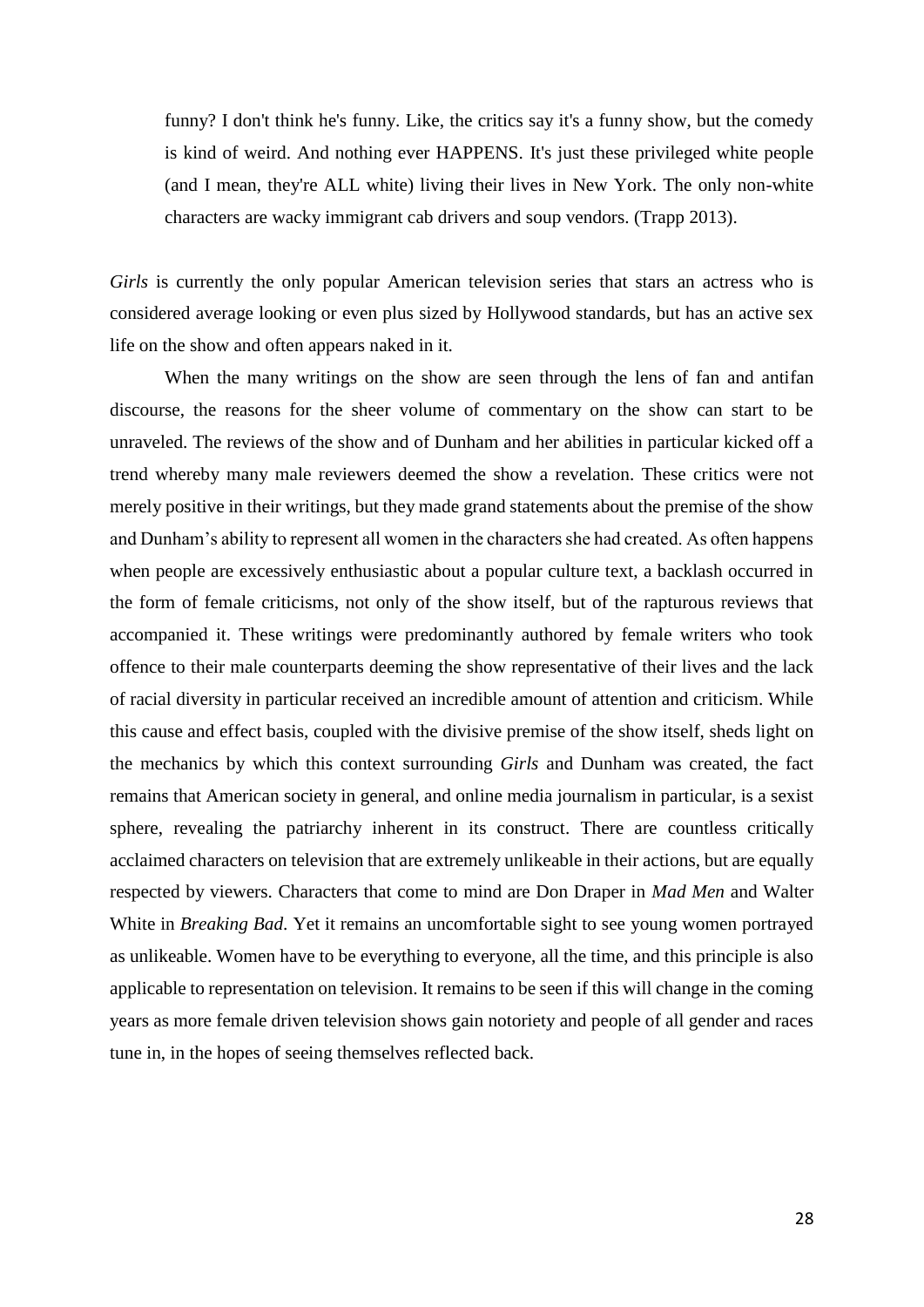#### 3. *Girls*: a show 'by us for us'

The hype that surrounded the first season of *Girls* and the subsequent nitpicking by bloggers and viewers alike was incredibly extensive and made it nearly impossible for viewers who were interested in watching the show to bypass the paratext and simply enjoy the show without context. In fact, the paratextuality and textuality of the show became intertwined to such a degree, that much of the action and dialogue on *Girls* directly correlates to some of the criticisms discussed out in the previous chapter. In his book *Show Sold Separately: Promos, Spoilers, and Other Media Paratexts* Jonathan Gray argues that the paratext is not situated outside the media text but is in fact part of it and actually creates the meaning of the text. He thus emphasizes the importance of not using the word "text" as suggesting that a film or program is the entire text, but defining it as being 'a contingent entity, either in the process of forming and transforming or vulnerable to further formation or transformation' (Gray 2010, 7). In the case of *Girls* this chapter will demonstrate that the paratext surrounding the show had a direct influence on the dialogue and storylines of the characters, creating a metatextual narrative and a dialogue between the method and content of Dunham's encoding and the critics' decoding. The paratext discussed in the previous chapter and the show as an artistic text are not separate entities nor is it a one-way street of influence from the text to the paratext; both influence each other in tangible ways. Having closely watched the episodes of the first and second season more than once and going off online recaps and critical reactions to certain episodes where available, this chapter will demonstrate the intertextuality of the text and the paratext of *Girls*.

Lena Dunham contributed to the paratext surrounding *Girls* in several ways that were not related specifically to the storylines of her show, most obviously in the title she chose. While there were several television shows run by and about women, none were meant to represent young women and none were so clearly about simply *being* a woman and the tribulations that surround that fact. Within the first few episodes the show deals with gendered issues, such as emotionally abusive boyfriends, the stigma of casual sex, sexually transmitted diseases, an abortion, sexual harassment at the workplace, and body image issues. This prompted many critics online to expect that a show called *Girls*, not "A Girl" or "Some Girls," was aiming to represent all girls. While this was arguably an unfair expectation of the critics, it prompted many online articles to criticize the show for under representing certain groups of women, most notably women of color, as discussed in the previous chapter.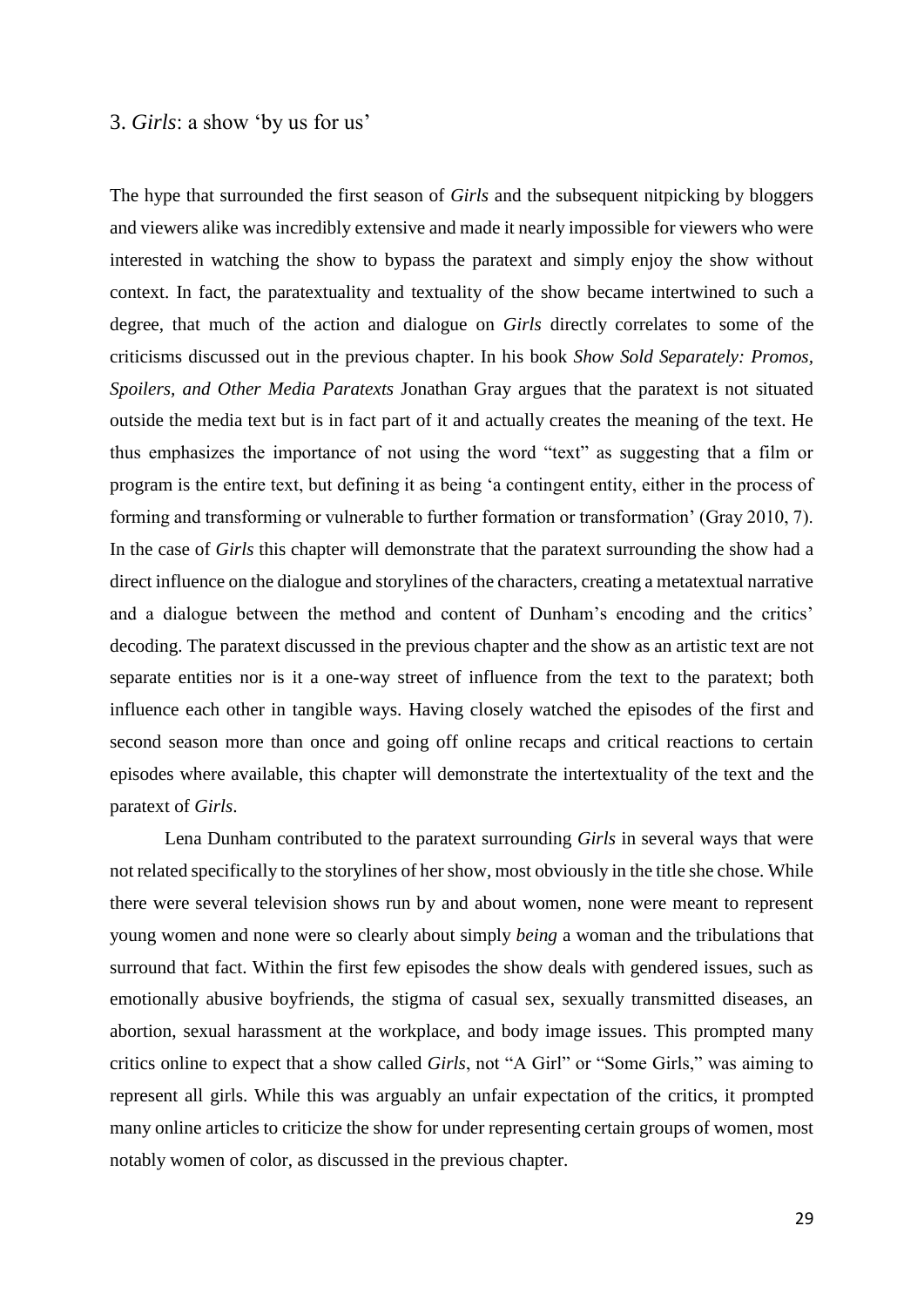In the article "I'm Not the Ladies!": Metatextual commentary in *Girls,*" Maša Grdešić notes that the title inspired unrealistic expectations from the audience. 'Surely, *Girls* does not and cannot represent the experience of all young women,' Grdešić writes, 'but it seems the viewers didn't take this into account and expected to see a reflection of themselves in the show's characters' (356). She continues:

The desire to see *Girls* as universal comes from a specific type of reading and interpretation of the series. Both the viewers that recognize themselves in the show, and those that feel left out, approach the fictional narrative in the same way: evaluating its quality by comparing it to the "reality" of their own lives. Both groups understand realism as a literal reflection of reality rather than an artistic convention which constructs its own reality (Ibid.).

The fact that there are not many female auteurs in American television causes programs with that criterion to be burdened by higher expectations of satisfactory representation than the average show on television. In choosing a title with such a wide net of reference, instead of a title that would reflect the plot of the show more accurately, such as "Brooklyn Girls" for example, Dunham chose to open the show up to some obvious criticisms of representation.

The theory that Dunham actively engaged with the paratext and let it influence the artistic text is supported by the fact that certain scenes in the first few episodes contain metatextual dialogue. This suggests that the expectation of a presumed paratext was great to such an extent, that Dunham felt the need to preemptively respond to criticisms through her show. During the writing process for the first few episodes, *Girls* as an active television show on HBO had not been created yet and the paratext in the form of critical reactions did not exist. Regarding the title, a scene in the third episode of the first season comments on some of the criticisms one might theoretically have with a show called "Girls." On the show '*Listen Ladies! A Tough Love Approach to the Tough Game of Love* is a fictional advice book on dating that Shoshanna quotes to help Marnie with her relationship problems. The title prompts Hannah to ask: 'Who are the ladies?'

Shoshanna: Obvie, we're "the ladies." Jessa: I'm not "the ladies." Shoshanna: Yes! You're "the ladies!" Jessa: I'm NOT "the ladies!" (Bell 2013, 363; *Girls* season 1, episode 3)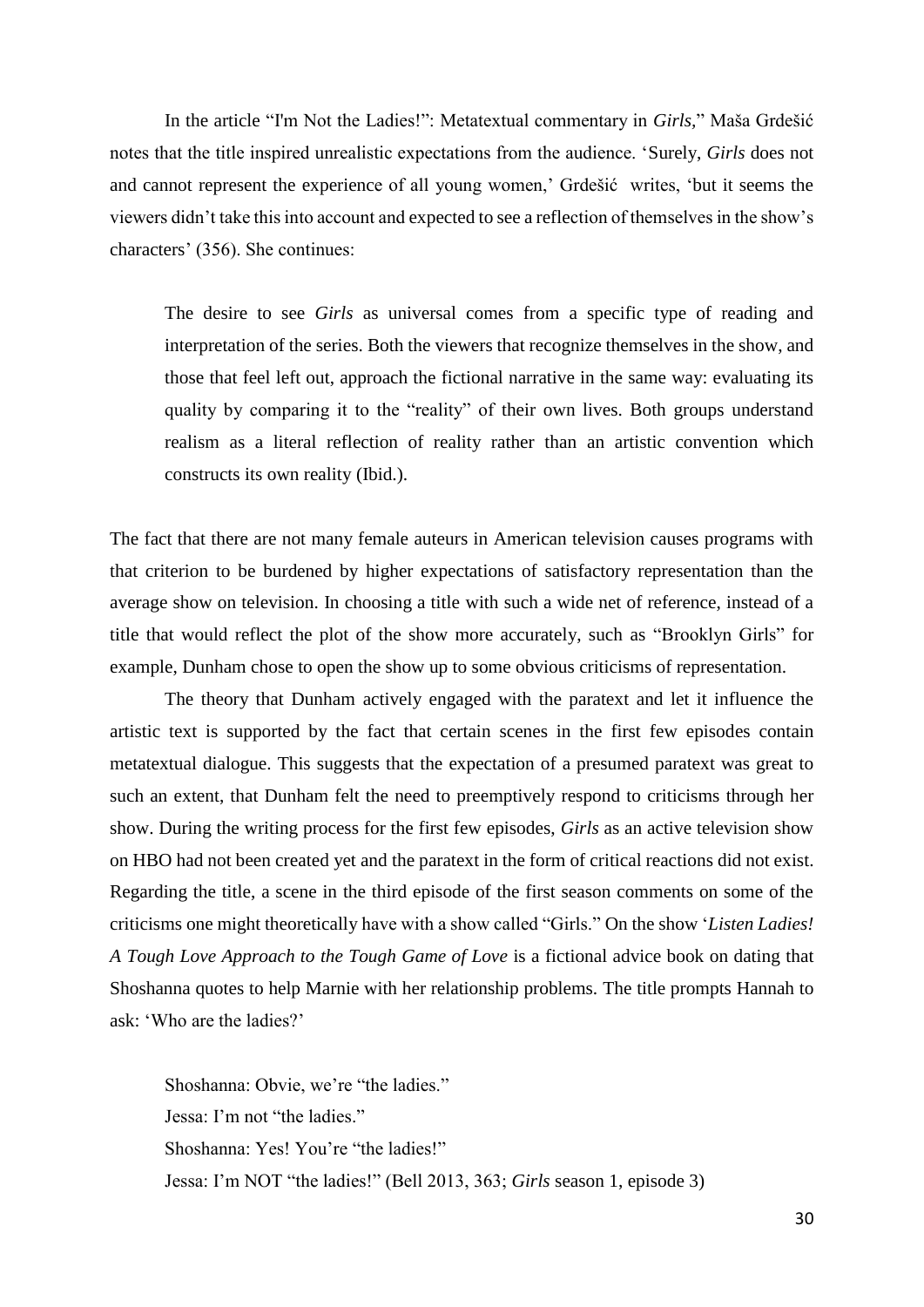Grdešić argues: 'It is as if the series itself expected a similar reaction. Who are the girls? I'm not the girls! You can't force me to be a girl! At least not the kind of girl the series shows: white, privileged' (Grdešić 2013, 356.). Grdešić points to another scene in the series premiere wherein Hannah utters an oft quoted line in criticisms of *Girls*. She tells her parents: "I don't want to freak you out, but I think I may be the voice of my generation. Or at least *a* voice. Of *a* generation" (*Girls* season 1, episode 1). 'In this way,' Grdešić argues, 'the series acknowledges the expectations set by the media and confesses its own inability to meet them' (356-7.). Here, even the anticipation of a certain paratext directly influenced and was made a part of the content of the artistic text.

Another metatextual aspect of the show is the fact that Hannah is attempting to write her memoir throughout the first season and keeps a diary to support her writing. Thus while *Girls* is often seen as a somewhat realistic memoir of auteur Lena Dunham, Dunham's character in that memoir is writing her own memoir. When Hannah's parents tell her they will no longer support her financially and that she needs to acquire a paying job, Hannah objects that she is a writer and in order to write about her experiences, she has to 'live them first' (357). Since she cannot get a paying writing job, her parents should support her until she has enough writing experience to write something that will sustain her financially. These metatextual occurrences in the show blur the lines between fiction and reality and enhance the idea of *Girls* as an autobiographical text, thus prompting some critics to review it as such.

The most expressive example of Dunham's interplay of her show with the paratextual commentary of critics is the ninth episode of the first season. Emma Straub at *Vulture* called it 'one of the most direct episodes to dates — direct in that it confronts the issues that viewers and critics have had of the show, and of Dunham herself. And instead of making any apologies, the show raises its middle finger and sticks out its tongue simultaneously' (2012, June 11). In the episode, titled "Leave Me Alone," Hannah and the girls are invited to the launch party of a book written by Hannah's college rival. While Hannah has had to scramble for money to pay the bills and has continued to be unsuccessful in getting her writing off the ground, her rival has managed to get a book deal. She runs into her old professor at the party who invites her to a reading with the request that she read some of her work. She is reluctant at first, but relents and picks an essay about an ex-boyfriend from her memoir. She is then dissuaded from using it by both the condescension of her rival when mentioning the subject matter of her memoir, every-day life, as well as her friends. In particular the character Ray, who becomes her boss at the coffee house she applies for in the same episode, mirrors many criticisms leveled at the show by critics. In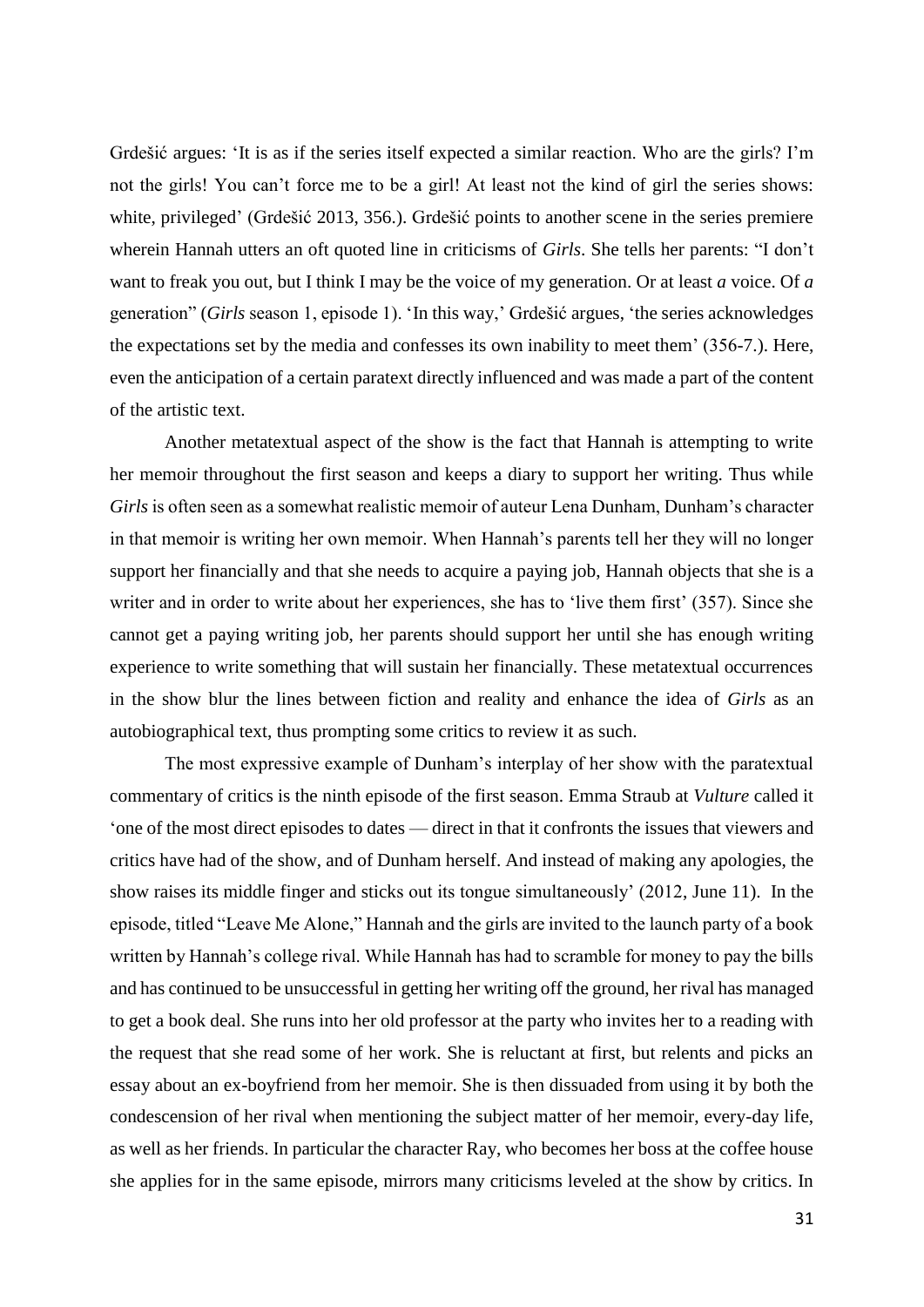explaining what her essay is about, Ray 'supplies her with a list of "real things" she should write about:'

Ray: Cultural criticism. How about years of neglect and abuse? How about acid rain? How about the plight of the giant panda bear? How about racial profiling? How about urban sprawl? How about divorce? How about death? How about death? Death is the most fucking real issue. You should write about death. That's what you should write about. Explore that. Death. (Grdešić 2013, 357; Season 1, Episode 9).

Anna Holmes argues in *The New Yorker* that Ray sounds 'not unlike some of the show's harshest critics, professional and amateur, who didn't seem to know how to react to Dunham's precisely observed, knowing depiction of intimate connections between young women' (2012). Grdešić argues that the episode 'posits as its theme the triviality of Hannah's essays as well as the triviality of the show itself, but also refers to the status of women's (popular) culture in general'(2013, 357). In *The Feminist, the Housewife, and the Soap Opera* Charlotte Brunsdon argued that 'women's popular culture has been marginalized and criticized as aesthetically less valuable, trivial, and sentimental from the perspective of "high" culture and "masculine" popular culture' (Ibid.). Thus when Ray asks Hannah, "What in the world could be more trivial than intimacy? Hmm? Is there anything real you can write about?," it mirrors critics who 'blithely dismiss matters of concern to a great many women' (Holmes 2012). Holmes continues: 'the passions provoked by the show—among both critics and admirers—suggest something both refreshing and a little startling: that a pop-culture product that focusses mostly on women and intimate, sometimes gruesome details of their lives, is still considered a provocation' (2012). In the end Hannah is convinced of the inferiority of her original subject matter and writes a 'new and vastly inferior piece about a guy she met online who died because death is, as everyone tried to convince her, a much more important subject than intimacy' (Grdešić 2013, 358). Her new piece is not received well and it is made clear by the end that she should have read her original essay.

Concurrent with this back and forth between Dunham and the critics, Dunham was doing several interviews with American media organizations in which she directly addressed some criticisms and put forth her point of view. In an interview on the radio program "Fresh Air" on May 7th, 2012, Dunham was asked about the arguments online journalists and bloggers had made about *Girls'* racial homogeneity. 'I take that criticism very seriously,' Dunham said (Fresh Air 2012). 'This show isn't supposed to feel exclusionary. It's supposed to feel honest,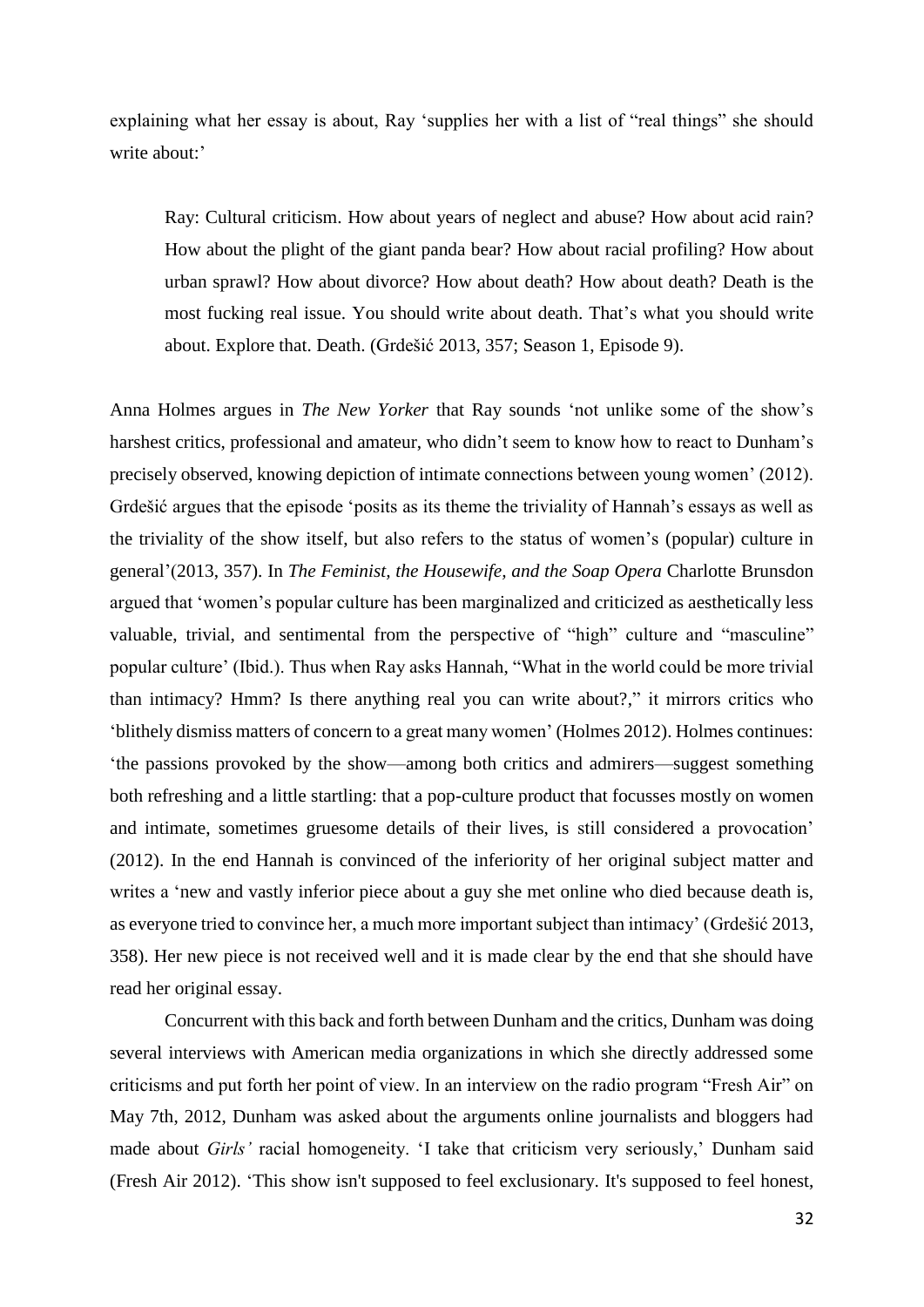and it's supposed to feel true to many aspects of my experience. But for me to ignore that criticism and not to take it in would really go against my beliefs and my education in so many things' (Ibid.). About the specific accusation that it made no sense for a show set in the racially diverse New York to be all white in its representation, Dunham responded as follows:

I wrote the first season primarily by myself, and I co-wrote a few episodes. But I am a half-Jew, half-WASP, and I wrote two Jews and two WASPs. Something I wanted to avoid was tokenism in casting. If I had one of the four girls, if, for example, she was African-American, I feel like — not that the experience of an African-American girl and a white girl are drastically different, but there has to be specificity to that experience [that] I wasn't able to speak to (Ibid.).

While receiving praise for admitting that there was indeed a lack of diversity, this interview spawned further criticisms as people argued that it is a writer's job to write from the perspective of others. For example J.K. Rowling, a middle-aged mother, was able to write from the perspective of a teenaged boy wizard.

As Lena Dunham's celebrity profile rose to prominence, the criticisms of the show and criticisms of Dunham herself started to conflate and became more personal. When it was reported in October 2012 that Dunham had landed a book deal worth more than 3.5 million dollars, there was hardly any objective reporting on the matter. The esteemed *Washington Post* posted an article with the title "There is no God — Lena Dunham has a \$3.5 million book deal." On *Gawker*, John Cook chose the sarcastic headline "Congratulations to Multimedia Brand Lena Dunham on Her \$3.5 Million Book Deal." The young woman who had created and played a young woman who dreams of publishing a memoir, was now publishing a memoir. Dunham herself has commented on the sense of envy present in the headlines featured above:

Dunham: I also get the whole narrative of like, "25 years old, has their own show, has a movie on Criterion Collection." It's irksome for some people. It would irk me if it wasn't me experiencing it. I try not to be covetous or envious of other peoples' success, especially with women in film. What's good for one of us is good for all of us (Rosen 2012).

The fact that Dunham's demographic veers so closely to the writers critiquing her show, adds another layer to the metatextual aspect of *Girls'* paratext. In January of 2014 the cast and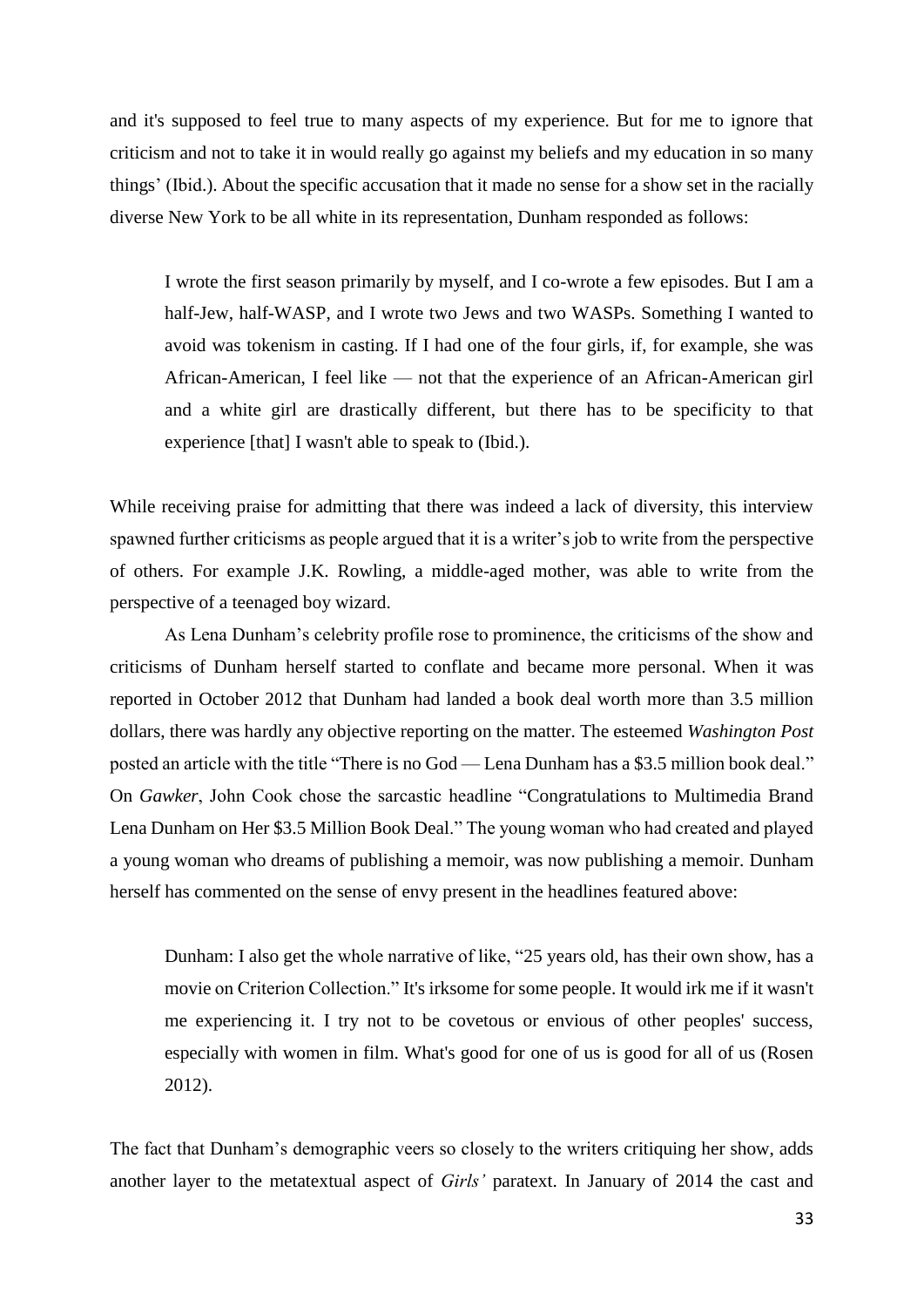producers of *Girls* participated in a panel at the Television Critics Association press tour, where critics were given the opportunity to ask questions while the cast and producers could promote the new season of *Girls*. A critic for *The Wrap* made the following statement:

Critic: I don't get the purpose of all of the nudity on the show, by you (Lena Dunham) particularly and I feel like I'm walking into a trap where you go, 'Nobody complains about the nudity on *Game of Thrones*,' but I get why they are doing it. They are doing it to be salacious and titillate people. And your character is often naked just at random times for no reason (Blum 2014).

Dunham responded by saying, 'It's because it's a realistic expression of what it's like to be alive, I think. And I totally get it. If you are not into me, that's your problem, and you are going to have to work that out with whatever professionals you've hired' (Ibid). Responding to an unrelated question later on, executive producer Jenni Konner said the following:

I literally was spacing out because I'm in such a rage spiral about that guy that I literally could not hear. I'm so sorry. I really don't mean to disrespect you. I just was looking at him and going into this rage, this idea that you would talk to a woman like that and accuse a woman of showing her body too much. The idea, it just makes me sort of sick, and so I apologize to everyone (Gonzales 2014).

This incident was widely reported on, with critics weighing in on who was right and who was wrong. The paratext of *Girls* had become self-sustainable and kept the dialogue about the show running even when the show was not on the air. Anything Dunham or anyone associated with the program said, became part of the paratext of *Girls*.

When the show was off the air, the existence and use of social media added another layer to the growing personal aspect in the paratext. With a Twitter presence that includes 8.552 tweets since 2009 and 1,67 million followers (Twitter), Dunham is in constant dialogue with viewers of the show. In an interview with *The Huffington Post*, Dunham credited Twitter for pointing her to the fact that the show had an all-white cast:

Dunham: We really tried to be aware and bring in characters whose job it was to go "Hashtag white people problems, guys." I think that's really important to be aware of. Because it can seem really rarified. When I get a tweet from a girl who's like, "I'd love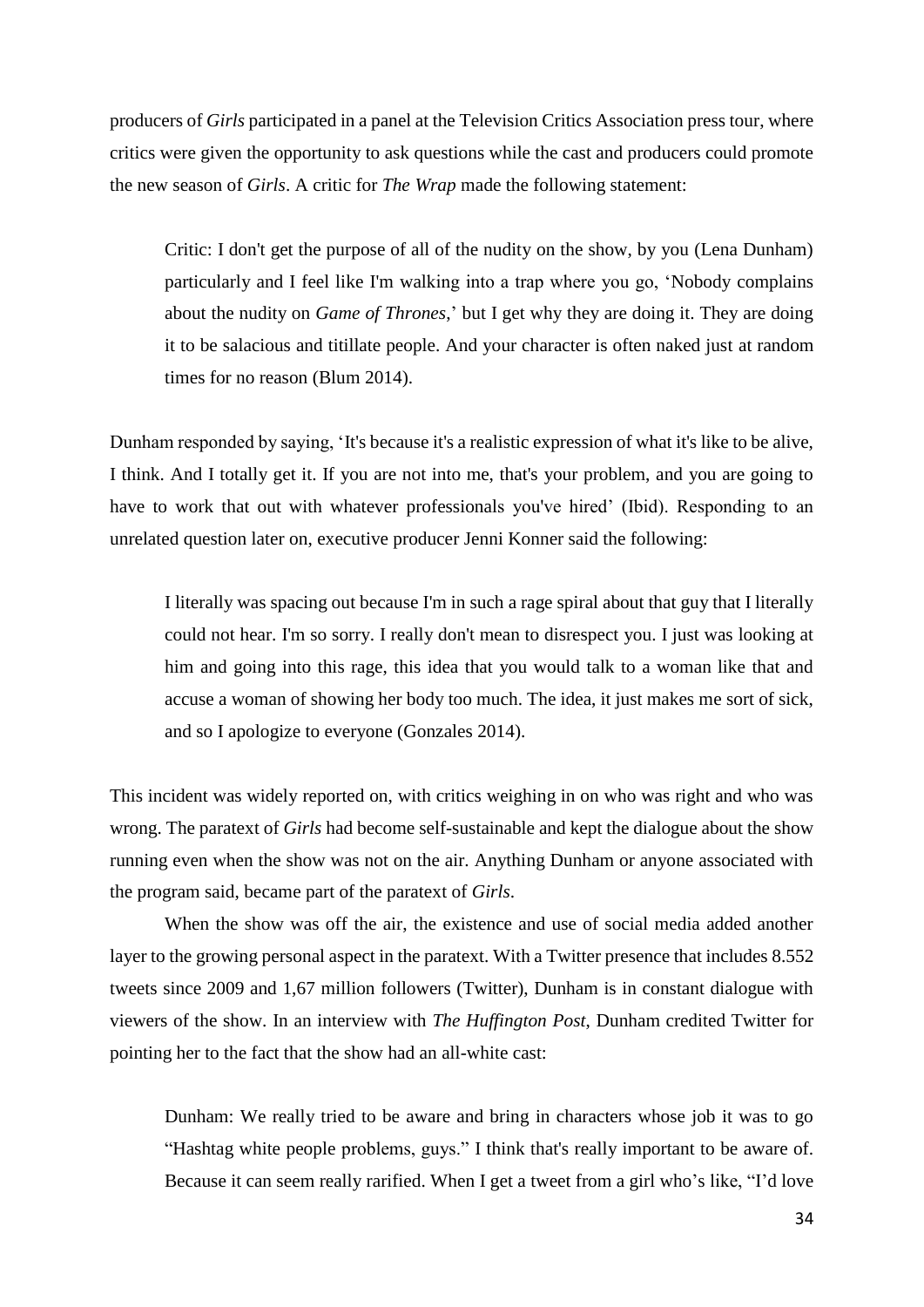to watch the show, but I wish there were more women of color." You know what? I do, too, and if we have the opportunity to do a second season, I'll address that (Rosen 2012).

This quote was given before the dialogue had reached the scale discussed in the previous chapter. Dunham's presence on social media further blurred the lines between a focus on the personal and a focus on the work within the paratext. Dunham's personal life became fodder for media outlets, as she started a relationship with the guitar player for the band "fun." and was featured in photos on Twitter and Instagram with famous friends such as Taylor Swift. Dunham was no longer simply the creative mind and star of her television show. She had become a popular culture text of her own.

When the second season of the show premiered on January  $13<sup>th</sup>$ , 2013, the criticisms of racial homogeneity on the show were immediately addressed in the dialogue of the characters. While there was much critical feedback to the second season, it did not reach the volume of online criticism the first season inspired. This was apparent in the artistic text, with the second season lacking metatextual aspects with regard to the paratext beyond the first few episodes. In the second season'sfirst episode the audience is introduced to a love interest for Hannah, Sandy, who is an African American Republican. His first scene shows Hannah and Sandy having sex on a couch, during which the following dialogue is spoken:

Sandy: 'You wanted this.' Hannah: 'I wanted this so bad.' Sandy: 'And now you're getting it.' Hannah: 'Now I'm finally getting it.' Sandy: 'It's about fucking time.' Hannah: 'It's about fucking time' (Season 2, episode 1).

As some critics mentioned after the episode aired, this seemed to be in direct response to the negative commentary the show had received online. While the character of Sandy only remained a part of the series for one more episodes, the paratext had clearly become a part of the textuality of the show, continuing the back-and-forth between text and paratext in the first season.

As *Girls* starts its fourth season in January 2015 and having already been renewed for a fifth season, it can no longer be classed as being merely a television show: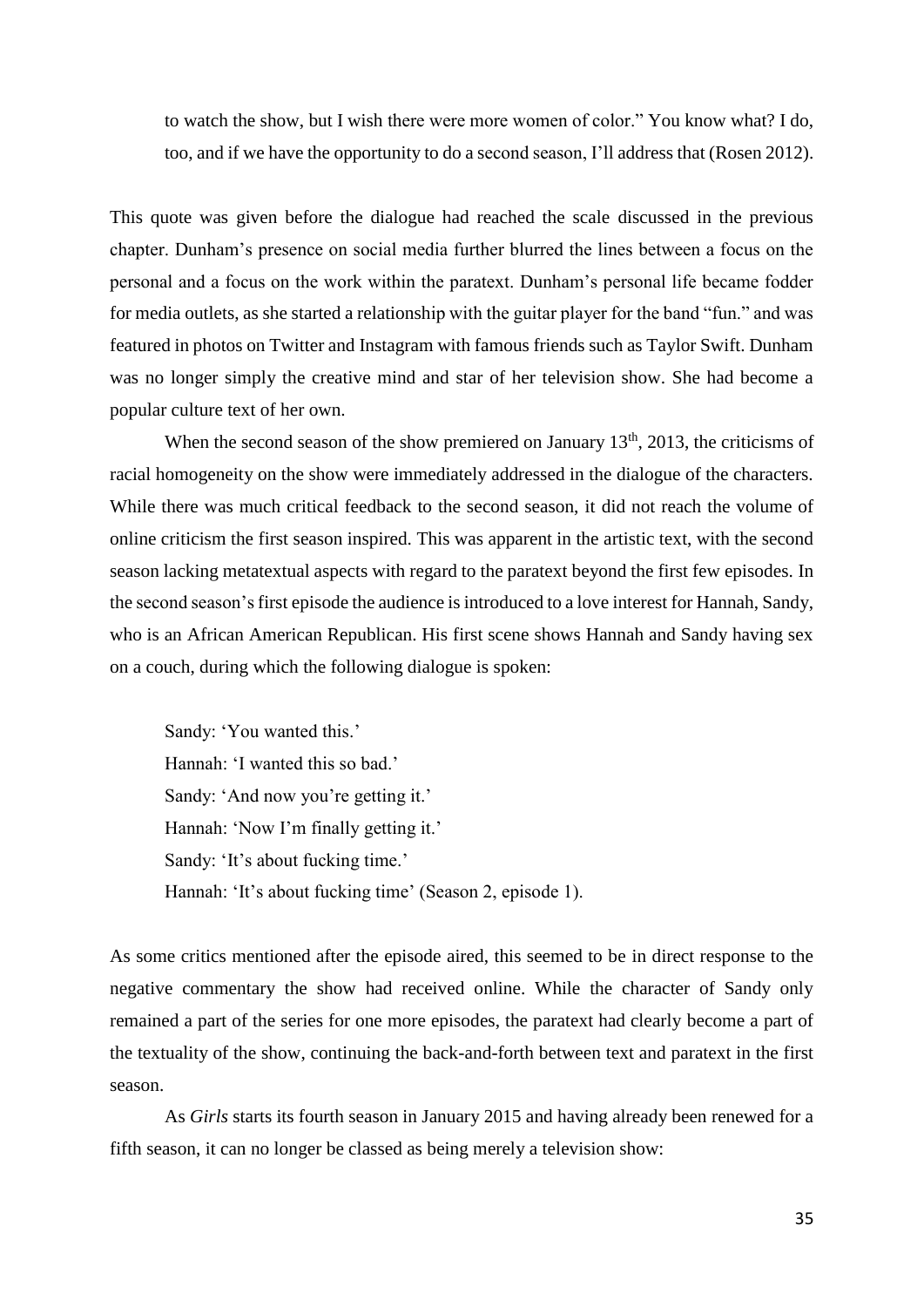[It] has become a litmus test, a battleground, a debate-prompter, a symbol of both progress and exclusion, a repository for a whole host of expectations, an icon of a certain kind of privileged existence and a beloved talisman of those who finally feel recognized. HBO likes its shows to have a certain amount of buzz, but *Girls* has gotten the kind of hype (some of it on this site) that can turn attention into a buzzsaw (Ryan 2013).

With the arrival of Dunham's memoir in the fall of 2014, at least two more seasons of *Girls* on the way, and the probable arrival of new controversial television shows, the paratext of *Girls* will continue to be molded in different ways. The paratext of *Girls* is not only an important part of the viewing experience of the show, it has become thoroughly intertwined with it.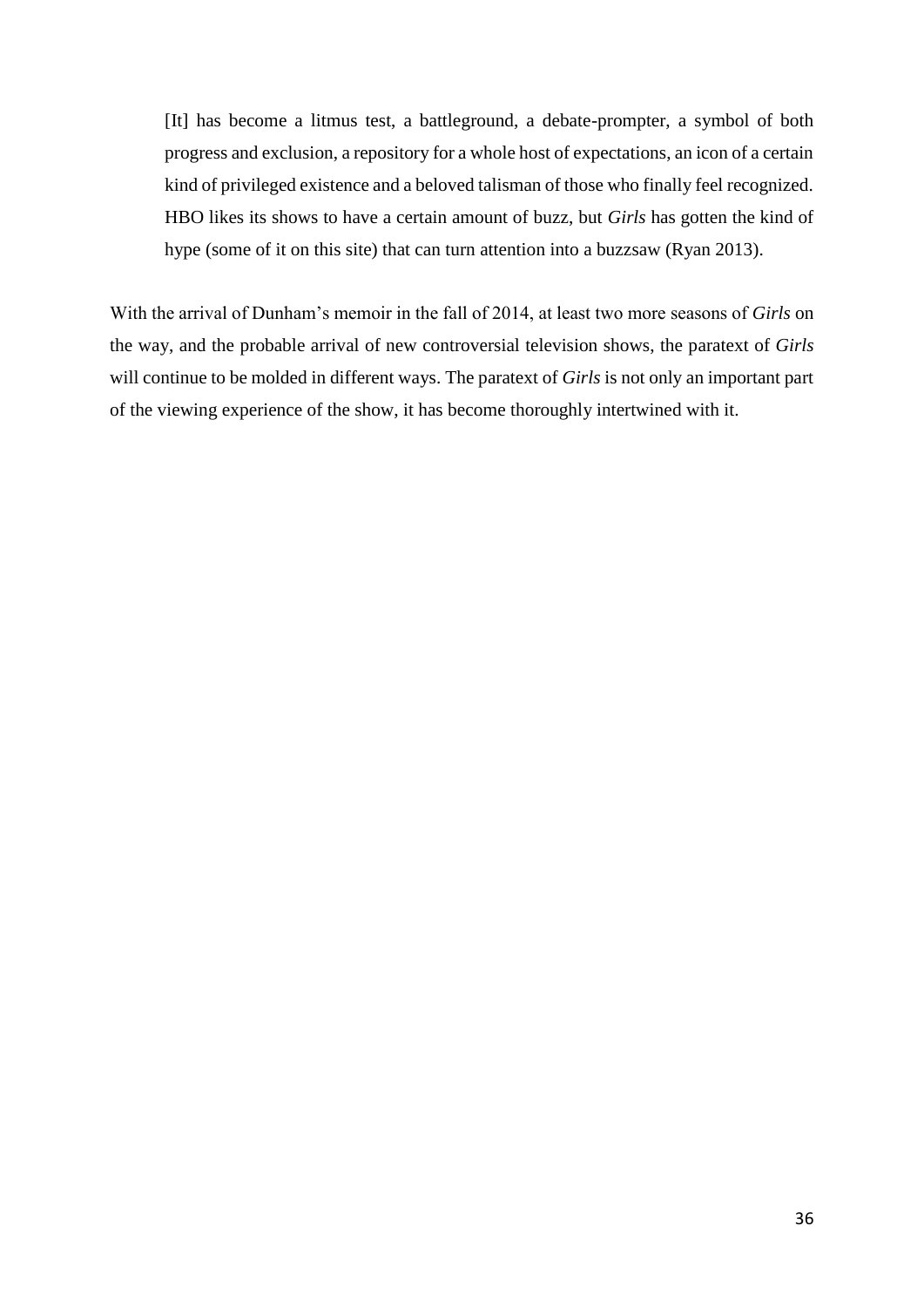### **Conclusion**

This thesis has attempted to demonstrate the power of television in reflecting popular culture, using the exorbitant critical reaction to *Girls* as an example of the possible scope of that reflection. By engaging in close reading of the paratext of *Girls* and in analyzing the intertextuality with the artistic text itself, certain ideological codes were unraveled. The first chapter examined the medium of television, the changing influence and methods of television studies, and the assertion that American television reflects values in American culture. Within popular culture, no medium offers a more thorough reflection of the culture in which it exists than television. While the road to legitimizing television studies within cultural analysis was bumpy, the growing role the television set inhabited in the average American home made it impossible to continue a cultural analysis without including television. Stuart Hall revolutionized the study of how viewers make meaning out of televisual texts with his method for encoding and decoding, a model that serves as the template for television studies to this day. As show runners encode meaning onto their televisual texts, a negotiation of meaning takes place as audiences decode meaning from the text that is based on their personal views and circumstances. These will alternately follow or diverge from the intended meaning of the auteur. The growing relevance of television also birthed the profession of the television critic and, as the Internet became the ubiquitous 24/7 information highway it is today, television criticism has become part and parcel of the television viewing experience. While Genette's notion of the paratext was intended for the study of books and included reviews in newspapers and magazines, the Internet's position as fertile ground for cultural criticism widened the paratextual scope to considerable size.

*Girls* proved to be a multifaceted case study for the argument of television's ability to reflect and expose ideologies in American culture. Never before had a televisual text about contemporary young Americans received the level of scrutiny that the rise of the Internet could provide and sustain. By limiting the scope of the paratext to the critical analyses of online cultural journalists and writers, and to those aspects of the show that were prominent in the running online dialogue, the second chapter unraveled the cultural ideologies present in that dialogue. Stuart Hall's model of encoding/decoding, which has been used to analyze the ways in which viewers decode meaning from televisual texts and what that meaning entails, was combined with Jonathan Gray's theory of fans and antifans in order to shift to an analysis of *Girls'* online critical reception and the meanings that were decoded. The intensity and scope of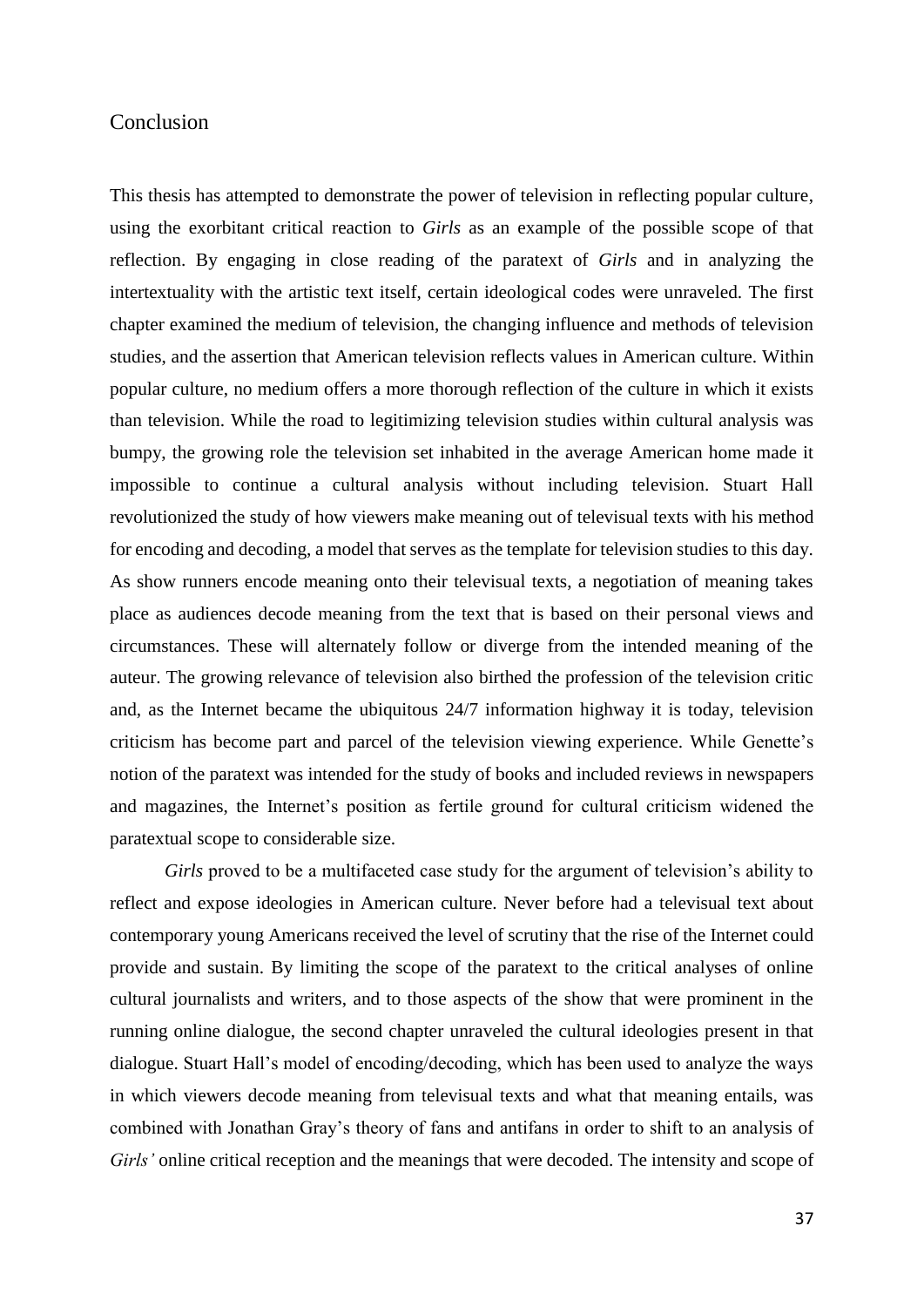the reactions that *Girls* elicited were found to be due to several reasons, some of which can be explained by positioning the critics as either fans or antifans. In antifan theory, negative reactions to a popular culture text can be created as a means of opposition to what is viewed as excessively high praise. The fact that proponents of *Girls* made grand statements of the show's "genius" in portraying real characters shifted the focus of critics from an analysis of the aesthetics of a new television show to an issue of how representative the show was of reality. This prompted many to observe that *Girls* was in fact leaving out a considerable portion of girls around the United States in general and New York specifically.

By employing John Fiske's categories of reality, representational and ideological codes, the online-created paratext of *Girls* revealed several ideologies, most prominently of class, race and the patriarchy. The fact that *Girls* was criticized for being set in Brooklyn revealed a distaste for the socio-economic class the New York borough connotes and confirmed to some critics the negative stereotypes of privilege laid on American Millenials. The criticism of the unlikeablity of the main characters on the show revealed a gendered bias in online critical commentary of television series with a female lead as opposed to a male lead. Thus the pervasive notion that women are to be judged by a different set of standards than men, with the latter receiving a far wider scope of acceptable personality traits, was revealed in the commentary. The early focus on Dunham's unconventional appearance and the sexual nature of the show spawned debate on the ideological premise from which some critics expressed surprise at Dunham's nudity. It revealed the pervasive impact of images of thinness and conventional beauty in American culture, which would cause critics to interpret Dunham's version of sexuality as shocking. Women on television who show their bodies and display sexual activity should be aesthetically pleasing, the criteria of which are adjusted to the historical time-specific preference of men. The same principle applies to critics' complaints that the characters on *Girls* are unlikeable and who base their negative assessment of the show on that aspect. These arguments all reveal an ideology whereby certain characteristics that are regularly featured in fictional texts starring men are seen in a negative light when they are attributed to women. Don Draper can be a selfish man who makes the people around him feel bad about themselves, lies to everyone he knows and be called an antihero because of it, but when Hannah Horvath expresses the same tendencies, she is deemed "unlikeable."

The same criticisms of privilege that the setting of Brooklyn provoked was prevalent in the critical reaction to the casting of the girls on *Girls*. The actors were perceived as privileged because of their background and lineage, with critics decrying the supposed nepotism of the casting. While this reflected a distaste for what critics saw as bypassing actual American hard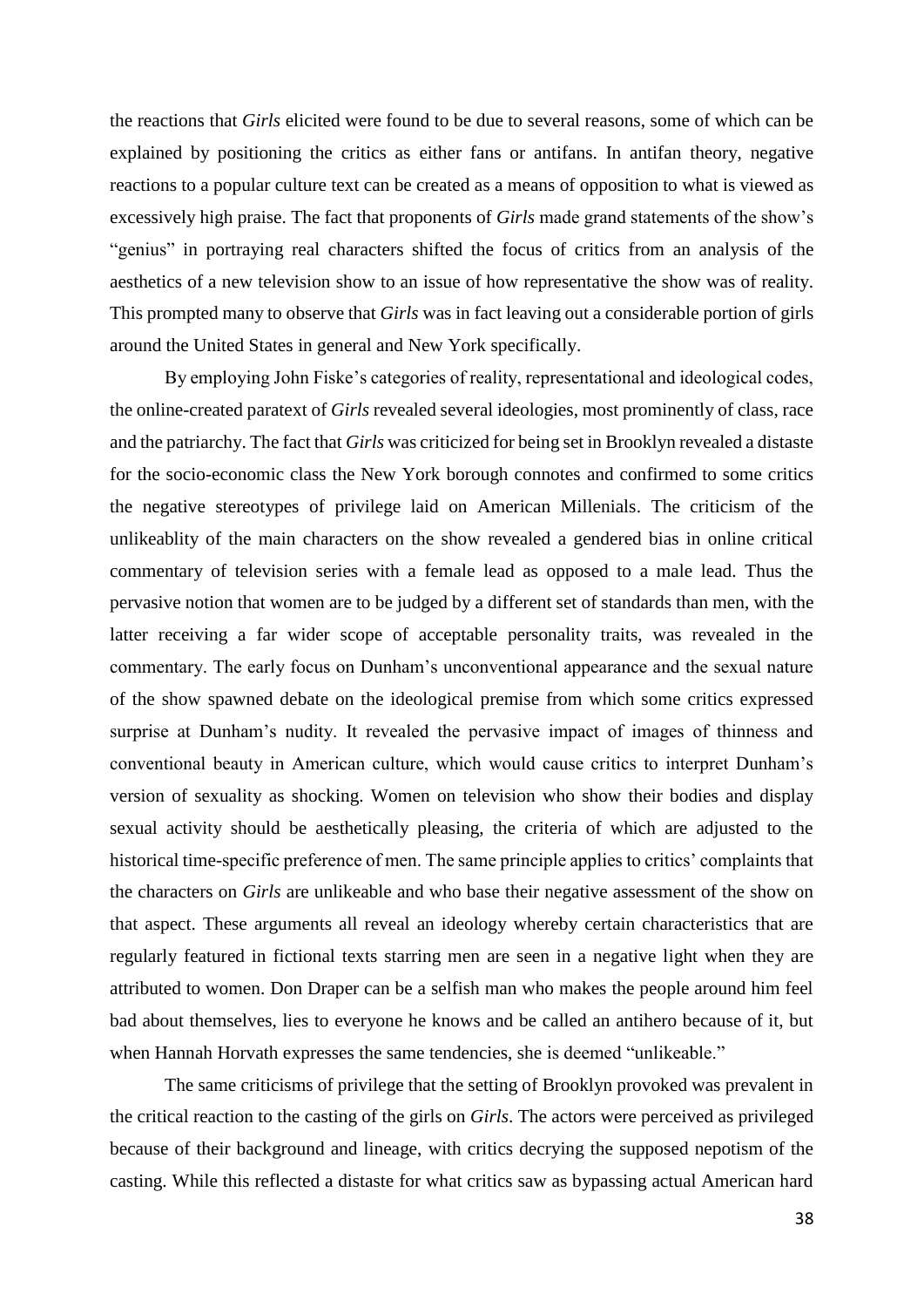work and sweat, it also revealed some critics' gendered perspectives on the show. After all, the film and television industry is filled with famous lineages, most prominently the families of Michael Douglas, Charlie Sheen and Nicholas Cage.

The most prominent dialogue in the paratext of *Girls* revolved around the issue of representation and race, revealing a rejection of traditional American views of the importance of whiteness. The overwhelming majority of popular shows on television today are created by white men and star white men and women. Yet the combination of the dearth of television shows today with *Girls'* subject matter and critics' subsequent high expectations of the show, caused a deep level scrutiny to be placed on this one television show. Here too an argument for sexism can be made in the way that critics analyzed *Girls* from the position of race, while popular shows like *Breaking Bad, House of Cards, True Detective, Game of Thrones, The Walking Dead*, and many more are not given similar racial parameters. Female critics especially placed great focus on the question of representation and found the show lacking. The accelerated rate in which voices were added to the running dialogue on the show, due to the nature of the Internet, caused some arguments to take on considerable size in a short amount of time. Thus the question of racial representation was tackled in succession by a slew of publications, an issue which inhabited a dominant role within the paratext of *Girls*. Not only did critics question the racially homogeneous world of Hannah and her friends, but they also commented on and criticized Dunham's perceived personal social environment and what many critics saw as a dangerous perpetuation of racial homogeneity on the show.

The third chapter examined the intertextuality of the text and paratext of *Girls* in order to provide a better understanding of the way in which both influence each other, specifically the influence of the criticisms discussed in the second chapter on the artistic text. Dunham herself contributed greatly to the paratext in specific choices she made in the narrative and dialogue of the show and in her function as a celebrity. Her choice of title created a set of expectations from the get-go, which were too great to put on one televisual text. She used the show to indirectly answer to some of the criticisms she suspected would arise and the criticisms that followed in the press, namely in the show's representation of race and the idea that its subject matter was not sufficiently important. As a public figure Dunham herself became a text with its own paratext that coexisted with the show and the paratext surrounding it. Her ubiquitous presence online and in interviews elicited reactions that blurred the lines between Lena Dunham the actress and show runner on the one hand and Hannah Horvath and *Girls* on the other. The latter was no longer needed to sustain and grow the paratext surrounding the show; the paratext was now sustaining itself and influencing the text.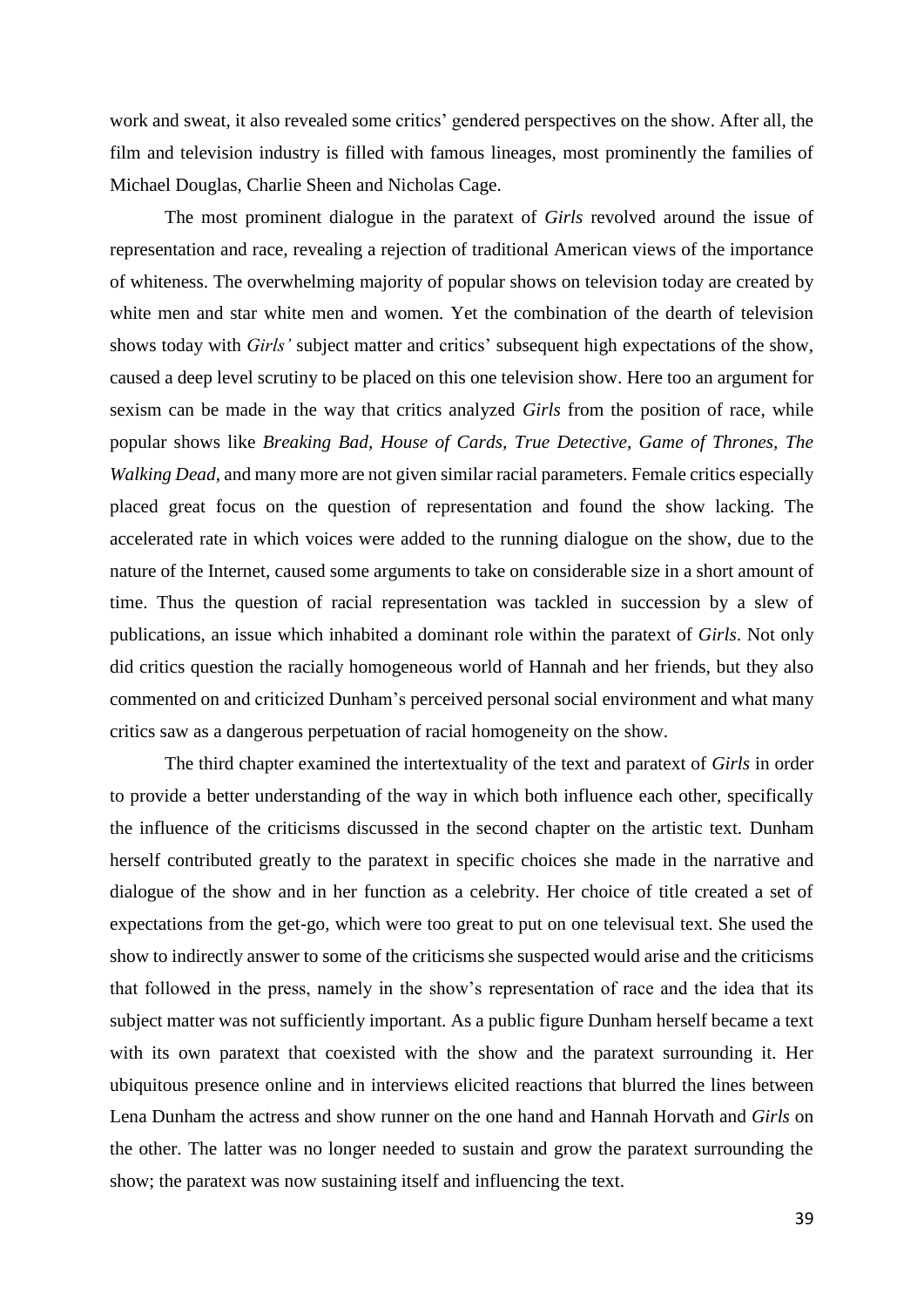With the continued growth of the role of the Internet in American culture, the field of television criticism is expanding. As Americans continue to spend an average amount of twelve hours a day looking at screens, a number which will presumably rise further in the future, the aspects of American culture that are reflected in films, television and online will grow. Thus analyzing television will continue its shift away from the televisual text as a closed text and toward the inclusion of the paratext and its individual study as a 'bearer/provoker of meanings.' How would audiences have decoded *Girls* if it had not been called "Girls" and if there had not been any online-generated paratext surrounding the show? The answer to that can only be speculated at and is perhaps irrelevant in the case of *Girls*. The paratext was imbedded in the show to such a degree, that the artistic value of the actually story became almost irrelevant. The questions of influence and intertextuality this thesis posed will become even more relevant with the continued rapid growth of social media and the growth of the direct dialogue between a show's creator and the audience that watches is. It will be interesting to see further research done on *Girls* in particular, especially after the show is completed. Time and perspective in years to come will shed more light on the reaction to and significance of *Girls* and its ability in uncovering cultural codes.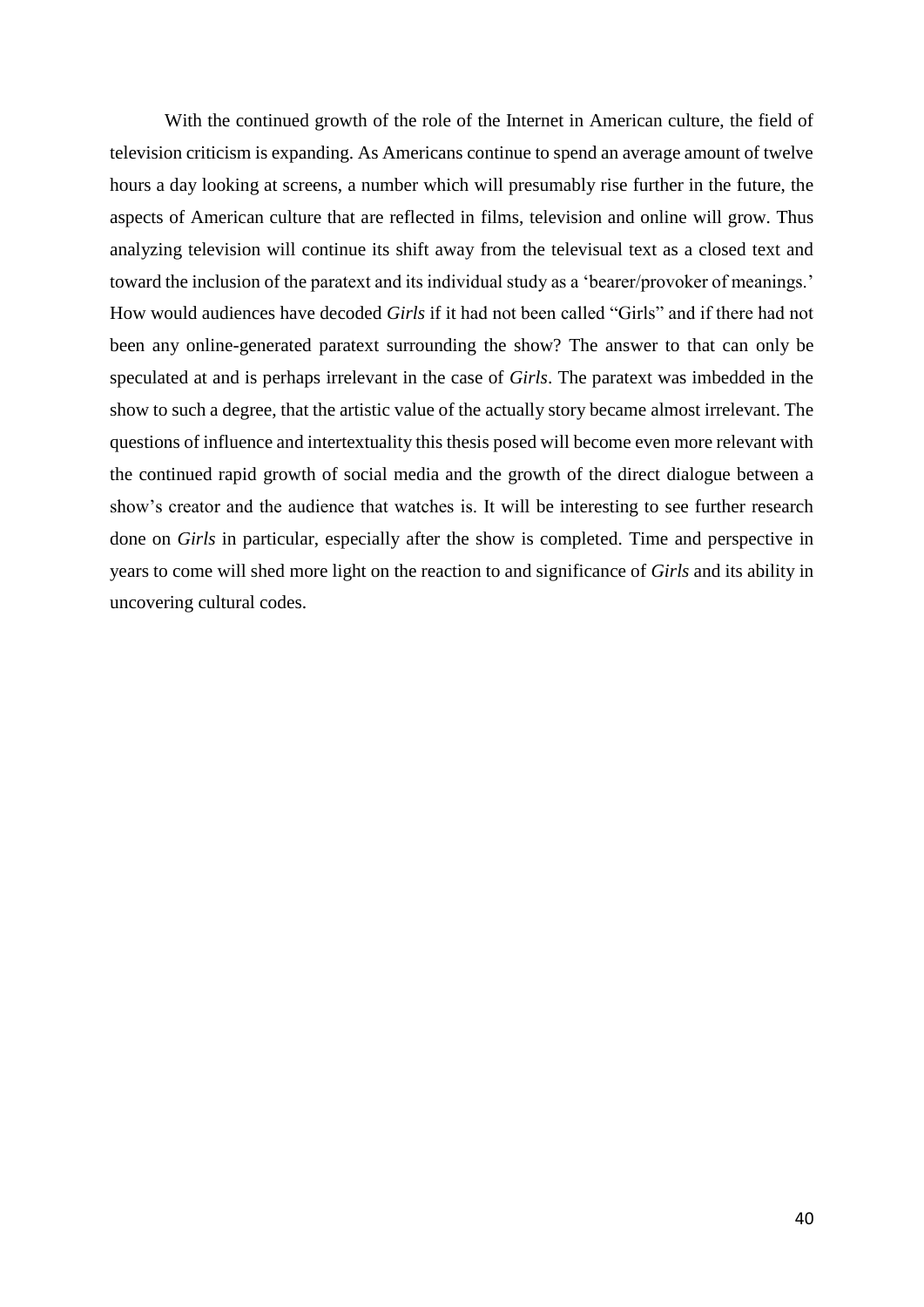#### Bibliography

#### Primary sources:

*Girls*. Television series, 2012-present. HBO, USA.

#### Secondary sources:

- Bell, Katherine. 2013. "'Obvie, We're the Ladies!' Postfeminism, privilege, and HBO's newest 'Girls.'" *Feminist Media Studies*, 13.2: 363-366.
- Berger, Arthur Asa. 1995. *Cultural Criticism: A Primer of Key Concepts*. London: Sage Publications.
- Booth, Paul. 2010. *Digital fandom: New media studies.* New York: Peter Lang.
- Brunsdon, Charlotte. "What is the 'Television' of Television Studies?" In *The Television Studies Book*, edited by Christine Geraghty and David Lusted, 94-113. New York: St. Martin's Press Inc., 1998.
- Carey, James W. "Reflections on the Problems of (American) Cultural Studies." In *Cultural Studies in Question*, edited by Marjorie Ferguson & Peter Golding, 1-24. London: Sage Publications, 1997.
- Creeber, Glen. "Introduction." In *Tele-visions: An Introduction to Studying Television*, edited by Glen Creeber, 1-11. London: British Film Institute, 2006.
- Fiske, John. 1987. *Television Culture.* London: Routledge.
- Genette, Gérard and Marie Maclean. 1991. "Introduction to the Paratext." *New Literary History*, 22.2: 261-72.
- Gitlin, Todd. "The Anti-political Populism of Cultural Studies." In *Cultural Studies in Question*, edited by Marjorie Ferguson & Peter Golding, 25-38. London: Sage Publications, 1997.
- Gray, Jonathan. 2003. "New Audiences, New Textualities: Anti-Fans and Non-Fans." *International Journal of Cultural Studies* 6.1: 64-81.
- Gray, Jonathan. 2010. *Show Sold Separately: Promos, Spoilers, and Other Media Paratexts*. New York: New York University Press.
- Grdešić, Maša. 2013. "I'm Not the Ladies!": Metatextual commentary in 'Girls*.*'" *Feminist Media Studies*, 13.2: 355-358.
- Hall, Stuart. 1973. "Encoding and Decoding in the Television Discourse." In *The Cultural Studies Reader*, edited by Simon During, 90-103. London: Routledge, 1993.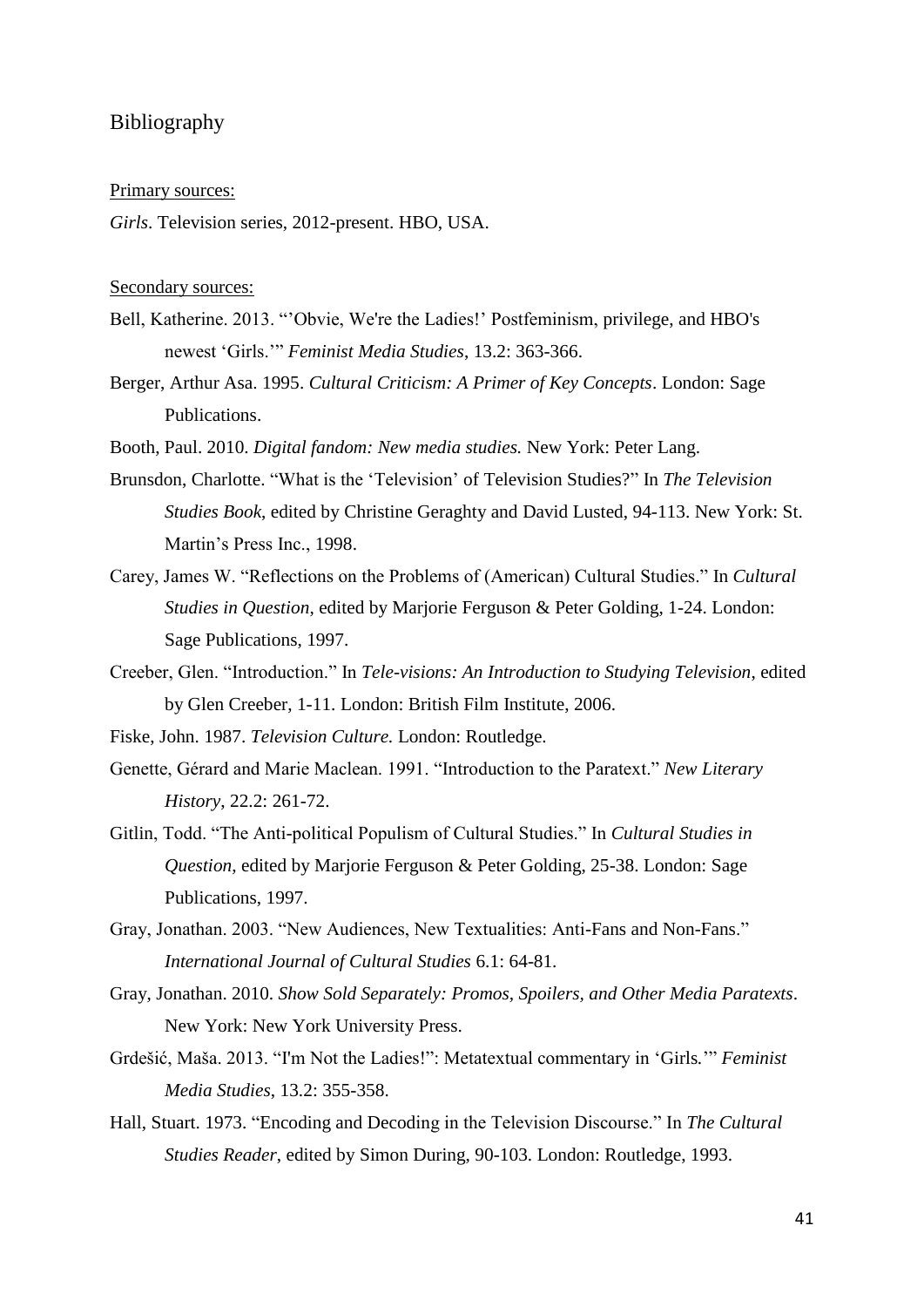- Hills, Matt. "Television and Its Audience: Issues of Consumption and Reception." In *Televisions: An Introduction to Studying Television*, edited by Glen Creeber, 93-99. London: British Film Institute, 2006.
- Mumford, Laura Stempel. "Feminist Theory and Television Studies." In *The Television Studies Book*, edited by Christine Geraghty and David Lusted, 114-130. New York: St. Martin's Press Inc., 1998.
- Nygaard, Taylor. 2013. "Girls Just Want to be "Quality": HBO, Lena Dunham, and 'Girls' conflicting brand identity" *Feminist Media Studies*, 13.2: 370-374.
- O'Donnell, Victoria. 2007. *Television Criticism*. Thousand Oaks, California: Sage Publications.
- Spigel, Lynn. "The Making of a TV Literate Elite." In *The Television Studies Book*, edited by Christine Geraghty and David Lusted, 63-93. New York: St. Martin's Press Inc., 1998.

Stanitzek, Georg. 2005. "Texts and Paratexts in Media." *Critical Inquiry* 32.1:27-42.

Internet sources:

- Andreeva, Nellie. 2012. "New HBO Comedy 'Girls' Off To Decent Start." *Deadline,* April 16. http://www.deadline.com/2012/04/new-hbo-comedy-girls-off-to-decentstart/#more-257337
- Berman, Judy. 2012. "Why Are We Taking Lena Dunham's 'Girls' So Personally?" *Flavorwire*, April 13.<http://flavorwire.com/279527/>
- Beusman, Callie. 2013. "Hot Millennial Trend: Living with Parents, Shouldering Crushing Debt." *Jezebel*, February 8. http://jezebel.com/hot-millennial-trend-living-withparents-shouldering-1002639574
- Blum, Haley. 2014. "'Girls' producers defend Lena Dunham's nudity." USA TODAY, January 10. [http://www.usatoday.com/story/life/people/2014/01/10/girls-producers](http://www.usatoday.com/story/life/people/2014/01/10/girls-producers-defend-lena-dunhams-nudity/4410633/)[defend-lena-dunhams-nudity/4410633/](http://www.usatoday.com/story/life/people/2014/01/10/girls-producers-defend-lena-dunhams-nudity/4410633/)
- Caramanica, Jon. 2012. "Broadcasting a World of Whiteness." *The New York Times* April 25. [http://www.nytimes.com/2012/04/29/arts/television/hbos-girls-is-hardly-the-only](http://www.nytimes.com/2012/04/29/arts/television/hbos-girls-is-hardly-the-only-example-of-monochromatic-tv.html)[example-of-monochromatic-tv.html](http://www.nytimes.com/2012/04/29/arts/television/hbos-girls-is-hardly-the-only-example-of-monochromatic-tv.html)
- Coates, Ta-Nehisi. 2012. "'Girls' Through the Veil." *The Atlantic*, April 20. [http://www.theatlantic.com/entertainment/archive/2012/04/girls-through-the](http://www.theatlantic.com/entertainment/archive/2012/04/girls-through-the-veil/256154/)[veil/256154/](http://www.theatlantic.com/entertainment/archive/2012/04/girls-through-the-veil/256154/)
- Cook, John. 2012. "'Small Girl Big Mouth': A 'Girls' Recap." *Gawker*, April 16. <http://gawker.com/5902308/small-girl-big-mouth-a-girls-recap>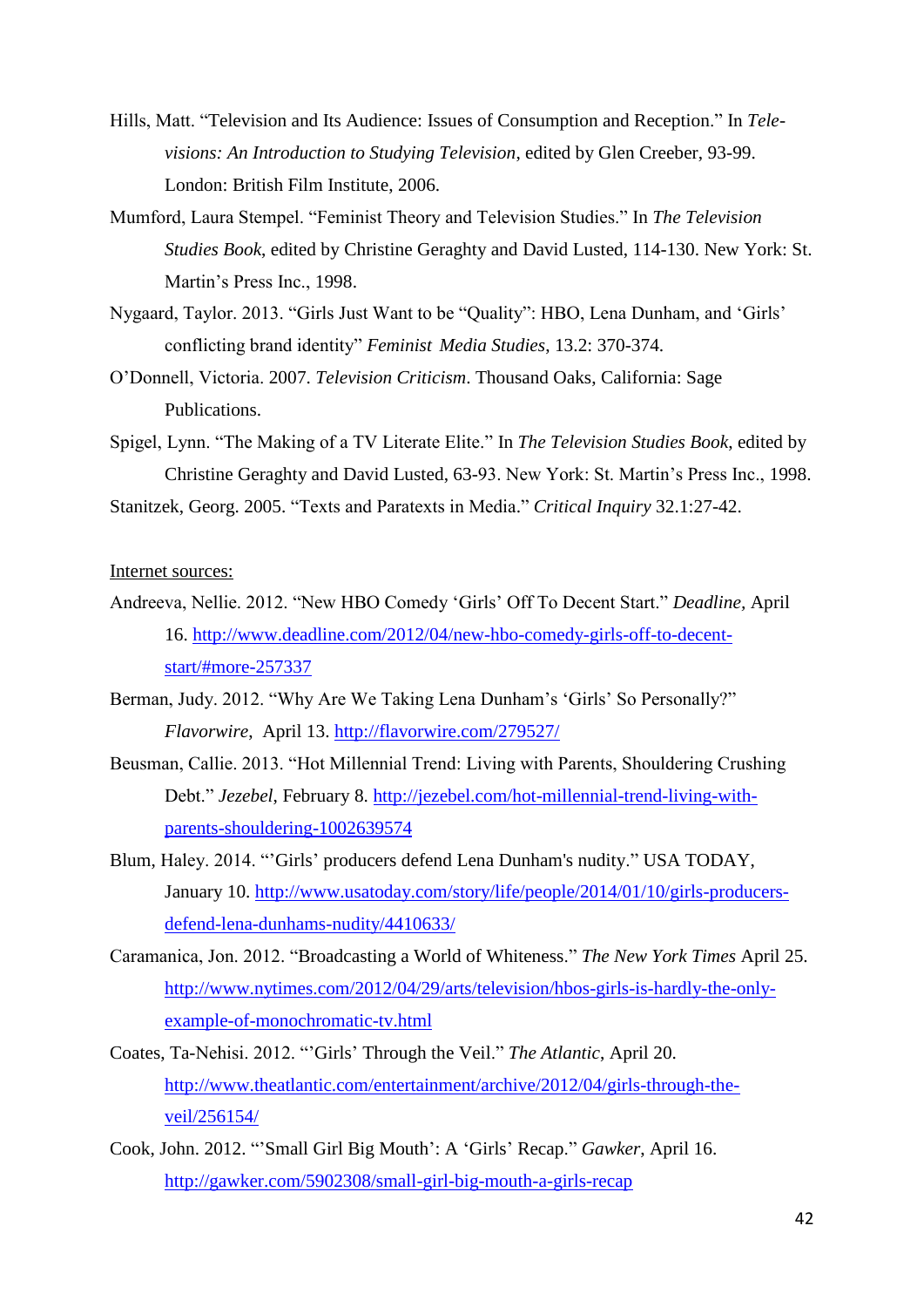- Cook, John. 2012. "Congratulations to Multimedia Brand Lena Dunham on Her \$3.5 Million Book Deal." *Gawker*, October 8. [http://gawker.com/5949860/congratulations-to](http://gawker.com/5949860/congratulations-to-multimedia-brand-lena-dunham-on-her-35-million-book-deal)[multimedia-brand-lena-dunham-on-her-35-million-book-deal](http://gawker.com/5949860/congratulations-to-multimedia-brand-lena-dunham-on-her-35-million-book-deal)
- Corcoran, Liam. 2013. "September's Social Stories Gawker on top, Putin and Pope popular." *The Whip*, October 15. <http://blog.newswhip.com/index.php/2013/10/septembers-social-news-stories>
- Dobbins, Amanda. 2012. "Anatomy of a Backlash: Tracking the Arguments About 'Girls.'" *Vulture,* April 16. [http://www.vulture.com/2012/04/anatomy-of-a-backlash-tracking](http://www.vulture.com/2012/04/anatomy-of-a-backlash-tracking-the-arguments-about-girls.html)[the-arguments-about-girls.html](http://www.vulture.com/2012/04/anatomy-of-a-backlash-tracking-the-arguments-about-girls.html)
- Ebert, Roger. 2010. "Tiny Furniture." *Rogerebert.com*, December 8. <http://www.rogerebert.com/reviews/tiny-furniture-2010>
- Fresh Air. 2012. "Lena Dunham Addresses Criticism Aimed At 'Girls.'" *NPR Radio*, May 7. http://www.npr.org/2012/05/07/152183865/lena-dunham-addresses-criticism-aimedat-girls
- Gonzales, Sandra. 2014. "'Girls' producers go on 'rage spiral' defending nudity." *Entertainment Weekly*, January 9. [http://insidetv.ew.com/2014/01/09/girls-producers](http://insidetv.ew.com/2014/01/09/girls-producers-defend-nudity/)[defend-nudity/](http://insidetv.ew.com/2014/01/09/girls-producers-defend-nudity/)
- Goodman, Tim. 2012. "Review: 'Girls' Is Brilliant Gem For HBO." *The Hollywood Reporter*, March 11. [http://www.hollywoodreporter.com/bastard-machine/review-girls-lena](http://www.hollywoodreporter.com/bastard-machine/review-girls-lena-dunham-brilliant-HBO-298379)[dunham-brilliant-HBO-298379](http://www.hollywoodreporter.com/bastard-machine/review-girls-lena-dunham-brilliant-HBO-298379)
- Gray, Emma. 2013. "Lena Dunham, Of 'Girls,' On Today Show: 'I Object To The Notion That Characters Have To Be Likable.'" *The Huffington Post*, January 8. [http://www.huffingtonpost.com/2013/01/08/lena-dunham-girls-today](http://www.huffingtonpost.com/2013/01/08/lena-dunham-girls-today-show_n_2433968.html)show n 2433968.html
- Holmes, Anna. 2012. "The Age of Girlfriends." *The New Yorker*, July 6. <http://www.newyorker.com/books/page-turner/the-age-of-girlfriends>
- James, Kendra. 2012. "Dear Lena Dunham: I Exist." *Racialicious*, April 19. <http://www.racialicious.com/2012/04/19/dear-lena-dunham-i-exist/>
- Lacob, Jace. 2012. "HBO's 'Girls' Is the Best New TV Show of 2012." *The Daily Beast*, April 12. [http://www.thedailybeast.com/articles/2012/04/12/hbo-s-girls-is-the-best](http://www.thedailybeast.com/articles/2012/04/12/hbo-s-girls-is-the-best-new-tv-show-of-2012.html)[new-tv-show-of-2012.html](http://www.thedailybeast.com/articles/2012/04/12/hbo-s-girls-is-the-best-new-tv-show-of-2012.html)
- Mead, Rebecca. 2010. "Downtown's Daughter: Lena Dunham Cheerfully Exposes Her Privileged Life." *The New Yorker,* November 15. <http://www.newyorker.com/magazine/2010/11/15/downtowns-daughter>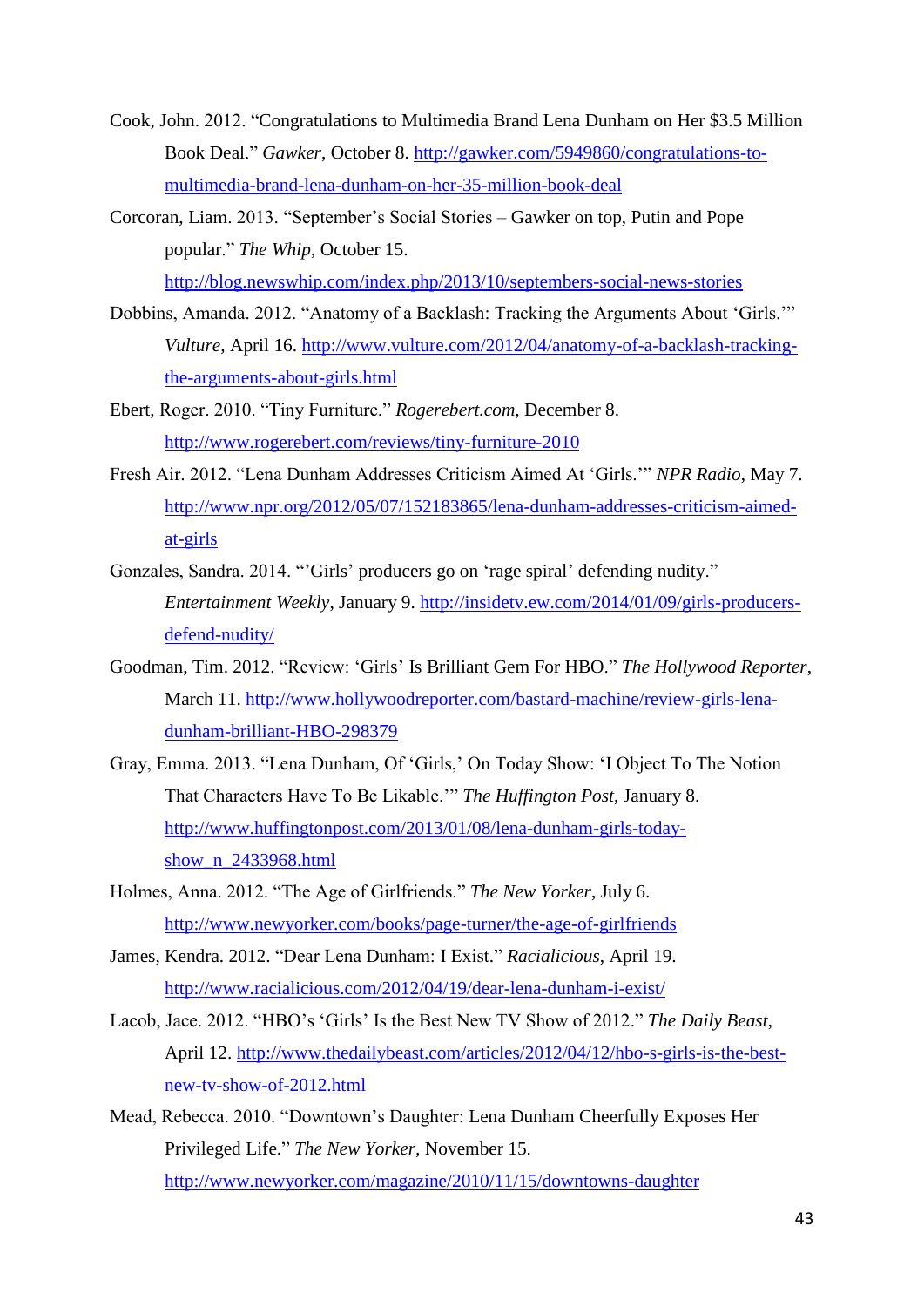- Nussbaum, Emily. 2012. "It's Different for 'Girls.'" *New York Magazine,* March 25*.*  <http://nymag.com/arts/tv/features/girls-lena-dunham-2012-4/>
- Paskin, Willa. 2012. "'Girls' lives up to the hype." *Salon*, April 12. http://www.salon.com/2012/04/12/girls lives up to the hype/
- Petri, Alexandra. 2012. "There is no God Lena Dunham has a \$3.5 million book deal." *The Washington Post*, October 10. [http://www.washingtonpost.com/blogs/compost/post/there-is-no-god--lena-dunham](http://www.washingtonpost.com/blogs/compost/post/there-is-no-god--lena-dunham-has-a-35-million-book-deal/2012/10/09/8c8c4ddc-1249-11e2-ba83-a7a396e6b2a7_blog.html)[has-a-35-million-book-deal/2012/10/09/8c8c4ddc-1249-11e2-ba83](http://www.washingtonpost.com/blogs/compost/post/there-is-no-god--lena-dunham-has-a-35-million-book-deal/2012/10/09/8c8c4ddc-1249-11e2-ba83-a7a396e6b2a7_blog.html) [a7a396e6b2a7\\_blog.html](http://www.washingtonpost.com/blogs/compost/post/there-is-no-god--lena-dunham-has-a-35-million-book-deal/2012/10/09/8c8c4ddc-1249-11e2-ba83-a7a396e6b2a7_blog.html)
- Peyser, Andrea. 2012. "You go, 'Girls' far, far away." *New York Post,* April 16. <http://nypost.com/2012/04/16/you-go-girls-far-far-away/>
- Pinkowitz, Jacqueline M. 2011. "'The rabid fans that take [Twilight] much too seriously': The Construction and Rejection of Excess in Twilight Antifandom." *Transformative Works and Cultures* 7. [doi:10.3983/twc.2011.0247](http://dx.doi.org/10.3983/twc.2011.0247)
- Read, Max. 2012. "A 'Girls' Writer's Ironic Racism and Other 'White People Problems.'" *Gawker*, April 20. [http://gawker.com/5903468/a-girls-writers-ironic-racism-and-other](http://gawker.com/5903468/a-girls-writers-ironic-racism-and-other-white-people-problems)[white-people-problems](http://gawker.com/5903468/a-girls-writers-ironic-racism-and-other-white-people-problems)
- Reeve, Elspeth. 2012. "'Girls' Writer Responds to Critique of 'Girls' with Horrible Joke." *The Wire*, April 18. [http://www.thewire.com/entertainment/2012/04/girls-writer-responds](http://www.thewire.com/entertainment/2012/04/girls-writer-responds-critique-girls-horrible-joke/51314/)[critique-girls-horrible-joke/51314/](http://www.thewire.com/entertainment/2012/04/girls-writer-responds-critique-girls-horrible-joke/51314/)
- Roiphe, Katie. 2012. "Why Is the Sex on HBO's 'Girls' Such a Drag?" *Slate*, April 9. http://www.slate.com/articles/arts/roiphe/2012/04/why is the sex on the new hbo show girls so unfun .html
- Rosen, Christopher. 2012. "Lena Dunham, 'Girls' Star, On 'Labia Saturation,' Oversharing And Her Tattoos." *The Huffington Post*, April 9. [http://www.huffingtonpost.com/2012/04/09/lena-dunham-girls\\_n\\_1411470.html](http://www.huffingtonpost.com/2012/04/09/lena-dunham-girls_n_1411470.html)
- Rosman, Katherine. 2013. "How Much Do People Watch TV Daily? First, Define TV." *The Wall Street Journal*, October 9. [http://online.wsj.com/news/articles/](http://online.wsj.com/news/articles/%20SB20001424052702303442004579123423303797850)  [SB20001424052702303442004579123423303797850](http://online.wsj.com/news/articles/%20SB20001424052702303442004579123423303797850)
- Ryan, Maureen. 2013. "'Girls' Season 2 Review: Hannah And Friends Are Going To Extremes." *The Huffington Post*, January 10. [http://www.huffingtonpost.com/maureen-ryan/girls-season-2-review\\_b\\_2442932.html](http://www.huffingtonpost.com/maureen-ryan/girls-season-2-review_b_2442932.html)

Schneider, Michael. 2013. "America's Most Watched: The Top 25 Shows of the 2012-2013